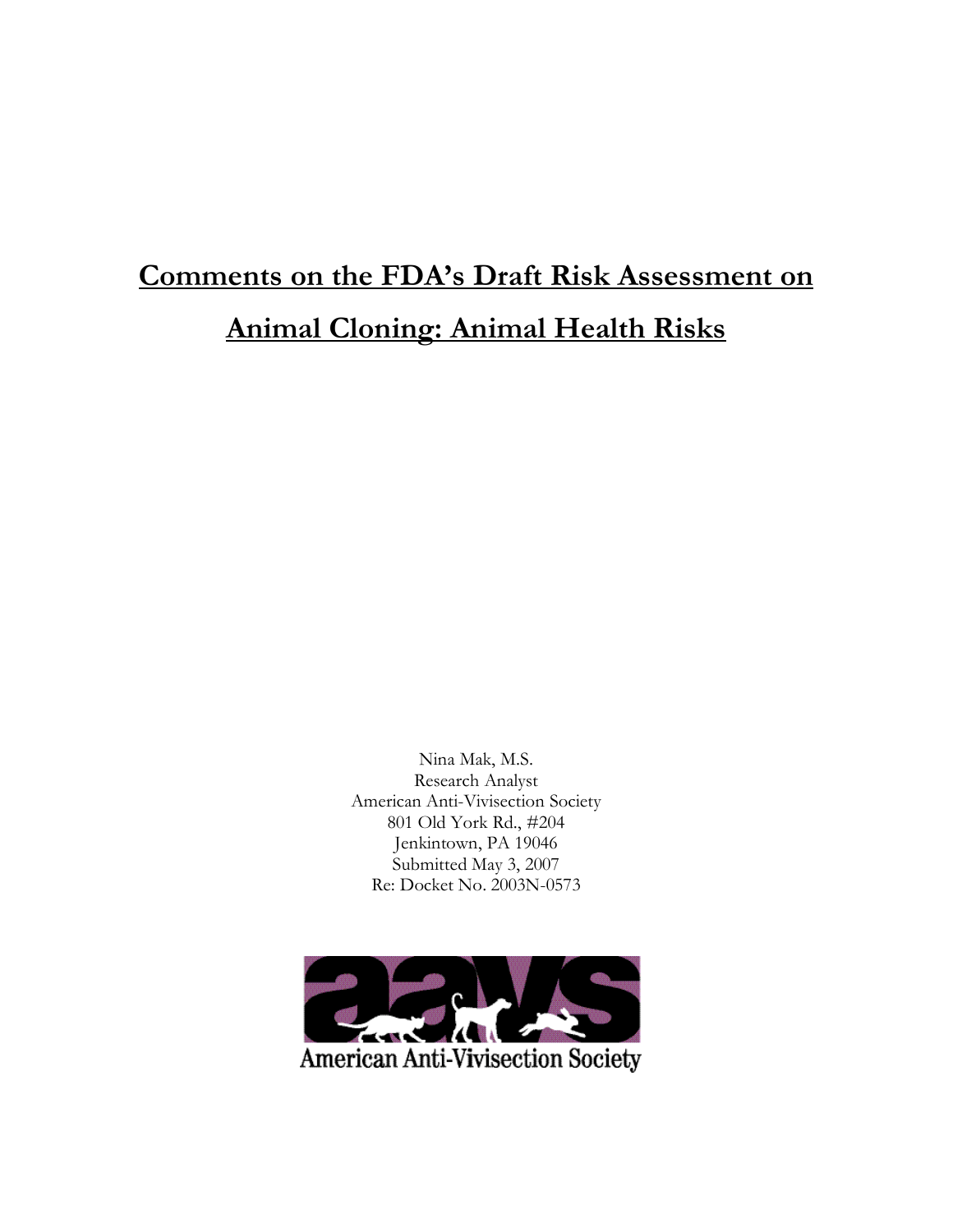# **Table of Contents**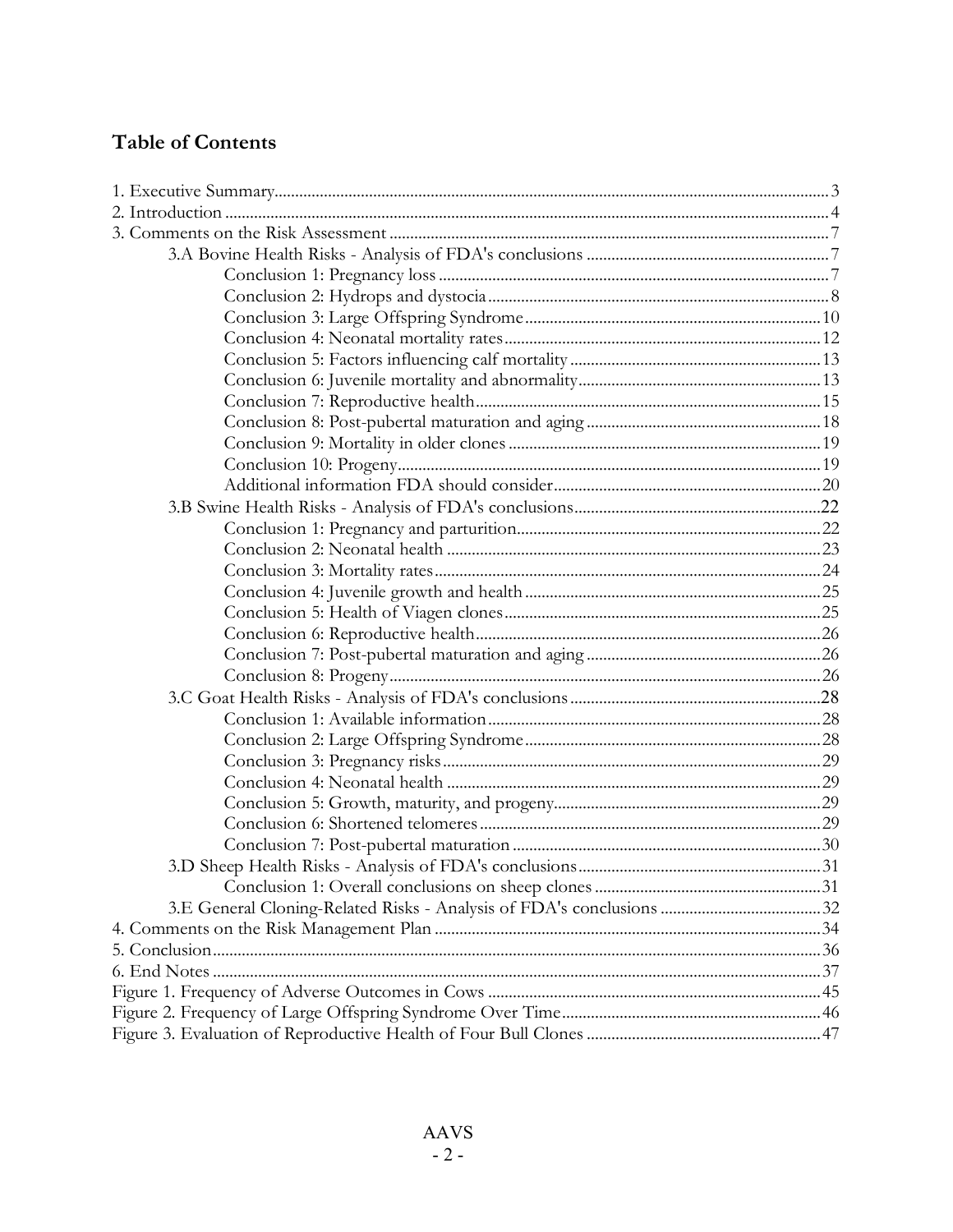# **1. Executive Summary**

In the agency's draft risk assessment on animal cloning, the FDA concludes that cloned animals who are older than six months are as healthy as conventionally bred animals. For clones younger than six months, the FDA states that some animals appear to be at an increased risk of health problems, but that no new problems are seen in clones that are not seen in animals produced using assisted reproductive technologies. 1

However, the FDA's conclusions on the animal health risks posed by cloning grossly misrepresent the nature of the risks that cloned animals face. An analysis of the FDA risk assessment, based on the agency's own stated objectives and methodology, makes it clear that the agency has failed to accurately and appropriately analyze the data, characterize risks, and draw suitable conclusions.

A more valid assessment would conclude that the scientific evidence overwhelmingly demonstrates that the animals involved in cloning are at a significantly increased risk of suffering from any of a variety of ailments, including pregnancy complications, gestational abnormalities, birth defects, physical deformities, physiological impairments, illnesses, and premature death, when compared to animals produced through natural breeding or assisted reproductive technologies. In fact, 91-99 percent of cloned animals do not survive beyond six months. Data on the health of clones who survive to the juvenile period and maturity, as well as on their reproductive function and the progeny they produce, are sparse and inconclusive. Certain findings suggest that these animals are relatively healthy, while many others suggest that there are potential problems and these animals are not "normal." Certainly, no reasonable assurances can be made that adult clones and the progeny of clones do not suffer health risks as a result of the cloning process.

The FDA's draft risk assessment is riddled with problems related to selective reporting of data, insufficient consideration of evidence indicating risks, and inadequate scientific analysis. The FDA must conduct a proper risk assessment that addresses the concerns outlined in these comments, and should impose a mandatory moratorium on the introduction of cloned animals into the food and feed supply in the interim.

Once the FDA has made the necessary changes to the risk assessment, the agency should find that there is a substantial scientific basis for concluding that cloning is not safe for animals, and in fact causes severe animal suffering. The FDA should therefore also recommend that banning products from cloned animals and their progeny is the only appropriate option for protecting animals from the serious and frequent risks associated with the cloning process.<sup>2</sup>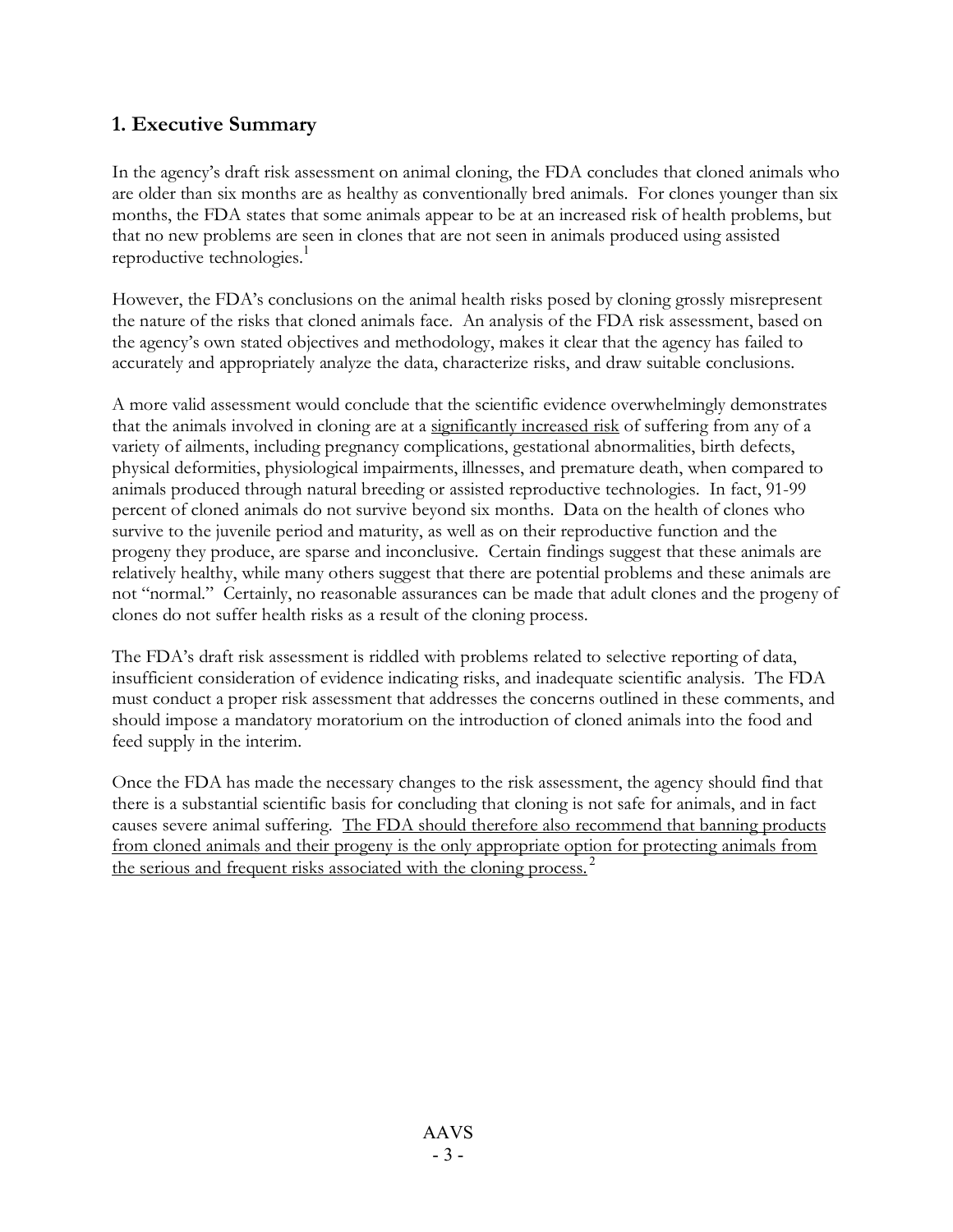# **2. Introduction**

According to the FDA, the agency has performed this risk assessment "to determine what hazards might be introduced into animals as the result of the cloning process,"<sup>3</sup> "to characterize the resulting potential risks," 4 and to place these risks "into the context of other assisted reproductive technologies currently practiced in the United States." <sup>5</sup> Overall, then, the FDA states:

> "[T]he question that is asked is whether animals involved in the cloning process are at greater risk for any adverse outcome relative to other assisted reproductive technologies."<sup>6</sup>

On the basis of this risk assessment, the FDA then seeks "to develop risk management protocols commensurate with the identified risks."<sup>7</sup> The FDA, however, falls far short of these goals, and must make several adjustments to its risk assessment and risk management plan before either document can be considered adequate.

The FDA needs to report and analyze data more accurately in order to properly identify hazards and risks that arise from the cloning process. Currently, several important findings are omitted or overlooked, and when evidence is inconclusive, the agency asserts that the cloned animal is healthy while indications of problems are dismissed. The FDA should consider the full weight of all available evidence, including data showing that the health of cloned animals is at risk, and not just those data that support a determination of animal safety. Furthermore, when there are insufficient data to make any meaningful analysis, as is the case for pigs, goats, sheep, aging cows, and the progeny of clones, the FDA should not assert that these animals exhibit no abnormalities, as the data simply cannot say one way or another.

Beyond identification, the FDA's characterization of cloning risks is also seriously flawed and lacking. By the FDA's own definition<sup>8</sup> (as well as that of the National Academy of Sciences 2002 Animal Biotechnology Report<sup>9</sup>), risk characterization involves estimating the severity and likelihood of adverse outcome(s) (e.g., health problems or premature death) occurring once exposure to a hazard occurs. Even the Codex Alimentarius Commission, which sets international food standards with which the U.S. is supposed to comply, has defined risk characterization as an essential component of risk assessment involving "the qualitative and/or quantitative estimation, including attendant uncertainties, of the probability of occurrence and severity of known or potential adverse health effects in a given population...."<sup>10</sup> Yet little such characterization occurs in this risk assessment. Risk characterization, in fact, is not even listed as one of the four steps the FDA outlines as constituting the agency's risk assessment process.<sup>11</sup>

The FDA needs to focus its analysis beyond simply identifying or listing the problems that occur in cloned animals, and must consider the *extent* to which these problems occur. The FDA can and should do more than make only generalized claims about the risks that cloned animals face. In addition, when making these statements, the FDA must avoid grossly misrepresenting the nature of cloning risks by claiming that only "some" animals "appear" to be at an "increased" risk.<sup>12</sup> This assessment is hardly appropriate to describe a technology that results in gestational abnormalities, birth defects, serious health problems, and premature death for roughly 91-99 percent of the animals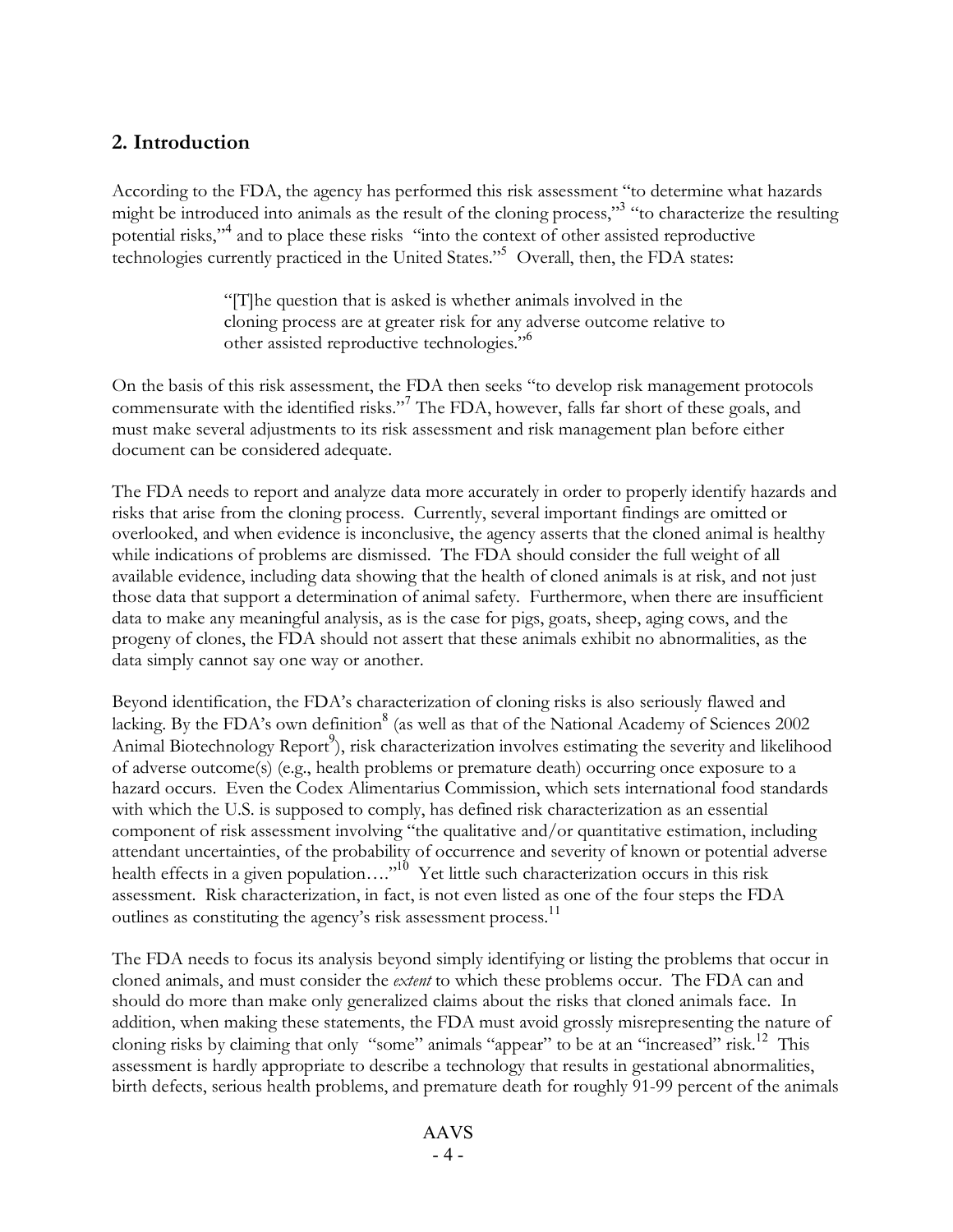involved in cloning, compared to the rare occurrence of such problems in conventionally bred animals. 13

In addition, the FDA should not obscure the risks that are associated with cloning by asserting that the technology is improving over time,<sup>14</sup> giving the inaccurate impression that the problems seen with cloning will basically disappear in the near future. In fact, cloning has had a consistently abysmal success record,<sup>15</sup> and data that have been published since the FDA's risk assessment only serve to strengthen the argument that cloning results in serious health risks for animals.<sup>16</sup> In any case, decisions about risk must be based on the *current* nature of the risks, not a hypothetical future.

Furthermore, though the FDA states that it seeks to know if "animals involved in the cloning process are at greater risk for any adverse outcome relative to other assisted reproductive technologies", the conclusions formed in the RA do not detail the tremendous increase in frequency with which adverse outcomes occur in cloned animals.

The FDA's position, moreover, that "[n]o adverse outcomes have been noted in clones that have not also been observed in animals derived via other ARTs or natural mating…"<sup>17</sup> is entirely misleading and does not properly acknowledge that problems occur in cloned animals at a concerning rate, far greater than anything seen in conventionally bred animals.<sup>18</sup>

Consequently, this risk assessment on animal cloning, with all its attendant flaws in data analysis, is unacceptable and fails to comply with existing national and international regulations governing risk assessment policy. In fact, it would seem that the entire risk assessment was crafted to conform to a pre-determined conclusion that cloning is safe. However, the data, even if not the FDA's analysis, are clear: cloning presents numerous serious threats to the animals involved at a rate far more alarming than ever seen with assisted reproductive technologies. Cloning is not safe for animals.

The FDA must make the changes detailed in these comments if the real and potential risks related to cloning are to be appropriately identified and characterized. This is particularly important to the FDA's decision-making process, including the agency's risk management plans.

As it currently stands, in fact, the risk management plan is entirely insufficient to address the risks that cloning poses to animal well-being. The FDA's proposal to develop standards of care for the animals involved in the cloning process will do little to lessen the frequent and fatal nature of the risks these animals face. Cloned animals have primarily been produced in facilities with extensive veterinary care, and the rate of health problems and premature death is still extremely high.<sup>19</sup> The only way to prevent the serious health risks that cloned animals face, as documented extensively in the scientific literature, is to ban the use of cloned animals and their progeny in the human food and animal feed supply.

In addition to the scientific justification for a ban on animal cloning, the extreme animal suffering, the public's strong opposition to this technology, and the lack of benefit in cloning animals should all lead the FDA to recommend that cloning be banned. Reviewing these additional issues should be part of the agency's process in developing its policy recommendations on cloning. The U.S. Health and Human Services (HHS), the FDA's parent agency, reported that it follows the National Academy of Sciences' (NAS) standards for risk assessment and management. <sup>20</sup> These standards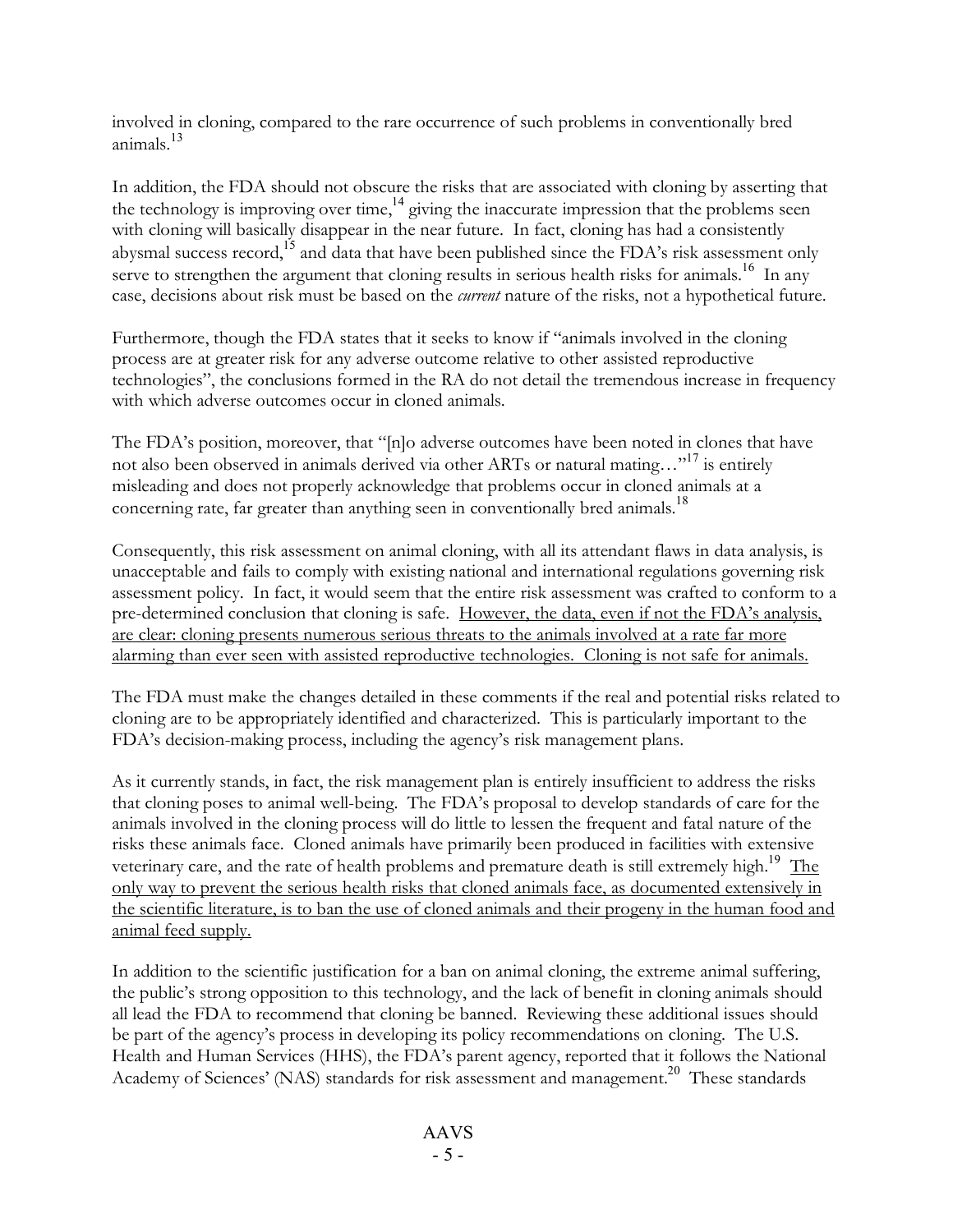include the consideration of social, ethical, economic, and political factors. $^{21}$  The FDA, however, does not do this.

Even if the FDA deems the consideration of such issues to be outside its purview, the agency cannot ignore that these factors must be addressed. These issues must be publicly discussed and considered by HHS before any decisions by the FDA on animal cloning are issued, and the FDA should place a mandatory moratorium on cloning animals for food in the interim.<sup>22</sup>

These comments will elaborate on the points mentioned here, using each conclusion that the FDA makes in its risk assessment to evaluate how well the agency identified and characterized risks, determined the degree to which existing data addressed questions of animal health, and characterized residual uncertainty. This analysis will demonstrate that the FDA must revise its risk assessment before making any determinations about animal cloning. A more thorough and accurate analysis of the data on cloning is necessary, and the FDA's conclusions must more appropriately reflect the overwhelming and consistent evidence regarding the serious nature of the risks that cloning poses to animal health. An honest, accurate risk assessment is critical to determining the impact that cloning has on animal welfare, as well as food safety.

Once the FDA addresses the issues raised in these comments, the agency should find that animal cloning causes severe animal suffering, and that cloned animals and their progeny should be banned from the human food and animal feed supply.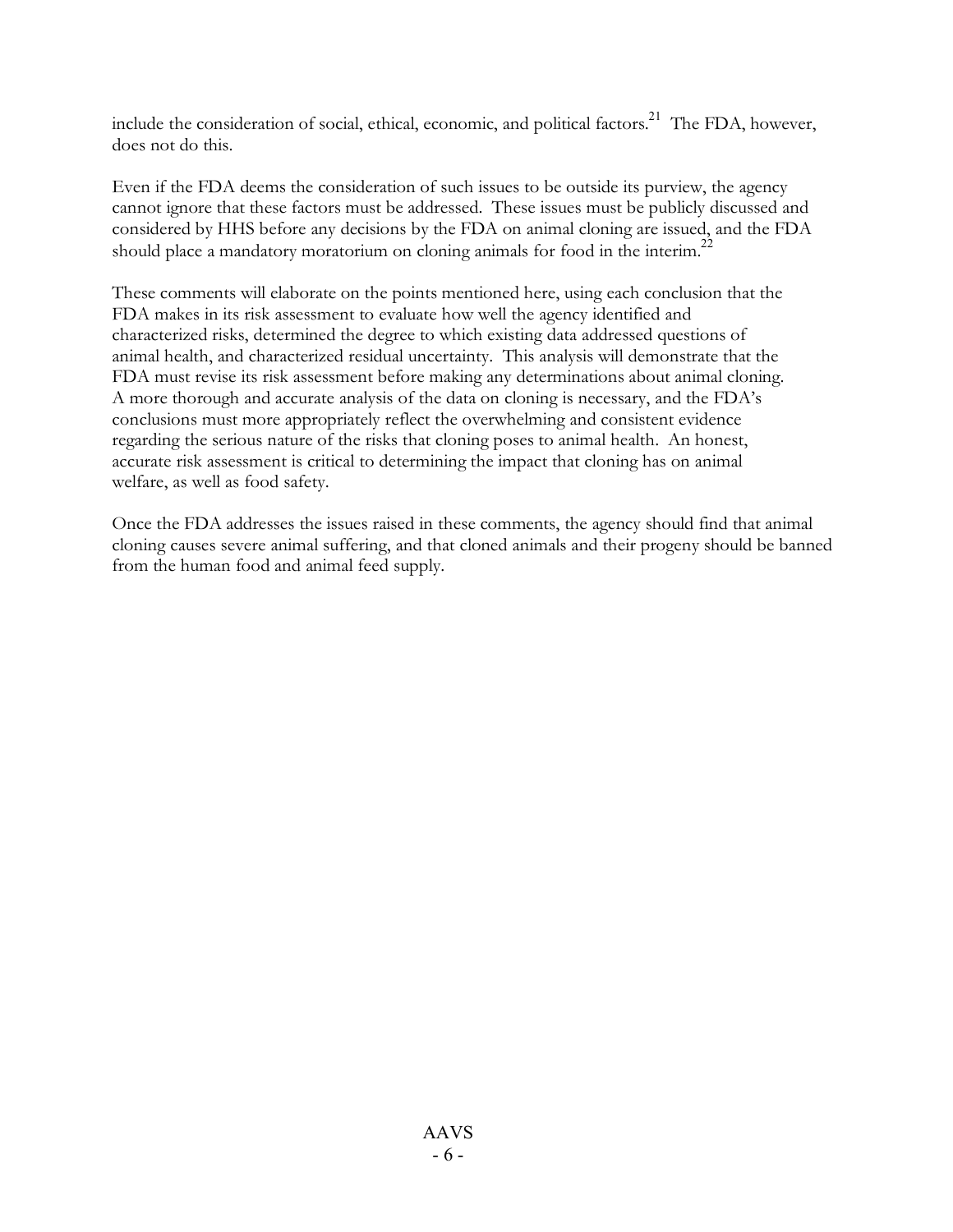# **3.A Bovine Health Risks**

There are abundant data detailing the serious health problems and abnormalities that afflict young cloned cows and the surrogate mothers who carry clone pregnancies. The FDA's conclusions about the health risks these animals face need to be significantly amended if they are to adequately characterize the severity and frequency with which problems occur, and not grossly misrepresent the nature of the risks posed by cloning. In addition, the FDA needs to consider the findings that indicate that older clones and their progeny also exhibit some abnormalities, as well as the uncertainty caused by the lack of sufficient data for these animals, rather than assert that cloned cows who survive the neonatal period are healthy and produce normal and healthy progeny with a confidence that is unsupported by the scientific literature. Lastly, the FDA should analyze the available data to draw comparisons between the occurrence of problems with cloning in relation to ARTs, as the data overwhelmingly demonstrate that cloned animals are far more likely than conventionally bred animals to suffer from any of a variety of often fatal problems (Figure 1, see attached).

# Analysis of FDA conclusions:<sup>23</sup>

#### *Conclusion 1: Pregnancy loss*

"[T]be SCNT process in cattle is associated with increased incidence of early pregnancy loss or later-term spontaneous *abortion of clone embryos and fetuses."*

Based on the data presented in the risk assessment, this claim is true. However, it does not convey the extent to which pregnancy losses, late-term losses in particular, occur in SCNT compared to ARTs. Given that the FDA's stated objective is to determine if animals involved in the cloning process are at greater risk that conventional animals, the FDA should acknowledge in its conclusions that there is a much higher rate of pregnancy failure and placental abnormalities in SCNT than in ARTs.

Roughly 90 percent of clone embryos transferred into recipient cows are lost during pregnancy. Wells et al. (1999),<sup>24</sup> for example, reported that of 100 embryos transferred in one experiment, 90 percent were lost before calving, and all 16 embryos transferred in a second experiment were also lost. Heyman et al. (2002)<sup>25</sup> transferred embryos cloned from adult somatic cells into 133 recipients, resulting in only nine births (93 percent loss). Wells et al. (2004) <sup>26</sup> found that 87 percent of embryos transferred were not delivered. Panarace et al.  $(2007)^{27}$  transferred clone embryos into 2466 recipients, resulting in 1242 confirmed pregnancies at Day 30, and only 358 births (85 percent of embryos lost, or 71 percent of confirmed pregnancies lost). In contrast, the FDA states that "producers and veterinarians become concerned when the rate of abortion exceeds 3-5 percent in a [conventional] herd."<sup>28</sup> Clearly, pregnancy losses are much higher with cloning than with conventional methods of reproduction. The FDA should report the studies described above, given their significance to accurately characterizing the risk of pregnancy loss seen with cloning, and the tremendous increase in risk compared to ARTs.

Also of significance, several studies demonstrate that late-term losses are particularly common in clone pregnancies. Of pregnancies confirmed at the end of the first trimester (Day 90-100 of gestation), Wells et al. (1999) reported that 52 percent were lost in the second and third trimesters;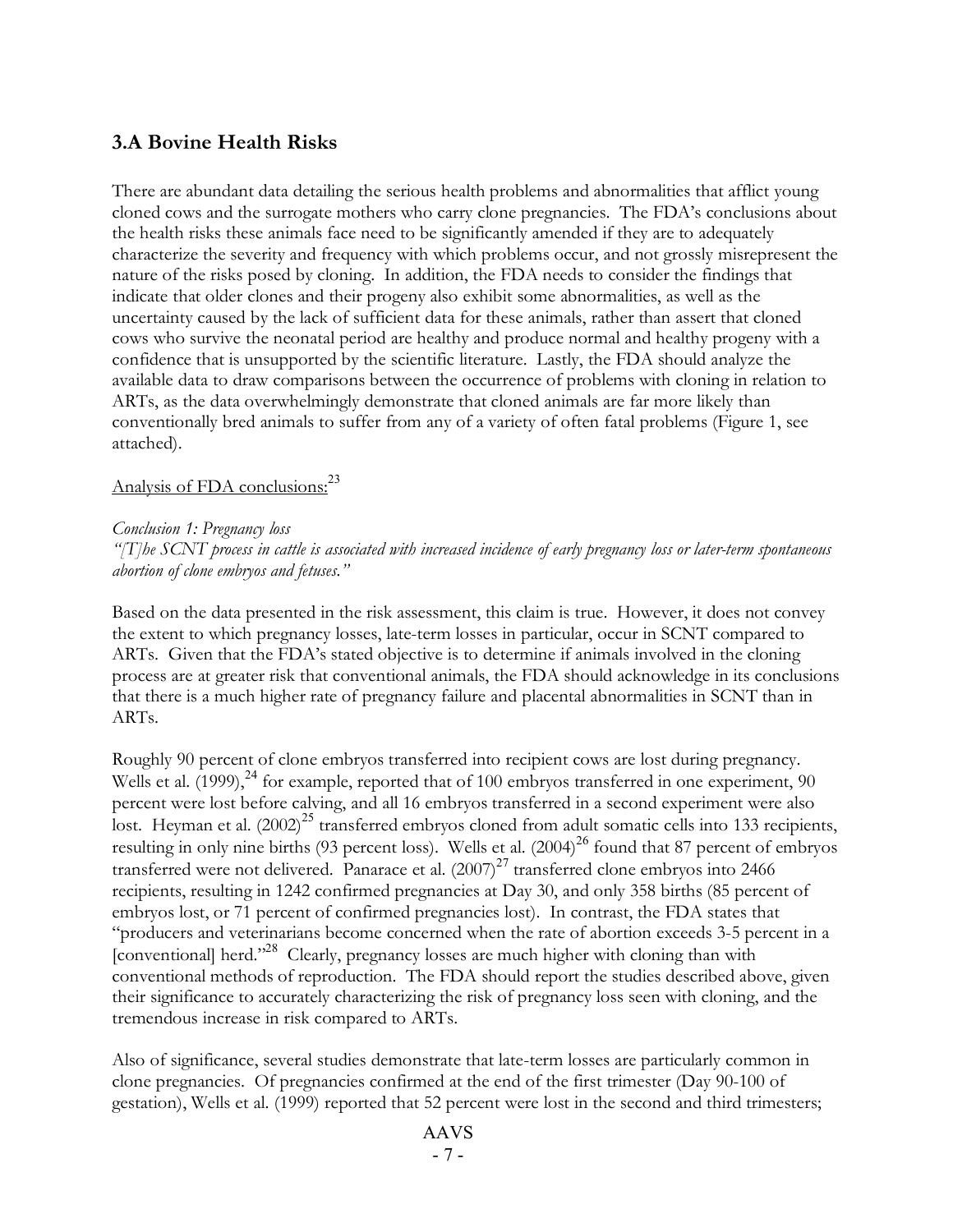Heyman et al. (2002) reported a 44 percent loss (seven of 16); and Panarace et al. (2007) reported a 38 percent loss (222 of 580). Lawrence et al.  $(2005)^{29}$ , a study not reviewed by the FDA, reported that seven pregnancies were confirmed on Day 50, of which four (57 percent) were lost by Day 255. Another two were deemed to be in jeopardy and were delivered via emergency C-section, but neither survived. In comparison, zero percent of AI or IVP pregnancies were lost late-term in the Lee et al. (2004) study,<sup>30</sup> and overall less than five percent of pregnancies in cattle bred by AI are lost late-term.<sup>31</sup> The FDA should, again, report such findings and note that late-term losses are unique to clone pregnancies.

In addition, the FDA should discuss the implications that an increased rate of late-term pregnancy losses has for the health and welfare of the surrogate dams. The agency only mentions in the data analysis section that early losses "do not pose a hazard to the surrogate dam."<sup>32</sup> Other studies, meanwhile, have reported that late-term losses "expose the recipients [surrogates] to conditions that threaten their welfare,"<sup>33</sup> and early losses mean that surrogates will have to endure repeated hormone treatments and invasive procedures to establish another pregnancy.

To convey a more complete picture of the problems that occur during clone pregnancies (beyond hydrops and dystocia, which are discussed below), the FDA should also note that placental abnormalities are commonly observed, generally leading to loss of the fetus. As the FDA states earlier, but fails to consider in its conclusions, "a major factor contributing to mid- and late-term spontaneous abortion of clones of both embryonic and somatic cell origin is abnormal development of the placenta (Wells et al. 1999; Farin et al. 2001; Chavatte-Palmer et al. 2002)."<sup>34</sup> Moreover, according to Batchelder (2005),<sup>35</sup> while all seven cattle clone placentae studied exhibited abnormalities, none were found in any of nine conventional pregnancies. Wells et al. (1999)<sup>36</sup> also "noted weak or non-existent uterine contractions, poor mammary development and failure to lactate in cattle carrying fetal clones."<sup>37</sup> These findings indicate that there is significant risk of complication for surrogate mothers of cloned cows.

## *Conclusion 2: Hydrops and dystocia*

"Other identified hazards for surrogate dams of bovine clones are hydrops and dystocia. The risk of developing either of these complications appears to be both species- and laboratory-dependent. Not all cases of hydrops in clone-bearing pregnancies develop into a significant complication or threat, but severe hydrops conditions, when not diagnosed early, *may result in the death of the surrogate dam and the clone."*

According to the FDA, Developmental Node 1 (Pregnancy and Parturition) "examines the causes and frequency of pregnancy complications, and the relative risks to both the female and fetus, using other ARTs for comparison where such data are available."<sup>38</sup> However, the FDA's statement about hydrops and dystocia is misleading because it does not really convey any information about the frequency, severity, or relative risk of these complications except to create the impression that concerns are not significant for clones.

The data presented by the FDA, $^{39}$  however, demonstrate that hydrops occurred in 33 out of 118 non-transgenic clone pregnancies (28 percent overall, ranging from approximately 15 percent up to 40 percent in any given study). In comparison, hydrops occurred in only one out of 249 pregnancies (0.004 percent) involving AI, IVP, or  $ET<sub>1</sub><sup>40</sup>$  and is estimated to occur in only one out 7,500 pregnancies (0.0001 percent) in the general population of cattle.<sup>41</sup> It is clear from these data that

# AAVS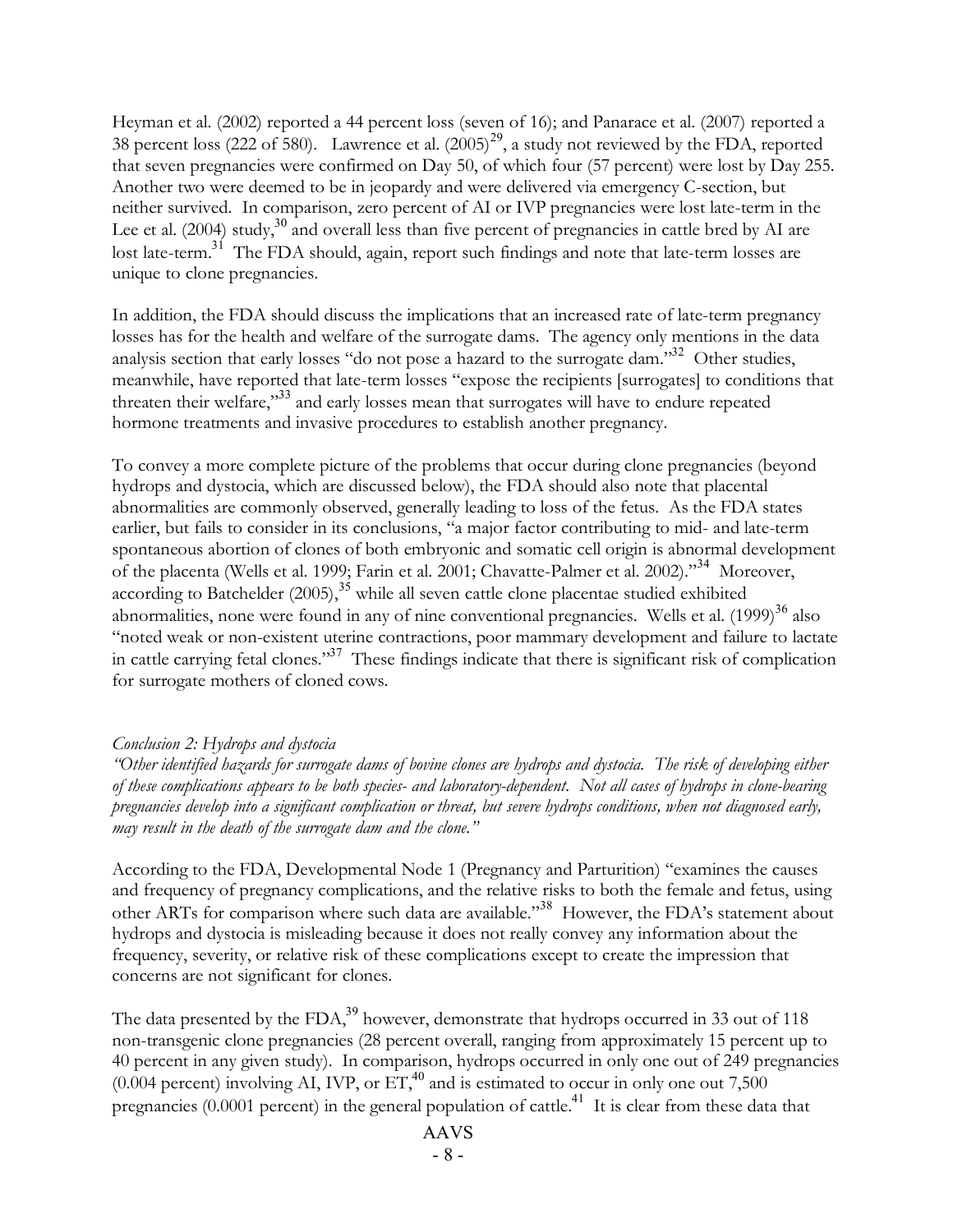despite any laboratory differences, hydrops occurs substantially more often in clone pregnancies, so frequently that it can hardly be considered the negligible risk that it is for the general population of cattle.

In addition, contrary to the FDA's claim that not all cases of hydrops develop into a serious complication or threat, Wells et al. (2003) report that hydrops caused 18 of 21 pregnancy losses (86 percent).<sup>42</sup> Seven of 13 clone pregnancies (53.8 percent) in the Matsuzaki and Shiga (2002) study required C-section or induction due of hydroallantois, whereas none of the seven AI or IVP controls required such intervention.<sup>43</sup> In the Batchelder (2005) study, the largest clone weighed 71.0 kg at birth (the average birth weight for comparator animals of the same breed was approximately 40 kg), exhibited swelling in the head and neck, and died three days after birth – and this calf was considered to suffer from only "*mild"* hydrops fetalis.<sup>44</sup> Furthermore, while there are instances when surrogate dams were unharmed by the complication, the FDA reports that "most studies that discussed outcomes indicated that dams developing hydrops were euthanized."<sup>45</sup>

The FDA should broaden its focus beyond isolated cases of favorable outcomes so as to avoid obscuring the overwhelming evidence substantiating the frequency and severity of adverse outcomes. A more accurate characterization of the risk would be that *most* cases of hydrops in clone pregnancies develop into serious complications, *often* resulting in the death of the surrogate dame and the clone.

In its discussion on dystocia in the data analysis section of the RA, the agency reports that dystocia increases the risk of several complications, including damage to the reproductive organs of the surrogate dam and emergency C-section, which carries it's own set of accompanying complications. <sup>46</sup> Risks associated with dystocia may be so severe as to result in death or culling of the surrogate dam. Furthermore, the FDA reports that dystocia "was the most influential factor on calf mortality," and "was also associated with high calf morbidity (illness) in a study of 2,490 beef cattle herds (Sanderson and Dargatz 2000)."<sup>47</sup>

According to the FDA, there are little data on dystocia rates in clone pregnancies because clone producers often elect to deliver clones via C-section.<sup>48</sup> This observation, however, is telling in and of itself. Presumably, given a choice, it would be preferable for a surrogate dam to deliver naturally, without assistance, rather than requiring surgery and all its attendant risks. That clone producers often choose elective C-section implies that natural delivery of clone pregnancies are so frequently fraught with complications (such as dystocia) that default intervention has become more sensible and comparatively less risky.

The FDA states, for example, that "[f]or the surrogate dam, LOS increases the incidence of dystocia, frequently requiring human intervention to remove the calf vaginally, or by C-section, due to the inability of the dam to expel the calf without assistance" (Ch V, P.115). Given that LOS is reported frequently in clone pregnancies (see below), it is logical to conclude that the risk of dystocia is great for pregnancies allowed to proceed to term, and for clone pregnancies not allowed to go to term, risks associated with delivery intervention and C-section are likely instead.

In contrast, the FDA reports the risk of dystocia at four to six percent of pregnancies in the general cattle population, including natural and AI bred cattle (Ch V, P.114). In addition, whereas the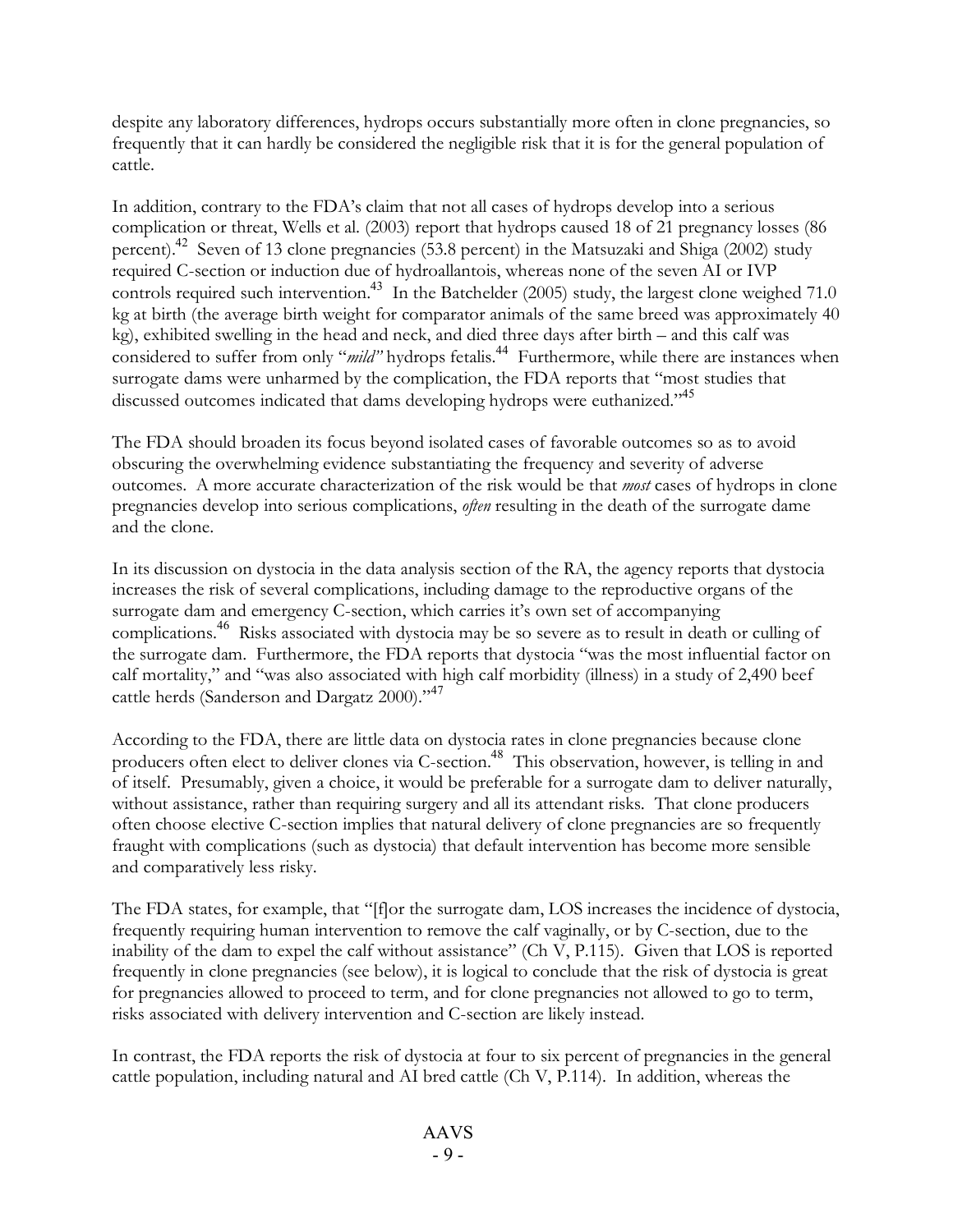majority of clone pregnancies require C-sections, less than one percent of conventional pregnancies require any such intervention. 49

The FDA needs to amend its conclusions on dystocia to more accurately reflect the severity and likelihood of dystocia occurrence in clone pregnancies. In addition, the FDA must also correct its statement in the Executive Summary that the risk of hydrops and dystocia only "appears" to be increased.<sup>50</sup> The FDA's statement, as it stands, mischaracterizes the nature of the risks that cloning poses to surrogate dams and perinatal clones, as the data clearly indicate that the risk of hydrops, dystocia, and other gestational complications are substantially increased in cloning compared to ARTs and natural breeding. Furthermore, these complications often result in serious outcomes such as death.

#### *Conclusion 3: Large Offspring Syndrome*

"Large Offspring Syndrome increases the risk of dystocia, and may be related to the development of hydrops."

This statement must be amended significantly to sufficiently and accurately characterize the risks that Large Offspring Syndrome (LOS) poses to cloned animals. The FDA reports neither the frequency with which LOS occurs in cloned animals compared to conventionally bred animals, nor the majority of the resulting implications for animal health. LOS, in fact, occurs rather frequently in cloned animals and is associated with serious, often fatal complications.

LOS is often, but not necessarily, characterized by excessive birth weight (roughly 20 percent greater than average). In addition, a long list of abnormalities is reported to coincide with LOS, including: deformities of limbs and head; respiratory, cardiac, hepatic, renal, umbilical, and immunologic problems; organ dysfunction resulting in morbidity and often resulting in high mortality; pulmonary abnormalities including immature lung development, insufficient lung surfactant, and failure of the lungs to inflate; cardiovascular abnormalities including patent ductus arteriosus and ventricular defects; delayed time to suckle and stand; hypoglycemia; forelimb contracture; enlarged umbilicus; patent urachus; respiratory distress; pulmonary hypertension; multiple severe organ abnormalities including diffuse fibrosis of the liver, dysplasia of the biliary system, and right ventricle hypertrophy; and bloat. 51

All of these problems clearly impact animal health, generally requiring extensive medical and surgical intervention, and have serious implications for animal welfare. Poor suckling, for example, "may preclude immune transfer in colostrum-dependent species, resulting in decreased ability to respond to immune challenge." <sup>52</sup> And "Batchelder related failure of passive immune transfer to poor metabolic status and respiratory distress."<sup>53</sup> In addition, "[s]tress associated with dystocia, prolonged labor and emergency C-section birth is a risk factor for large calves (Kato et al. 1998; Kubota et al.  $2000$ )."<sup>54</sup>

According to the data compiled by the FDA,<sup>55</sup> LOS or its related clinical signs occurred in 151 of 294 live-born calves (51.4 percent) resulting from SCNT, compared to 25 of 278 live-born calves (6.6 percent) resulting from AI, ET, or IVF. In fact, LOS occurs rarely or never in animals produced through natural breeding or AI. For the animals for whom data on survival rates were reported, 66 of 164 live-born calf clones (40.2 percent) exhibiting LOS or its related clinical signs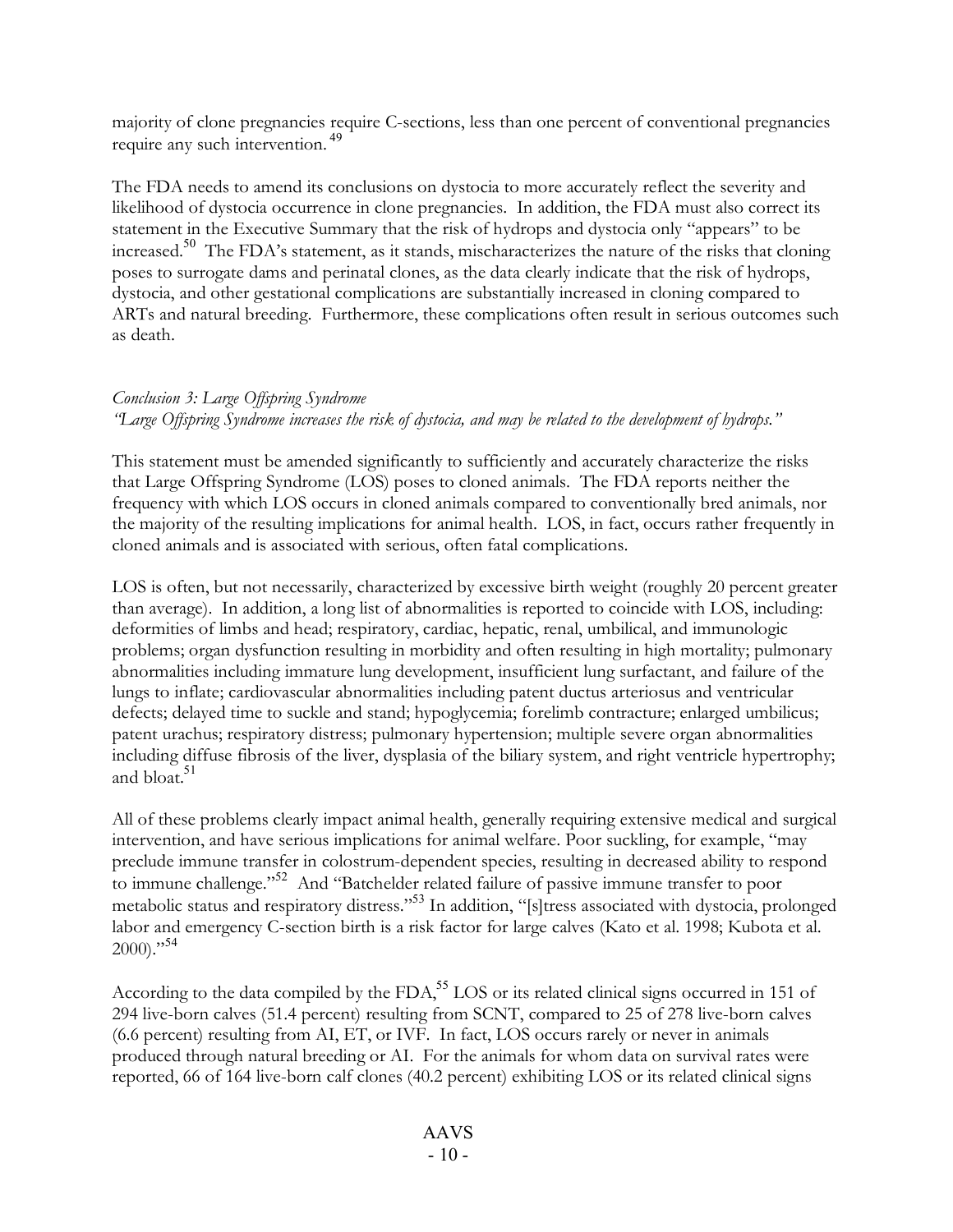died, compared to zero deaths among two comparator calves. These numbers do not reflect any losses incurred during pregnancy.

According to the data submitted by Cyagra, 18 of 34 clones (53 percent) had birth weights at least 20 percent above breed average (thus fitting the definition of LOS). Of these 18, 12 (66.7 percent) showed other clinical signs associated with LOS, and five (28 percent) died within 48 hours. An additional 55 of 105 clones (52.4 percent) for whom birth weights were normal or unavailable also showed clinical signs associated with LOS, and 12 of these animals (21.2 percent) died within 48 hours. 56

It is clear that LOS is a significant risk for cloned animals, far more so than for animals produced using ARTs. The FDA must do more than present the relevant data; the agency must also engage in a meaningful analysis and draw the comparisons between cloning and ARTs that it says is its objective. Doing so would illustrate that cloned animals are highly likely to suffer and die prematurely from LOS, arguably a risk never before seen in conventionally bred animals.

Confusingly, the FDA reaches this conclusion at one point in the agency's data analysis, stating that, "[m]ore recent studies in which IVP and SCNT embryos were produced under the same culture conditions reported considerably higher incidences of LOS in fetal and adult cell SCNT-derived calves compared to IVP (Heyman et al. 2002; Chavatte-Palmer et al. 2002; Matsuzaki and Shiga 2002)...."<sup>57</sup> Yet these studies are not included in the FDA's table on LOS incidence in clones, nor does the FDA generally maintain this analysis when discussing LOS risks in clones.

Furthermore, the FDA must not downplay and obscure the risk by claiming in its data analysis that LOS incidence in clones is improving over time. A review of the data compiled by the  $FDA<sup>59</sup>$ demonstrates that incidence, in fact, has varied over time, but has not showed any downward trend, and instead has remained consistently high (Figure 2, see attached).

In addition, the FDA should not selectively report data, such as in its claims that the "[r]eported incidences of LOS in peer-reviewed publications on cattle clones have ranged from as low as 1/12 (8.3 percent) (Miyashita et al. 2002) to as high as 12/24 (50 percent) (Kato et al. 2000)."<sup>60</sup> The incidence of LOS in calf clones actually ranges as high as 100 percent.<sup>61</sup>

The FDA's statements in the Executive Summary of the RA must also be amended so as to not mischaracterize the risks posed by LOS. The FDA states, for example, that, "[c]lones exhibiting LOS may require supportive care at birth, but can recover...,<sup>50</sup> creating the impression that cases of LOS are generally not serious or fatal. In fact, clones exhibiting LOS *often* require supportive care, and have been reported by Cyagra<sup>63</sup> as requiring any of 10 different interventions, including surgery. The FDA even admits as much elsewhere in the RA, stating that "LOS newborns…if they are to survive, often require significant veterinary intervention,"<sup>64</sup> though this analysis is clearly not reflected in the FDA's conclusions. Moreover, while some of these clones recover, many do not, as evidenced by the fact that 42 percent in the Panarace et al. (2007) study died despite receiving extensive veterinary care, and by the high mortality rate (40.2 percent) associated with LOS in general.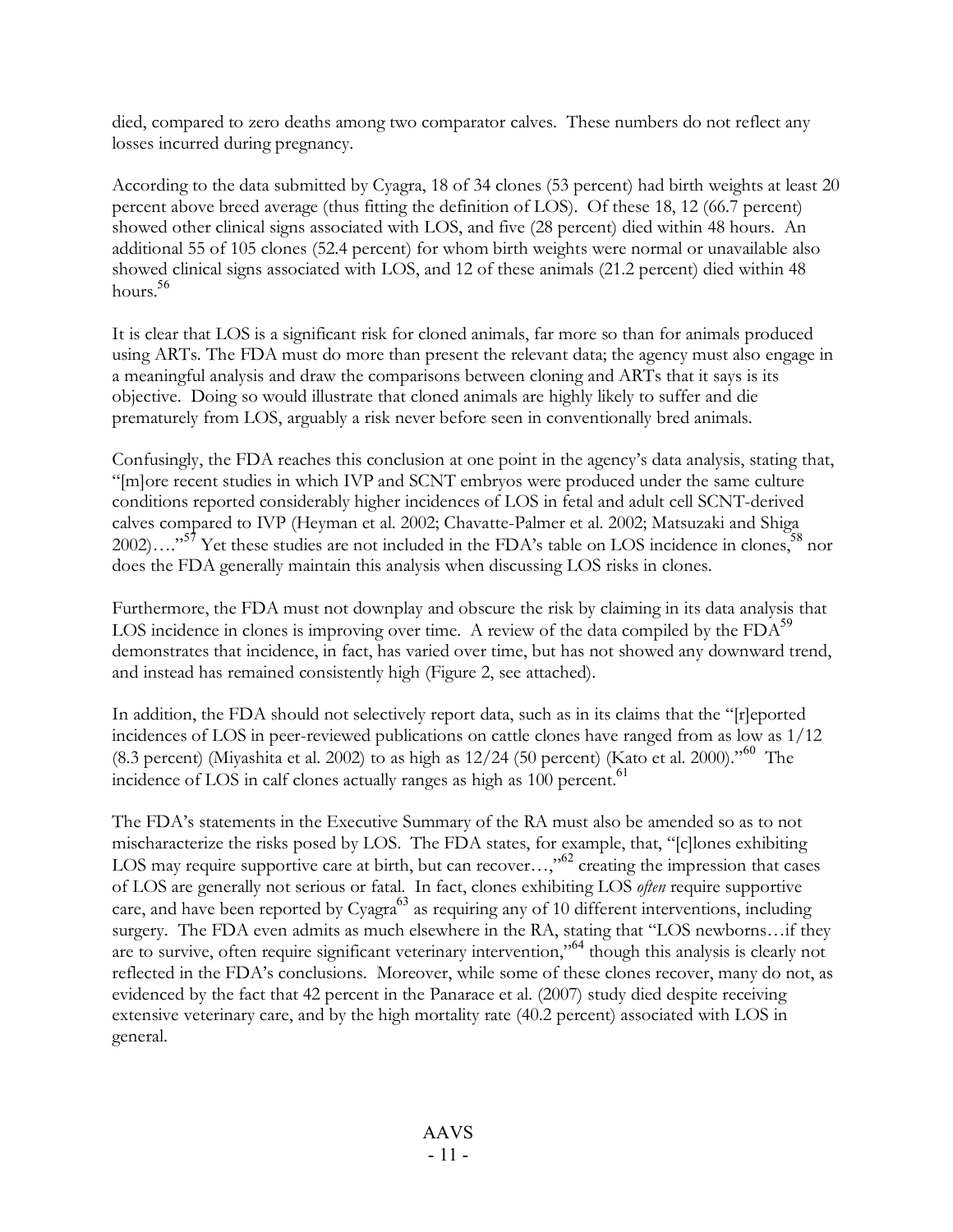## *Conclusion 4: Neonatal mortality rates "Neonatal death rates for cattle clones currently average approximately 20 percent."*

It is not clear how the FDA derives this figure. Based on the agency's table of survival rates of liveborn bovine clones and comparators through the juvenile period,<sup>65</sup> 158 out of 555 non-transgenic clones (28.5 percent) die during the neonatal period. The FDA also reports that Chavatte-Palmer et al. (2004) followed an additional cohort of 58 live-born calves and found that 14 (24 percent) died after the first week following birth.<sup>66</sup>

In addition, in making this statement, the FDA again fails to place the risk in the context of ARTs. From Table V-1, only three of 247 AI-derived calves (1.2 percent), and 77 of 491 IVP-derived calves (15.7 percent) died during the neonatal period. Other studies reported by the FDA cite similar loss rates, ranging from 2.3-14.4 percent for BNT, IVP, ET, and AI calves. Overall estimates from the USDA for beef calf mortality within 24 hours of birth (including still births) is 3.4 percent.<sup>67</sup> For dairy replacement heifers, 1.8 percent of live-born calves die during the first week of life.<sup>68</sup>

Yet the FDA states in Appendix A that "…clones born after a carefully monitored pregnancy under closely supervised conditions are at a slightly increased risk of dying than animals derived via in vitro fertilization, or artificial insemination...."<sup>69</sup> The above data, however, clearly demonstrate that neonatal death rates for cattle clones are greater than 20 percent, and are significantly higher than those seen for animals produced by any other means.

These reported mortality rates, moreover, do not even take into consideration the number of cloned calves who are stillborn. Of the 134 clones from the Cyagra data set, 11 (8.2 percent) were stillborn. 70

The FDA frequently argues that survival rates for clones are improving as cloning technology matures. The FDA states, for example:

Early reports, beginning in 1998, of clone mortality rates were 50 to 80 percent (reviewed by Solter 2000). Survival rates have improved in some recent studies, with mortality during the first month of life of approximately 18 percent (21/117; Pace et al. 2002 for a cohort of mixed transgenic and non-transgenic clones) and 20 percent  $(6/30;$  Lanza et al. 2001 for a cohort of transgenic cattle), with most of the deaths occurring during the first 48 hours postpartum. Similarly, data supplied by Cyagra, Inc. indicate 22 percent mortality in the first 48 hours (30/134) among non-transgenic clone calves born between 2001 and 2003. 71

However, this argument is based on selective reporting of data. There are, in fact, several recent studies in the table the FDA is relying on<sup>72</sup> that report far greater than 18-22 percent mortality. Batchelder (2005), for example, reports 75 percent mortality; Chavatte-Palmer et al. (2004) reports 38 percent mortality; Gong et al. (2004) reports 56 percent mortality; Heyman et al. (2004) report 30 percent mortality; and many others. While some of these mortality rates are lower than the 50-80 percent reported by the FDA as associated with early attempts at cloning, they have remained consistently high over time and are clearly greater than 18-22 percent. In addition, none of these rates, not even the FDA's 18-22 percent, should be considered acceptable, as all represent a significant loss of life caused by cloning.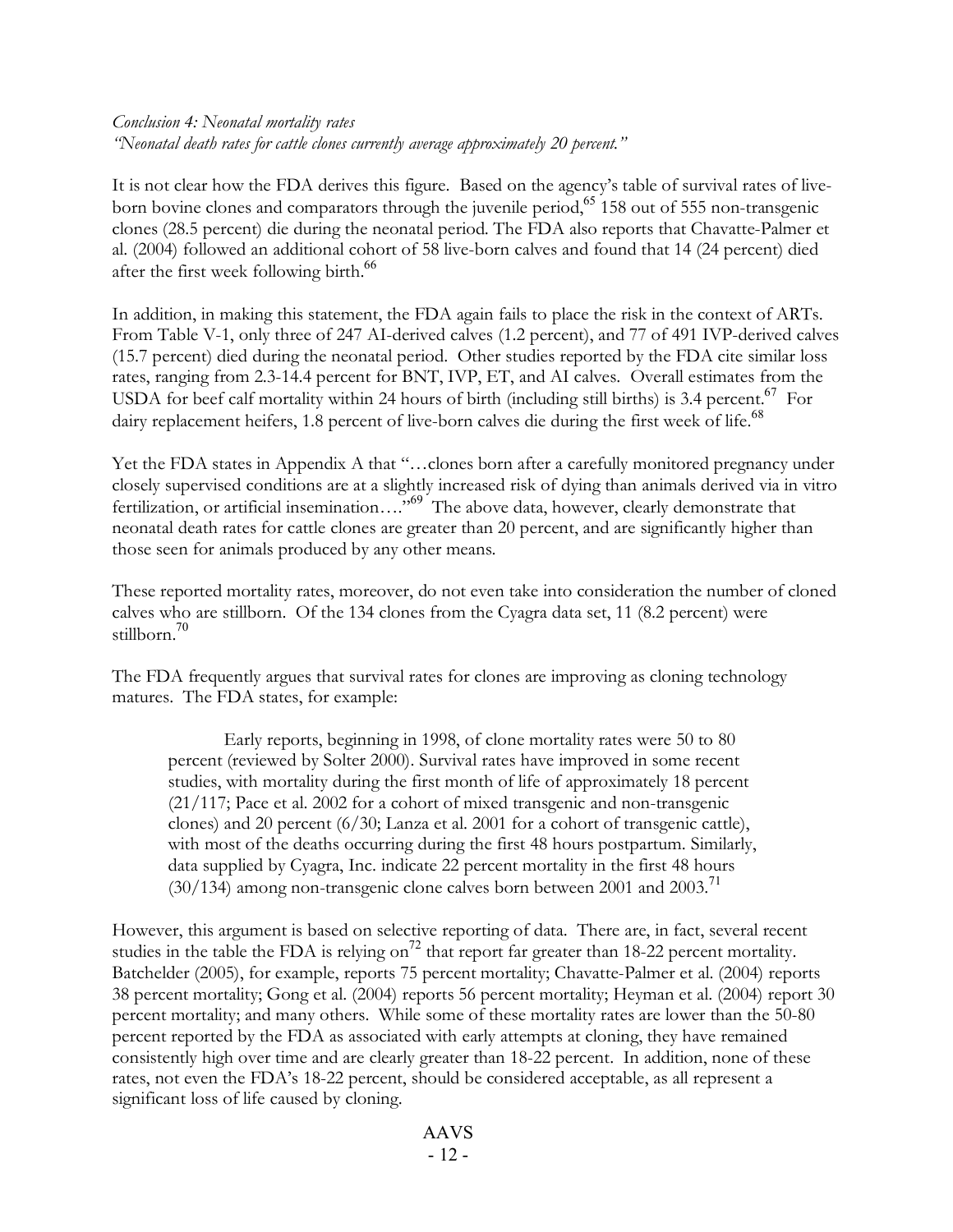The FDA's analysis of mortality rates in clones suffers from confusion throughout. In the Executive Summary, for example, the FDA claims that, "[a] significant proportion of perinatal clones survives gestation and is born without significant health problems," <sup>73</sup> but then goes on to state that "[t]he frequency of live normal births appears to be low...."<sup>74</sup> The FDA's statements are clearly contradictory, and the FDA must clarify its analysis of the data. Specifically, the FDA needs to correct the numerous instances in which it underrepresents the high rate of mortality seen in clones, as a significant proportion of perinatal clones *is* born with significant and fatal health problems, and an even greater proportion *does not* survive gestation.

Premature death is, obviously, a serious risk that greatly impacts animal welfare, and when it occurs for at least one quarter of a population, it represents a unique concern and should be appropriately characterized as such by the FDA.

#### *Conclusion 5: Factors influencing calf mortality*

"Dystocia may be the most influential factor on calf mortality, due to trauma or difficult labor and emergency C*section; however, abnormal organ and musculo-skeletal development also appear to play important roles."*

This claim attempts to describe major causes of mortality in calf clones, but does not do so accurately. The FDA should mention the frequency with which such problems occur and the severity of those problems. In addition, to properly characterize the risks faced by calf clones, it is important for the FDA to report not just what causes death, but also how often calf clones die.

A review of the data shows that, "[d]ystocia and related morbidity and mortality of the young animals are *common* in cases of LOS when C-sections are not planned [emphasis added]."<sup>75</sup> Furthermore, "abnormal organ and musculo-skeletal development" is often attributed to LOS, and LOS occurs frequently in clones and often results in death (see above). The FDA's statement should be amended to reflect the relationships between LOS, dystocia, and abnormal organ and musculo-skeletal development.

In addition, the phrase "abnormal organ and musculo-skeletal development" should be elaborated upon to more accurately convey the serious and diverse nature of problems seen in calf clones, which include limb deformities, fatty liver, anemia, degenerating kidneys, respiratory failure, etc. Furthermore, "appear" should be stricken, as the term is hardly an accurate description of the evidence available on this topic, given the numerous studies identified by the FDA reporting such abnormalities in clones who die during the neonatal period.<sup>76</sup>

With regard to how often calf clones die, from these or other causes, please see below.

#### *Conclusion 6: Juvenile mortality*

"Three calves generated by Cyagra, although surviving the early neonatal period, died during the juvenile period due to *either congenital abnormalities or failure to thrive."*

This is the only statement about juvenile health that the FDA makes in this section on bovine health risks. As such, it implies that the only evidence of health risks in juvenile clones is an isolated report

## AAVS - 13 -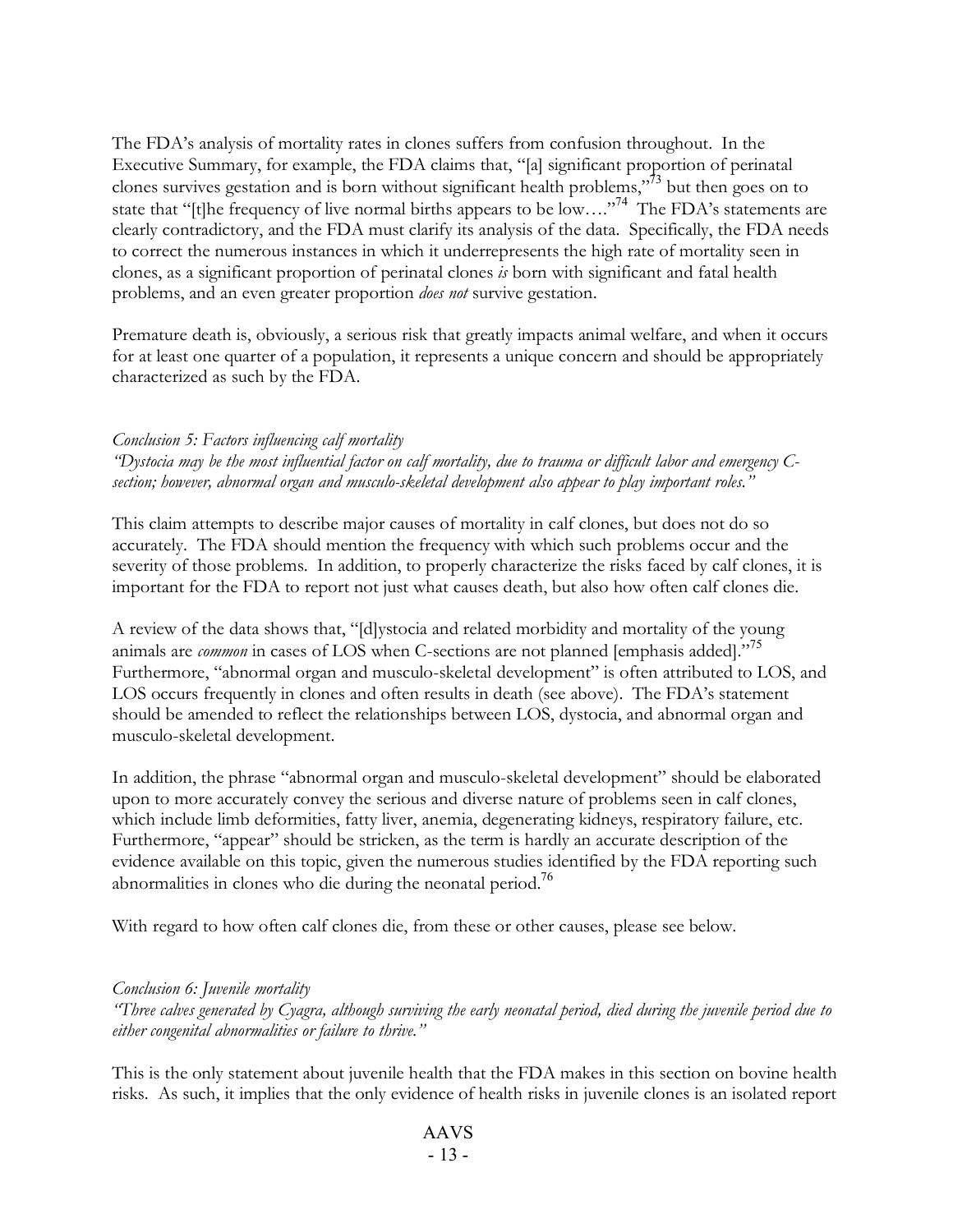of three deaths. The FDA, in fact, states in the Executive Summary that, "[c]lones in the juvenile to prepubertal age cohort do not appear to be at an increased risk of morbidity or mortality….Most animals surviving the neonatal period appear to grown and develop normally [emphasis added],"<sup>77</sup> providing further indication that the FDA is claiming that juvenile clones are essentially healthy.

However, a long list of health problems and abnormalities (including those contained in the statement above about abnormal organ and musculo-skeletal development) and several reports of death in the juvenile period can be identified in the scientific literature.<sup>78</sup>

The calf clones in the Cyagra data set, in fact, suffered from a "much higher rate" of health difficulties, such as umbilical problems and contracted tendons, compared to non-clones.<sup>79</sup> According to the USDA, the rate of illness in the general population of beef replacement heifers from weaning to puberty is "very low."<sup>80</sup> The FDA even acknowledges that the increase in umbilical problems seen in clones "represents a real risk to clones,"<sup>81</sup> and should indicate this concern in its conclusions.

Of particular concern is that even cattle clones who appear healthy have been reported to die unexpectedly at some later time. The FDA, in fact, cites *five* different studies that report such a finding in its 2007 article published in *Theriogenology*, <sup>82</sup> but does not mention this in the risk assessment. At least one other study not included in the FDA's assessment (Lawrence et al. 2005<sup>83</sup>) also reports the sudden and unexpected death of a nine-month-old clone who was asymptomatic. The FDA must correct this oversight and consider the implications of such frequent reports of sudden death in apparently healthy cattle clones.

In addition, Chavatte-Palmer et al. (2004) reported that six of 44 clones (13.6 percent) died between the perinatal period and six months of age,<sup>84</sup> while Batchelder (2005) reported that three of six clones (50 percent) died or were euthanized during that same period.<sup>85</sup> In comparison, none of the nine comparators in the Batchelder 2005 study died, and the USDA reports that only 2.4 of naturally bred or AI-produced dairy replacement heifers die between weaning and calving. 86

Additional data are also presented by the FDA that indicate potential further abnormalities with juvenile clones, but the FDA needs to examine the significance of its findings. For example, eight clones in the Batchelder (2005) study displayed periodic moderate or severe hyperthermia for 60 days.<sup>87</sup> The cause of the hyperthermia could not be determined, the calves showed no signs of illness, and the condition was unresponsive to treatment. The clones also showed differences in weight gain compared to their breed-matched controls. A group of 10 clones in the Chavatte-Palmer et al. (2002) study also exhibited a case of hyperthermia similar to that reported in Batchelder  $(2005)$ , but none of the AI controls did.<sup>88</sup> Three clones in the Cyagra data set had lower levels of gamma glutamyl transferase (GGT), and three other clones had lower levels of sorbitol dehydrogenase (SDH). <sup>89</sup> Govoni et al. (2002) noted differences in GH, IGF-1, and IGFBP3 levels between clones and controls, and in their response to GHRH.<sup>90</sup>

Yet the FDA discusses the significance of none of these finding, other than to say that no health problems could be detected in the clones that could explain the findings. Rather, the uncertainty as to the significance of these differences, due to the limited data on the subject, is used to dismiss any potential concerns entirely. Perhaps these findings are indicative of an undiscovered problem with clones, or perhaps these differences have an as of yet unrecognized consequence. The FDA should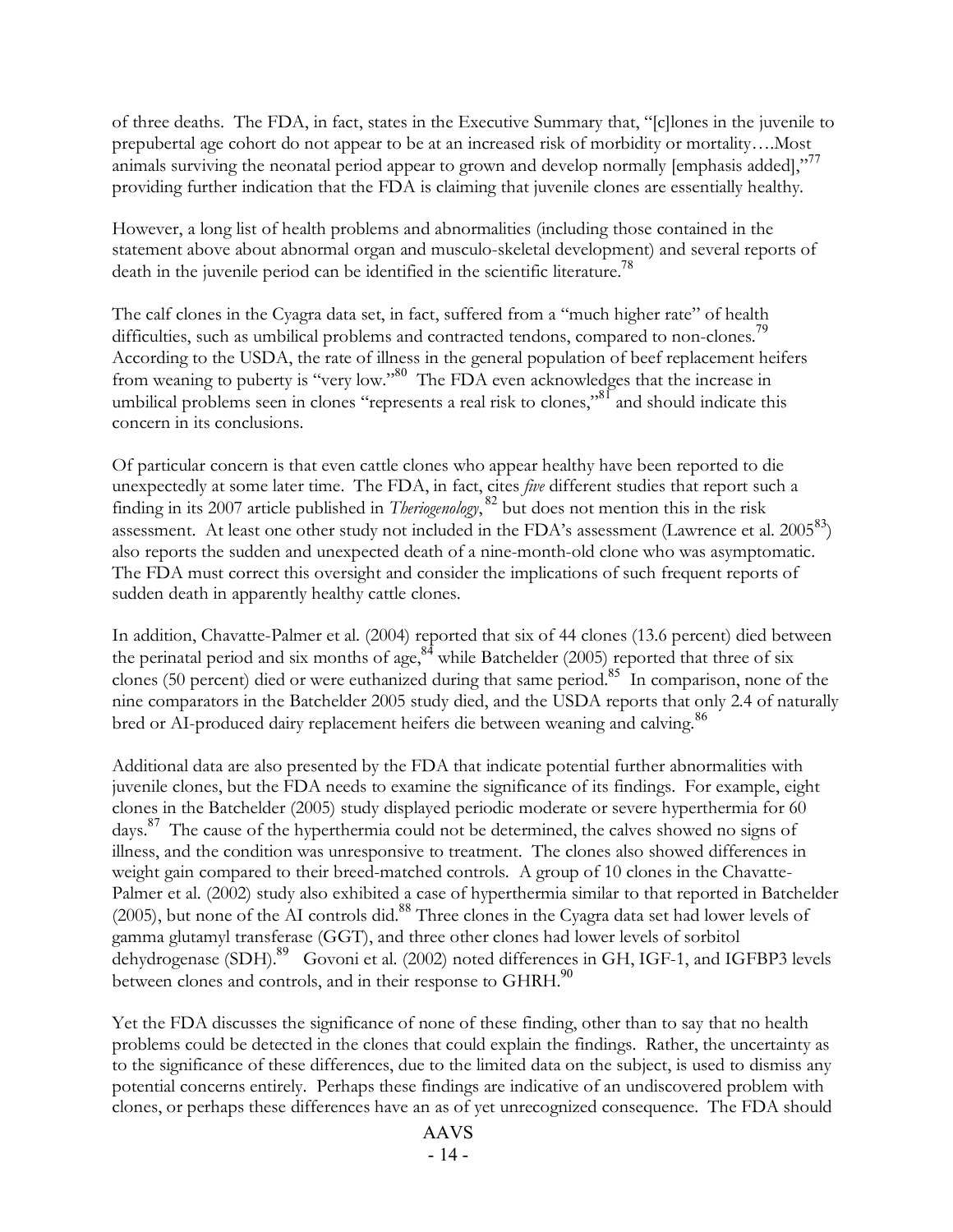acknowledge this uncertainty, as the agency is supposed to do as part of the risk assessment process, rather than selectively omit such findings in its conclusions.

Similarly, other differences noted in studies of clones in the juvenile period need to be more seriously considered rather than explained away as resulting from differences in management practices. For example, bloat and other gastrointestinal problems have been reported in clones in several studies (Wells et al. 2004, Cyagra 2003, Batchelder 2005), but these findings were dismissed by the FDA because these problems "can also result from poor feeding/grazing management."<sup>91</sup> "A few clones" in the Cyagra data set exhibited elevated levels of growth indicators, such as calcium, phosphorous, and alkaline phosphatase, relative to comparators. The FDA, however, states that "these differences may be attributed to differences in management." <sup>92</sup> While management practices may be the cause of these findings, this is not necessarily so. Since the data do not clarify the matter, the potential for risk cannot be dismissed entirely.

In other instances, the FDA needs to more thoroughly analyze the data on clone health. For example, the FDA presents unpublished data on hematology and clinical chemistry values for three bull clones, and finds that "[m]ost variables measured were within the reference range."<sup>93</sup> The FDA should, however, also evaluate whether the clone values tended to fall in a particular part of the range, as this may be indicative of a trend with health implications, rather than just normal variability.

The Cyagra data set revealed that blood glucose values for six of 42 clones were higher than for comparators.<sup>94</sup> Since glucose levels were not elevated in the clones' urine, the FDA attributes the high blood levels to a transient response to stress. However, even if this is so, the FDA should question why the clones would have an elevated stress response compared to non-clones, as this has implications for their long-term health.

A more appropriate characterization, then, of the risks that cloning poses to juvenile clones would be as follows: An accurate review of the data shows that juvenile clones are known to face numerous serious health risks, including a risk of premature death, at much higher rates than conventionallybred animals. These problems are rare in the general population of cattle, but occur frequently in clones. It is uncertain whether juvenile clones also face additional, undiscovered health risks, as the data are insufficient to draw any reliable conclusions about the matter.

#### *Conclusion 7: Reproductive health*

"The limited data suggests that there are no adverse health effects on the reproductive health of cattle clones, although this tentative conclusion must be tempered by the small number of available studies. Only one report of apparent *reproductive failure in a female Holstein heifer clone has been published."*

The FDA accurately points out that little data are available to assess the reproductive health of clones, but grossly mischaracterizes the data that are available. There are, in fact, several indications that cloning may have an adverse impact on reproductive health. The FDA needs to be more forthcoming about these findings, must evaluate the significance of these findings, and must take them into consideration when making a conclusion about the reproductive health status of clones.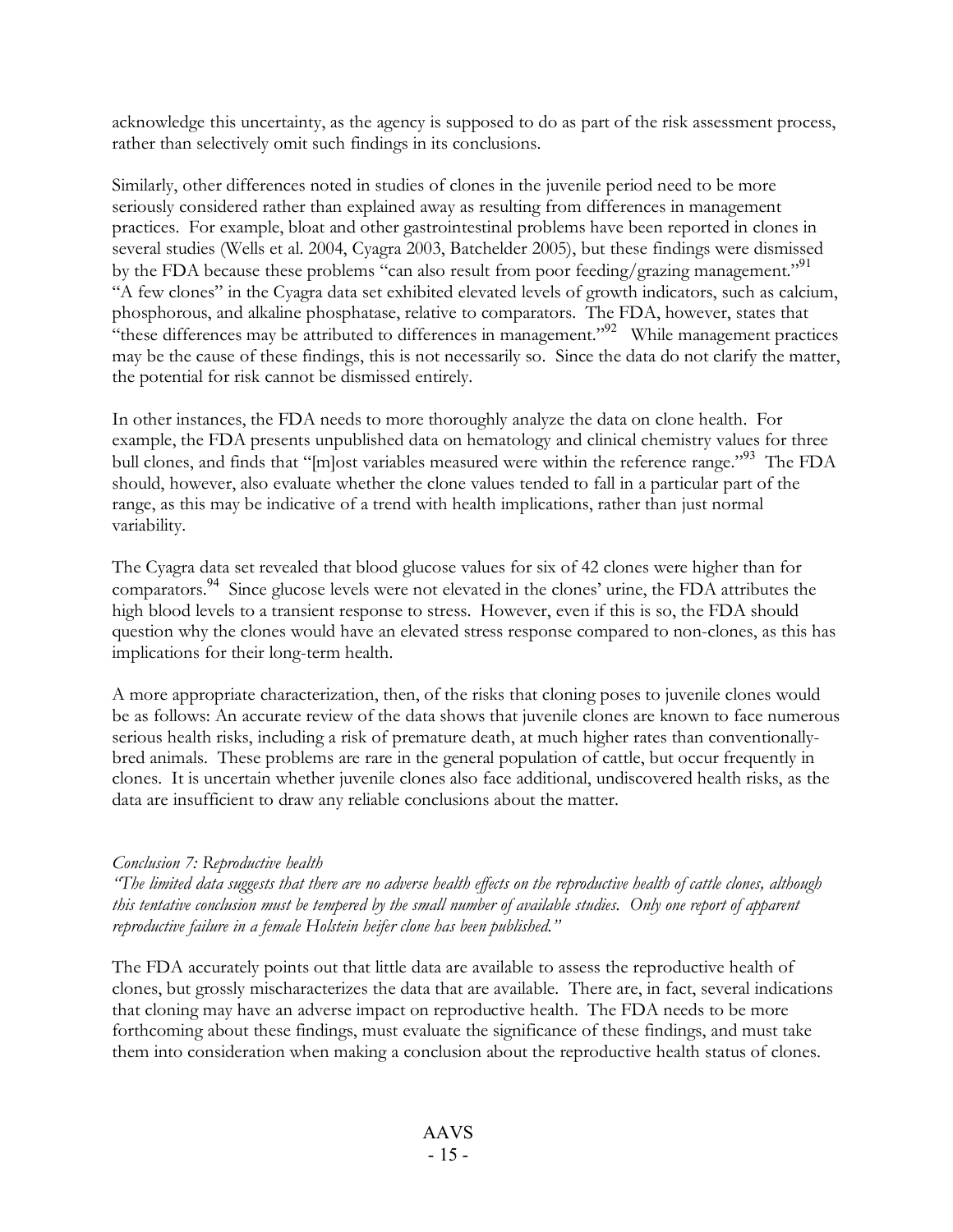A study by Enright et al. (2002), for example, found that heifer clones "reached puberty at a later age than [AI-derived] controls (314.7  $\pm$  9.6 days vs. 272  $\pm$  4.4 days), and had higher body weights at first estrus (336.7  $\pm$  13 vs. 302.8  $\pm$  4.5 kg).<sup>"95</sup> The FDA argues that the age and weight of the clones may have been under genetic control, and thus not a concern. However, given that no records were kept for the donor cow, the cause of the abnormal findings cannot be determined one way or another. Therefore, the findings cannot be dismissed, and should be kept in consideration as a potential indication that cloning may affect reproductive health. In addition, as the FDA points out, one of the 4 clones (but none of the controls) failed to become pregnant after AI. The FDA should consider the potential significance of this finding.

A recently published study by Heyman et al.  $(2007)$ ,  $^{96}$  which is not included in the risk assessment, also found that clones reached puberty significantly later than conventional calves (+62 days). This finding reinforces the observations in the Enright et al. (2002) study, supporting the possibility that reproductive maturity is somehow altered in clones.

Only two studies were identified by the FDA as reporting the rate of pregnancy in non-transgenic clones. From these studies, the pregnancy rate for clones was 28/34 (82 percent), compared to 90- 95 percent for comparators.<sup>97</sup> This may reflect reproductive difficulties in clones, or additional data may make the average closer to that seen in conventionally bred animals. The FDA should have engaged in this level of analysis.

Given the scant data available to make any definitive statement about reproductive difficulties in cow clones, the FDA should have taken into consideration some of the data that have been obtained from mouse clones. The FDA notes in Chapter III, for example, that, "[o]f the 25 animals [i.e., mice] studied…two female clones delivered only one litter and then became sterile for unknown reasons." <sup>98</sup> Such data strengthen the possibility that clones are not reproductively normal, and further raises the possibility that observing just one round of reproduction in clones may not be sufficient to identify problems.

There are numerous additional instances when the FDA needs to be more forthcoming about data that indicate that reproduction in clones is perhaps not as normal as in conventional animals. For example, in its analysis of the study by Shiga et al. (2005), the FDA notes that "ejaculate volumes were similar between two bulls (2.34 and 2.67 mL) but were lower than the range for conventional Black bulls (5-8mL)."<sup>99</sup> Yet the significance of this finding is not discussed, and despite the fact that it suggests that clones may not have normal reproductive function, the FDA treats the data as if no differences were found.

In that same study, the FDA reports that two of 12 pregnancies to a bull clone ended in spontaneous abortion in mid-pregnancy, compared to five spontaneous abortions out of 64 pregnancies by the nuclear donor. The FDA should also report these data as percentages, which would reveal that the abortion rate for the clone is 16.7 percent, compared to 7.8 percent for the donor. Given such a difference in abortion rate, the FDA should acknowledge that these data are noteworthy.

The FDA also reports that five of 37 pregnancies to a clone bull in the Tecirlioglu et al. (2005) study were lost between 30 and 240 days of gestation, compared to two of 40 pregnancies to the donor bull.<sup>100</sup> The FDA states, misleadingly, that these pregnancy losses are "similar." However, five of

## AAVS - 16 -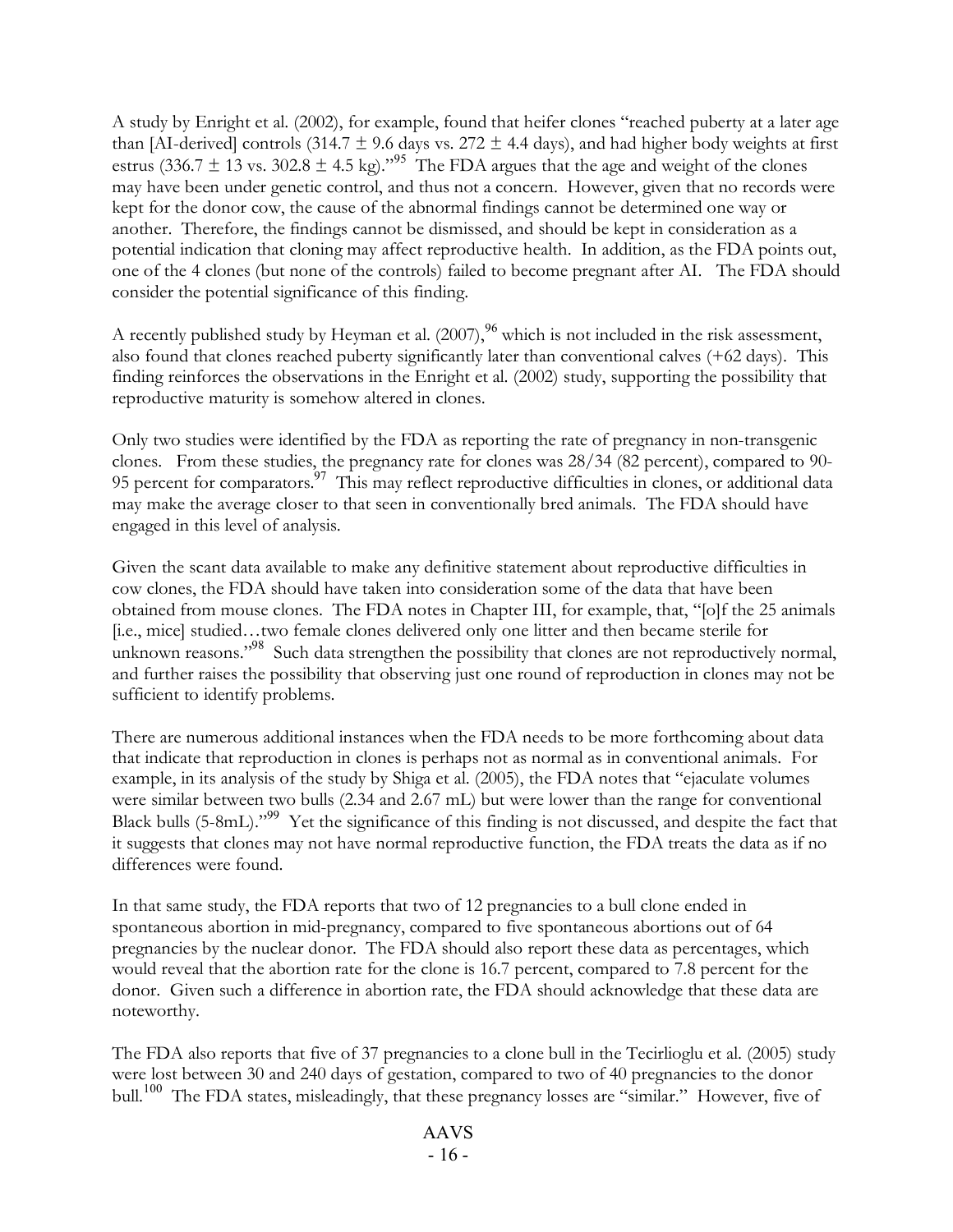37 translates to a 13.5 percent loss rate for the clone, compared to two of 40, which translates to a 0.05 percent loss rate for the donor. These are hardly similar values. Given such differences in abortion rates, it would seem difficult to say that, "there are no adverse health effects on the reproductive health of clones."

The FDA reports another study, Heyman et al. (2004), which compares sperm characteristics of three clones to the donor bull.<sup>101</sup> According to the FDA's analysis, none of the characteristics (percent normal sperm, cleavage rate, and blastocyst rate) were statistically different between the donor and the clones. However, looking at the data presented in Table V-10, <sup>102</sup> the clones have consistently lower values than the donor. While these differences may not have achieved statistical significance, perhaps due to the small sample size, the FDA should make note of the trend and its potential implications.

The Heyman et al. (2004) study also found that the single clone bull studied was able to inseminate 41 of the 63 females used for AI (65 percent). Two of the 41 pregnancies (five percent) were lost by day 90 of gestation. Of the 26 pregnancies allowed to go to term, one pregnancy (four percent) resulted in a premature stillborn. The FDA should compare these rates to those observed with the nuclear donor used as a comparator. In addition, to be more informative, the FDA would be more appropriate to compare the clone's rate of AI pregnancy loss to that seen in general with AI, not IVF.

Reports on semen evaluation for 4 bull clones (unpublished data) $^{103}$  would also benefit from more accurate characterization and appropriate analysis. Values for semen volume, concentration, and percent normal sperm are presented for the clones and compared to normal reference ranges. One bull clone was far below normal, but the FDA only says that "he likely would have failed a breeding soundness exam," and does not discuss any concerns that arise from the finding of such an abnormal clone. Another clone was slightly below normal, but the FDA describes this clone as "marginal." The FDA characterizes the other two clones as having "acceptable semen," even though values for these clones were either below normal or on the very low range of normal. Reviewing the data, it would be difficult to say with any confidence that any of these clones are really normal (Figure 3, see attached). The FDA should reconsider this evidence and the uncertainties raised by the data and make a more accurate assessment of the reproductive health of these clones.

Similarly, the FDA reports that "semen quality measurements on two of the clones [in Galli et al. 2003, unpublished data]…were also considered within the normal range for young bulls." 104 However, three of the 4 values presented (average volume and concentration for two bulls) were actually below normal and the remaining value was on the very low end of normal.

In addition, the FDA never fully addresses the report of a clone who "gave birth prematurely to a stillborn calf, did not have complete udder development, and produced approximately 30 percent less milk during her first lactation compared to her clone mates." <sup>105</sup> It appears that the FDA instead selectively focuses on the findings and anecdotal reports that suggest that adult clones have normal reproductive function, ignoring the evidence that could discredit such a claim.

With regard to determining the sufficiency of the data to answer questions about the reproductive health of clones, the FDA is again misleading in its analysis. The agency claims that, "[d]ue to the complexity of the reproductive system, careful attention was directed to reports of puberty and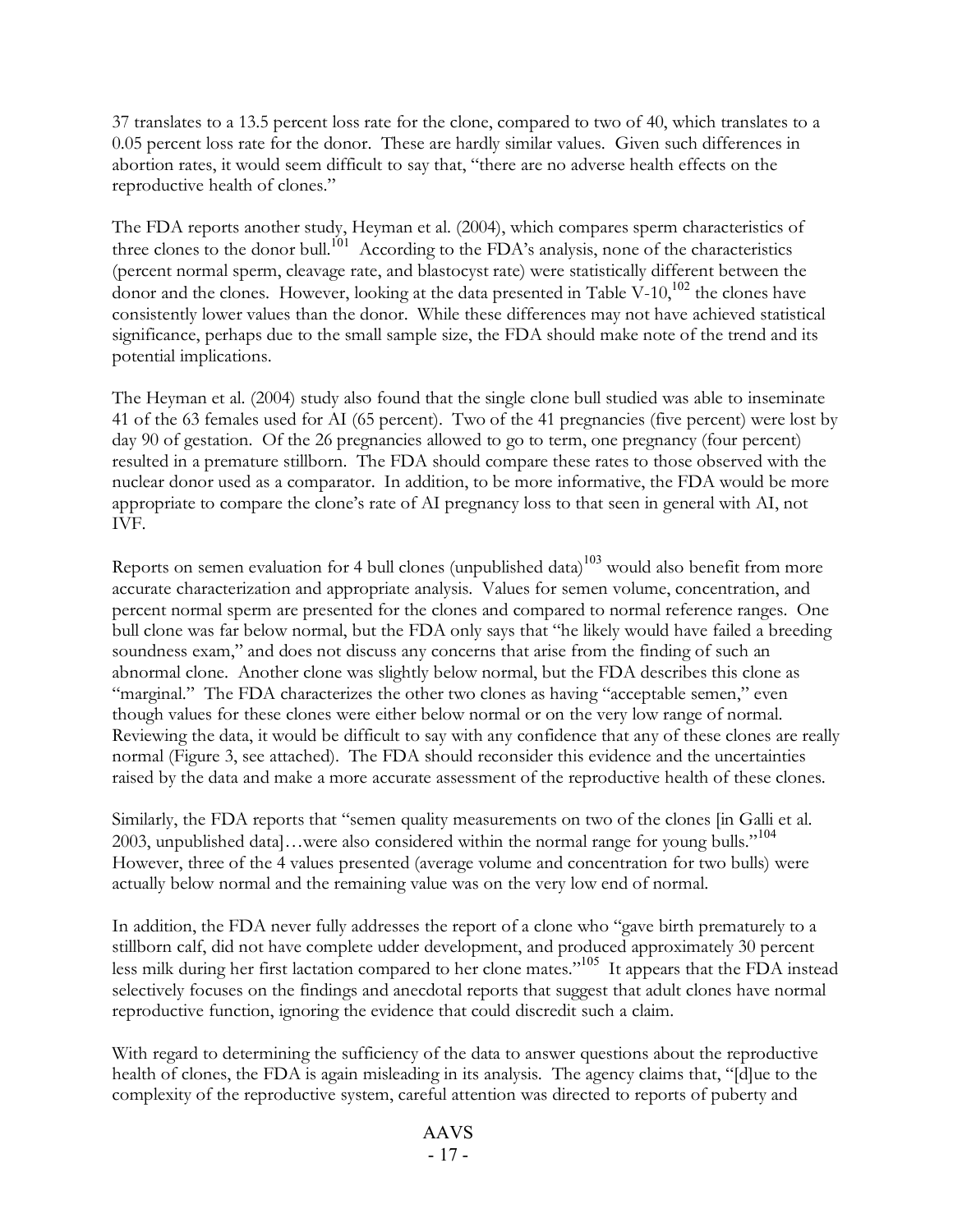reproductive function in clones to determine whether cloning had perturbed this delicately balanced system."<sup>106</sup> However, with such little data available on the topic (most studies providing primarily anecdotal accounts), it does not seem that there is sufficient evidence to reach convincing conclusions about a question that the FDA considers so important.

Yet the FDA expresses little uncertainty in its assertions that cloning does not pose any risks to the reproductive health of clones. The FDA states, for example, in the Executive Summary of the risk assessment that:

"Data on reproductive function in cows or bulls of this age cohort [adults] indicates that healthy bovine clones surviving to reproductive maturity function normally and produce healthy offspring. These data are consistent across studies. …the observation of normal reproductive function provides an additional degree of confidence to the conclusion of the appropriate development of these animals."<sup>107</sup>

However, as the above analysis demonstrates, studies *do not* consistently demonstrate normal reproductive function in clones. Many studies, in fact, suggest just the opposite. The data are simply insufficient to describe the nature of clones' reproductive health accurately. However, there are enough data that indicate that potential problems may exist, making the FDA's conclusions far from an accurate characterization of the risks that adult clones may face. A more accurate assessment of the data, then, would indicate that the data are inconclusive but some evidence for reproductive health problems in clones does exist.

#### *Conclusion 8: Post-pubertal maturation and aging*

*"Data on post-pubertal maturation and aging indicate that as surviving clones approach maturity, they experience fewer health problems and are physiologically similar to non-clone comparators."*

In making this assertion, the FDA fails to describe the limited nature of the data on mature and aging clones, fails to accurately characterize the risks that older clones may face, and also fails to convey the uncertainty of the findings. Instead, the FDA creates the misleading impression that the data conclusively show that older clones are generally healthy.

In actuality, "there are limited data on concerns related to aging and longevity of conventionallyderived cattle,"<sup>108</sup> and these issues "have not been studied extensively due to the relatively short time that cloning has been practiced."<sup>109</sup> It is thus difficult to assert anything about the health of these animals with confidence. The question of premature aging and shortened telomeres, for example, is difficult to resolve, as "convincing data on clones"<sup>110</sup> are not currently available and "most clones have not been alive for the full 'natural' lifespan of their species."<sup>111</sup> In addition, the little data that are available do not present a clear picture of the health status of clones as they age.

In the Chavatte-Palmer et al. study, for example, two of 38 clones (5.3 percent) died following the juvenile period.<sup>112</sup> Batchelder (2005) also reported a sudden death of a clone at 25 months.<sup>113</sup> Necropsy findings revealed that the clone had severe trace mineral deficiency. Wells et al. (2004) reported that 17 of 89 clones (19 percent) who survived to three months of age did not survive post weaning. <sup>114</sup> Numerous causes of death were reported in the Wells et al. (2004) study, including musculo-skeletal abnormalities, anemia, organ dysfunction, and disease.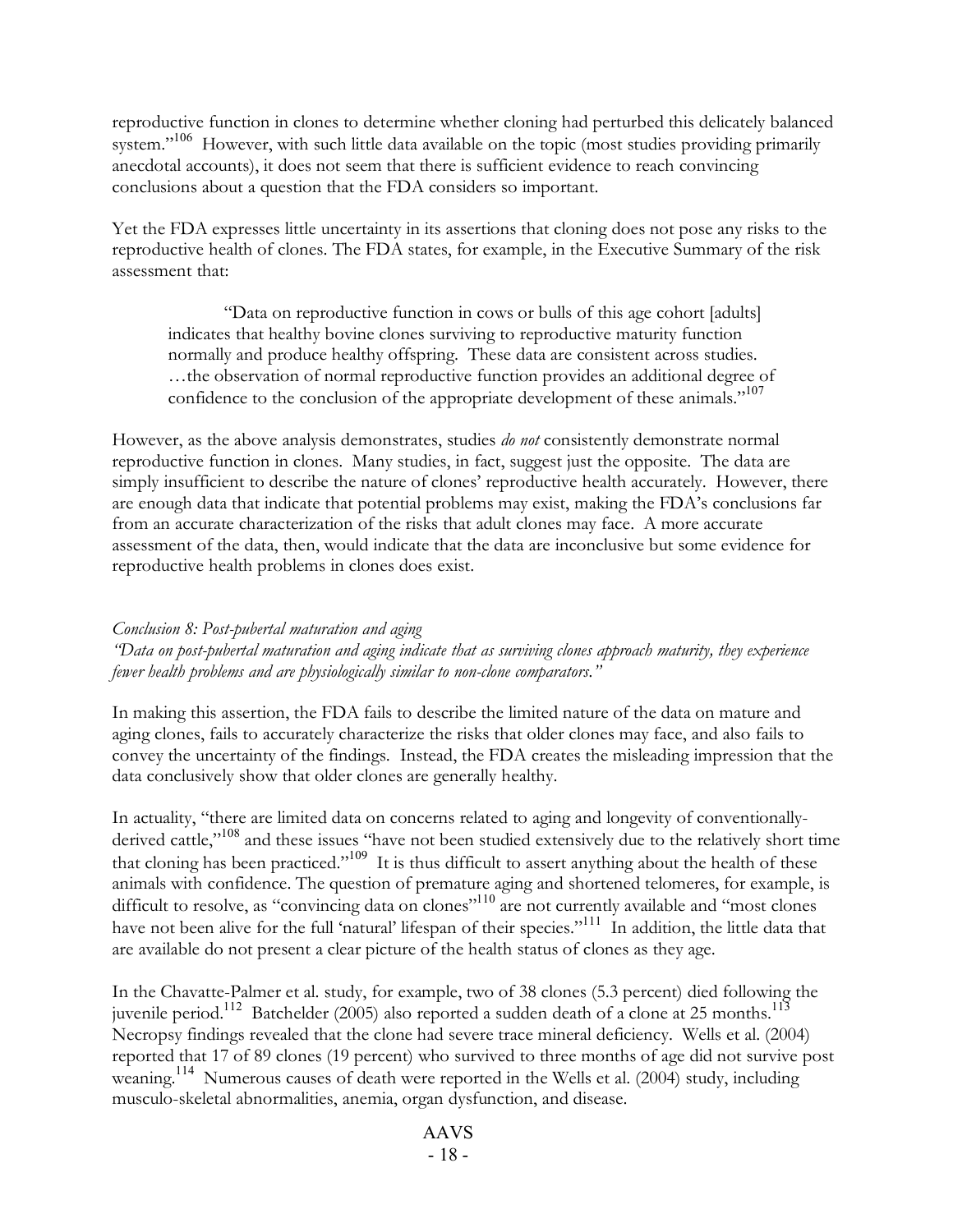The Wells et al. (2004) study also found that several hematology and clinical chemistry values were different for nine clones when compared to nine non-clones.<sup>115</sup> The FDA should address the significance of this finding, rather than dismiss it by noting that the clone values still fall within the published reference range. After all, comparing values between animals who are raised in identical environmental conditions under identical management systems (i.e., contemporary comparators) is far more informative than comparing values to a reference range. That differences were noted between clones and their contemporary comparators is a finding of concern, one that certainly does not lend support to the conclusion that adult clones are similar to non-clones. In addition, the FDA should consider whether there may be health implications if blood values for clones are consistently different than average, even if they are still within the normal range.

#### *Conclusion 9: Mortality in older clones*

"Among older clones that die or are euthanized, health problems appear to be related to pre-existing conditions *(musculo-skeletal defects, GI tract problems) already identified during the perinatal and juvenile periods."*

This statement is true, but does not consider the potential health problems indicated by the studies discussed above. If the FDA had properly considered the findings reported in these studies, the agency may have found evidence for the possibility of new and additional health problems in adult clones.

#### *Conclusion 10: Progeny "Progeny of cattle clones do not exhibit LOS, and appear to grow and develop normally."*

The FDA's conclusion about the progeny of bovine clones is stated with a certainty that is unsupported by the limited data available on these animals. Aside from anecdotal reports, the FDA reports only four studies concerning cattle clone progeny, and these studies provide very little information about only a few animals. In many cases, the progeny in a study are from only a single clone. With such little information available, the FDA should revise its conclusion to reflect the fact that any statement about the health and normalcy of cow clone progeny is speculative at best.

In addition, the largest study (Wells et al. 2004, of 52 progeny of clones) found that several (eight of 28) hematology and clinical chemistry values were different between clone progeny and their comparators. As with similar data reported for mature and aging clones, the FDA should address the significance of this finding, rather than dismiss it by noting that the clone values still fall within the published reference range. After all, comparing values between animals who are raised in identical environmental conditions under identical management systems (i.e., contemporary comparators) is far more informative than comparing values to a reference range.<sup>116</sup> That differences were noted between clones and their contemporary comparators is a finding of concern, one that certainly does not lend support to the conclusion that the progeny of cattle clones are normal. In addition, the FDA should consider the significance of the greater variability seen in the values for the progeny of cattle clones compared to that seen for the comparators. In particular, it would be more informative to look at values for individual animals, rather than averages, to see how many individuals have abnormal blood parameters that may be indicative of underlying health problems.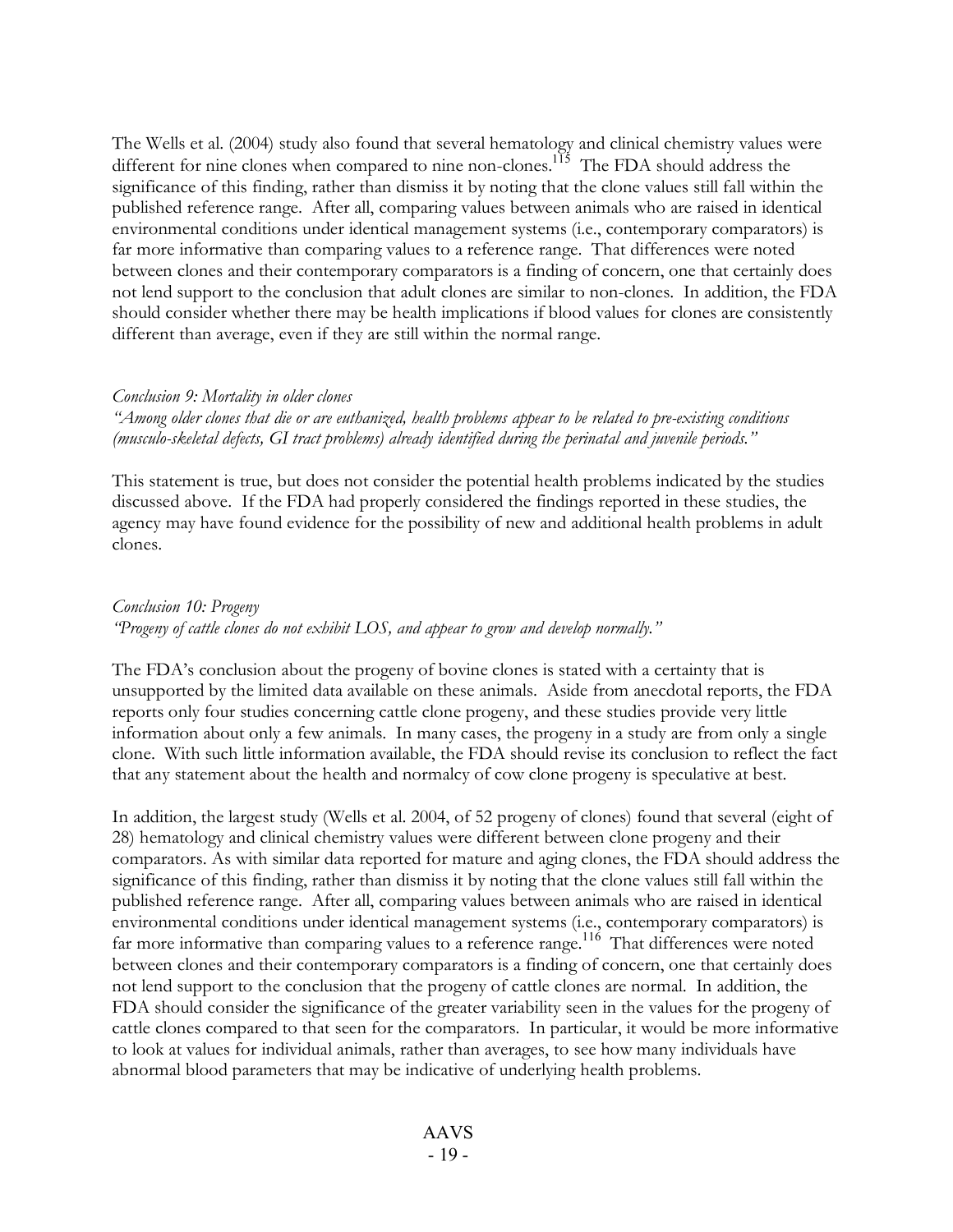Ortegon et al.  $(2007)^{117}$  recently published a study on the progeny of cloned cows, which is not included in the risk assessment. In this study, the progeny were found to have decreased temperature, heart rate, and respiratory rate, but most other parameter were reported as normal. However, this study examined only seven of the 30 progeny who were produced, and no explanation was given for how or why those seven were selected. In addition, the data were simply too variable for some of the parameters measured to ever be able to indicate statistically significant differences, particularly with such a small sample size. Thus, even with this new study, information is still largely lacking on the health of cloned cow progeny.

## Additional information FDA should consider

There are several additional findings that the FDA should consider and incorporate into its conclusions to provide a more complete and accurate characterization of the risks that cloned cattle face.

For example, neonatal clones from Chavatte-Palmer et al.  $(2002)^{118}$  and the Cyagra data set $^{119}$ exhibited differences in body temperature, plasma leptin, thyroxine (T4), IGF-II, AST, GGT, cholesterol, and bile acids compared to conventionally bred controls. The significance of these differences has yet to be explained, and the potential for concern cannot be ruled out.

In addition, numerous abnormalities have been found in neonatal clones that have not been mentioned in the FDA's conclusions. From Chavatte-Palmer et al. (2004)<sup>120</sup> and the Cyagra data set,<sup>121</sup> neonatal clones have been reported to have fatty liver, degenerative kidneys, or ascites (abnormal fluid accumulation), or to be more susceptible to infection. Heart rates for clones from a commercial cloning company<sup>122</sup> were also more variable than rates reported for conventionally bred animals, a finding which the FDA does not discuss, but which may indicate underlying deficits in clone health or ability to handle stress. Such findings add further weight to the evidence that neonatal clones are simply not normal and face a great many serious risks that threaten their welfare.

Also of importance is the fact that many clones have appeared healthy but have later been found to have underlying abnormalities which had gone undetected. The clones in Chavatte-Palmer et al. (2002), for example, appeared normal and healthy, but displayed significant differences in certain blood and hormone values.<sup>123</sup> The authors also reported that one apparently normal clone fetus had small kidneys,<sup>124</sup> and later reported (in Chavatte-Palmer et al. 2004) that three clones "died suddenly with few or no clinical signs."<sup>125</sup> Batchelder (2005) also reported that a seemingly healthy clone died suddenly at 25 months.<sup>126</sup> The necropsy revealed that this animal had severe trace mineral deficiency. In Lawrence et al.  $(2005)$ ,  $^{127}$  a study not reported by the FDA, one clone died suddenly and unexpectedly at nine months of age. The clone displayed no symptoms of illness, but was diagnosed with acute enterotoxemia post mortem. Such findings raise serious doubts about any claim of apparent health in a clone.

Of particular relevance to the discussion of the risks associated with cloning is the fact that the overall mortality rate, measured as the number of transferred cloned embryos that fail to result in a live cow who survives birth and the neonatal period, is extremely high, generally greater than 95 percent. The FDA, however, fails to discuss this issue at any point in the risk assessment. Clearly,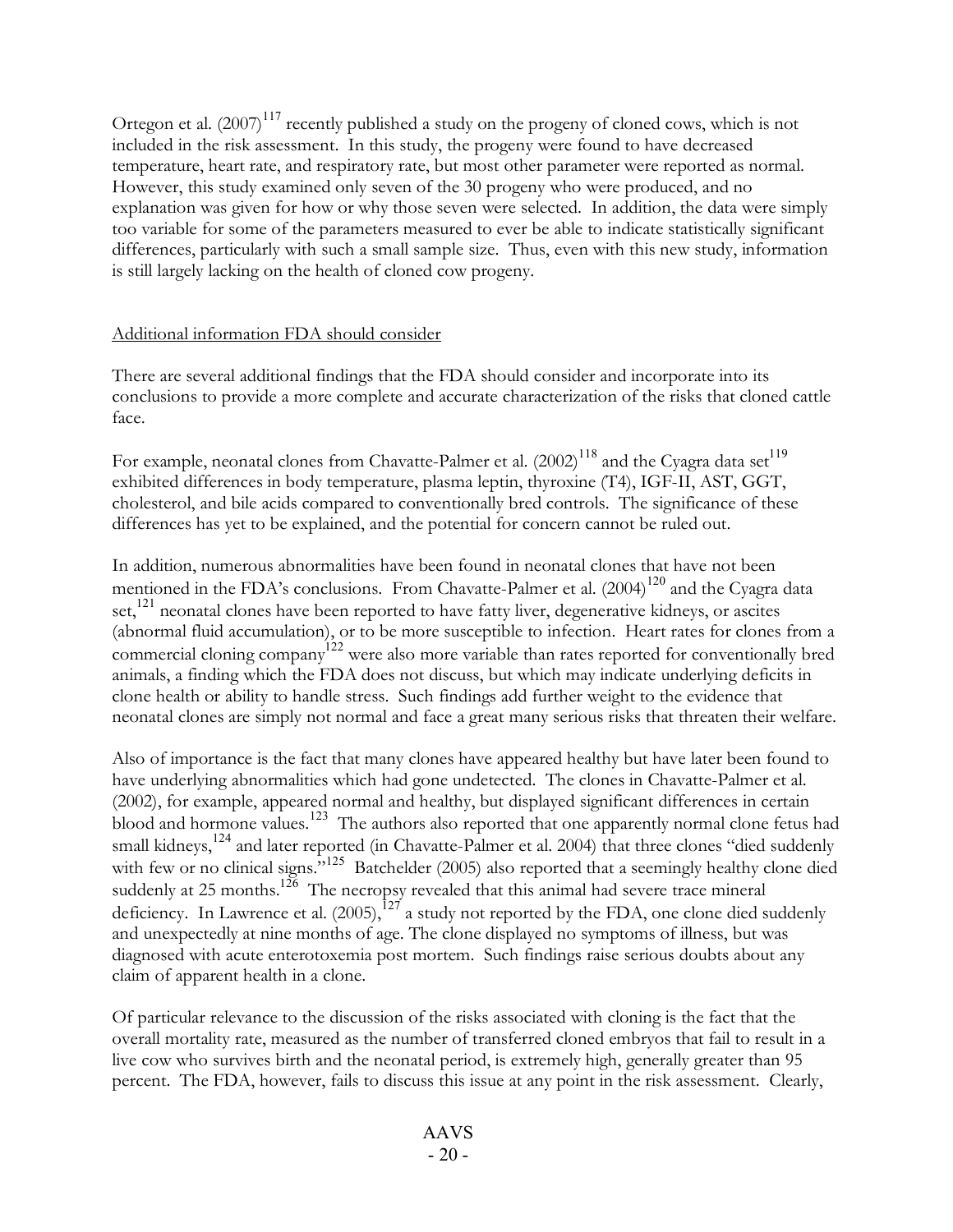when a technology results in death and deformity for such a massive number of animals, the risks must be considered significant and should not be omitted from the FDA's consideration.

The scientific evidence demonstrating that cow clones are at serious risk of suffering severe health problems and premature death is bolstered by articles which were recently published in the journal *Theriogenology* but which are not included in the risk assessment. Panarace et al. (2007),<sup>128</sup> for example, reported a cloning study conducted by Cyagra in which 89 percent of 3374 clone embryos died during gestation. Of the remaining 388 calves, 18 percent died at birth, meaning 91 percent of the transferred embryos failed to result in a live-born calf clone. Fifty four percent of the pregnancies necessitated C-section for delivery, with another 30 percent requiring non-surgical intervention. Of the clone calves who survived birth, an additional 42 percent died within the first 150 days, despite extensive veterinary supervision and care. Antibiotics were given to a full 75 percent of cloned calves. A long list of abnormalities was reported for the cloned animals, including those already mentioned.

Such findings demonstrate that cloning poses serious risks to the health of the animals involved, and these risks are not lessening with time. The FDA needs to consider the full weight of all the available evidence of adverse outcomes in cloned cows; the concerns raised by differences in clones which cannot be explained; and the implications of apparently healthy animals who have underlying abnormalities or who die suddenly.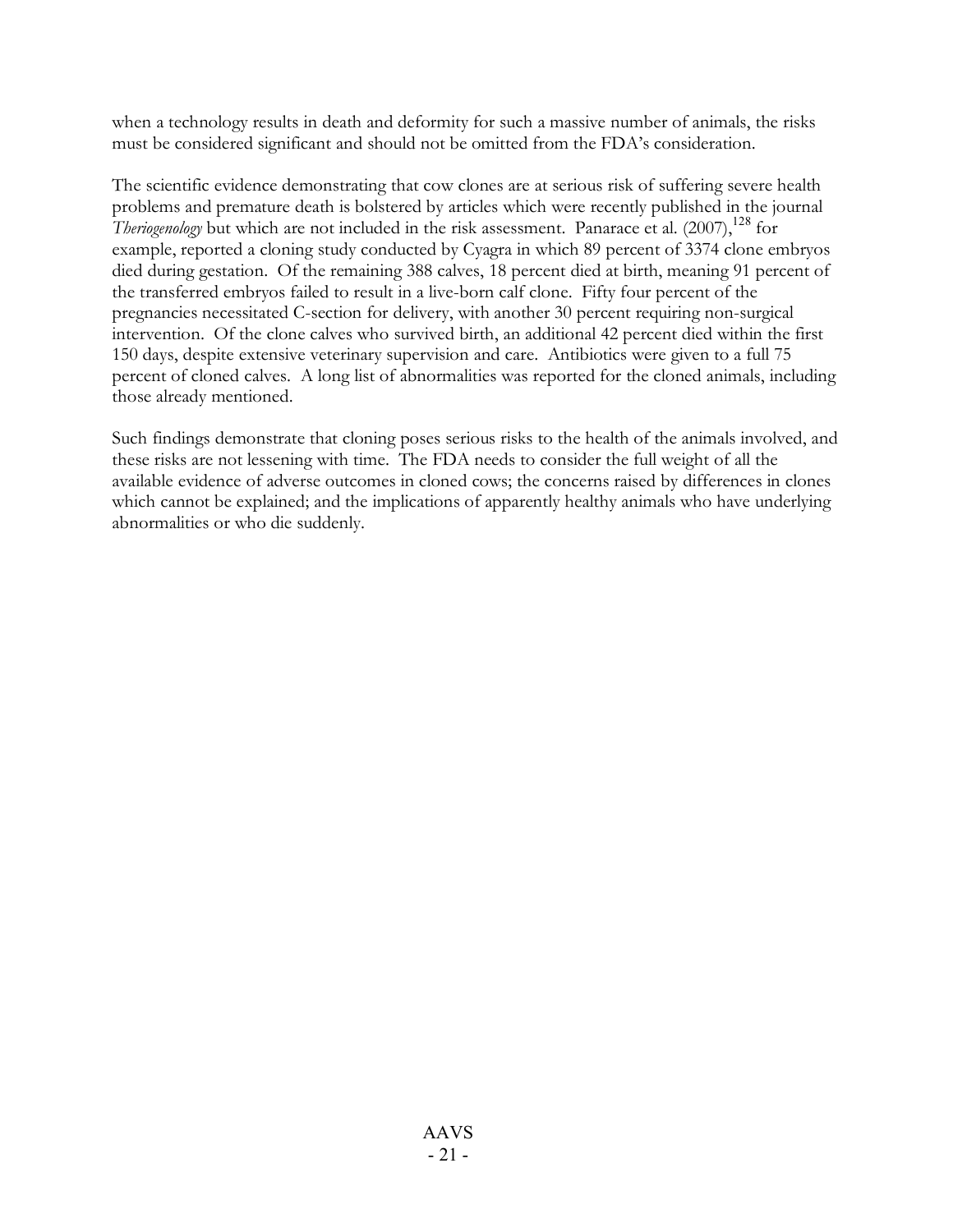# **3.B Swine Health Risks**

Published reports of cloning attempts in pigs demonstrate that the process is extremely unsuccessful, failing more often than in most other species. As a result, few cloned pigs exist to study, making it difficult to make any convincing statements about the health of these animals. The FDA should therefore not conclude that cloned pigs are healthy when the scientific evidence is lacking to support such an assertion. The FDA should also decrease its reliance on isolated reports of normalcy, and give fair consideration to the troubling findings that have been reported in the few studies that do exist. By making these changes, the FDA's conclusions regarding pig clone health will be a more accurate characterization of the available data and will suffer from substantially less bias in interpretation.

# Analysis of FDA's conclusions 129

*Conclusion 1: Pregnancy and parturition "Swine carrying clone pregnancies do not appear to experience hydrops and dystocia."*

As the FDA's only statement about pregnancy and parturition risks for swine carrying clone pregnancies, this conclusion is misleading and does not incorporate the findings that consistently show significant fetal loss during pregnancy and overall low pregnancy success.

According to USDA statistics, the average litter size for conventionally bred swine in the U.S. in nine piglets (range 7.5-9.2).<sup>130</sup> Each of the clone studies cited by the FDA, however, report significantly smaller litter sizes for swine carrying clone pregnancies.

Betthauser et al. (2000), for example, reports the birth of only two live piglets in each of two litters,<sup>131</sup> and Onishi et al. (2000) reported the birth of only a single clone pig.<sup>132</sup> According to unpublished data reported by the FDA, a cloning company was able to produce only five piglets from two litters.<sup>133</sup> Polejaeva et al. (2000) reported the birth of five clone piglets in a single litter,<sup>134</sup> compared to an average litter size of 10.9 for comparator pigs in the same study under natural mating conditions. 135

Given that, "in swine, a litter-bearing species, at least four viable embryos are needed during early gestation for the sow to carry a pregnancy to term,"<sup>136</sup> but less than four clones were delivered in five of the six pregnancies carried to term in the studies above, it is evident that the rate of fetal loss is high in pig clone pregnancies. This rate, moreover, is far greater than the 9.2 percent loss seen among conventionally bred swine.<sup>137</sup>

In addition, these studies report further evidence of pregnancy-related failures of cloning attempts in pigs, which the FDA should have included in its risk assessment. According to Betthauser et al.  $(2000)$ ,  $^{138}$  at least another two pregnancies were aborted, resulting in zero live births. (The status of the remaining three pregnancies that the authors were able to initiate was reported as pending in the study.) These births, moreover, required the transfer of 100-300 clone embryos plus an additional 100 embryos produced through in vitro fertilization into each of 23 recipients.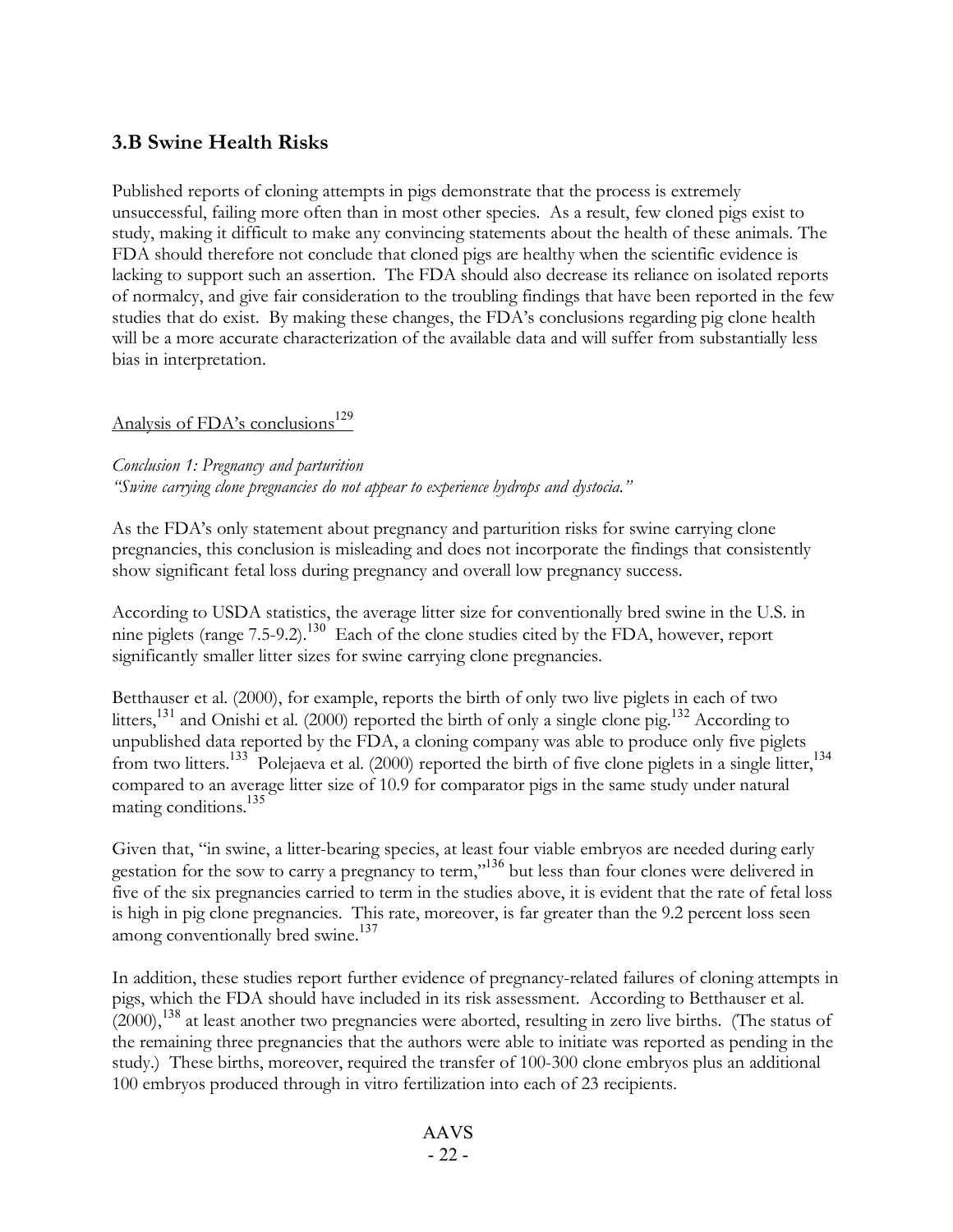The single birth in Onishi et al. (2000)<sup>139</sup> followed the transfer of 110 clone embryos among four recipients. According to the study, but again missing in the FDA's report, the authors conducted two additional experiments in which zero of 96 and zero of 63 clone embryos transferred resulted in a birth. Overall success rate, then, is one piglet from 269 embryos transferred (0.37 percent).

Polejaeva et al. (2000) $^{140}$  (but again not the FDA) reported that, in total, 586 clone embryos were transferred among 10 recipients, resulting in just two pregnancies, one of which was lost and one of which produced the five clones. Overall success rate in this study, then, is five piglets from 586 embryos transferred (0.85 percent).

These studies clearly demonstrate that cloning in pigs is extremely inefficient and unsuccessful. The rate of pregnancy initiation is low, particularly compared to more conventional methods of production. Just two pregnancies were initiated from 10 attempts (20 percent) in the Polejaeva et al. study, and seven pregnancies were initiated from 23 attempts (30 percent) in the Betthauser at al. study, compared to 10 of 19 (53 percent) for IVF by the same authors. In addition, fetal loss is high in the few pregnancies that do occur, resulting in total loss of the pregnancy or significantly smaller litter sizes than average for the pregnancies carried to term, despite the high number of embryos used.

The FDA should report these findings and consider their significance in the risk assessment to more accurately characterize the effects that cloning has on pregnancy and parturition in swine. Initiation and support of clone pregnancies in swine, as well as recovery of donor cells and oocytes in certain cases, requires significant hormonal treatment and surgery. When the number of live births as a percentage of total embryos transferred is far less than one percent, as the above studies demonstrate, the cumulative impact of cloning attempts for the animals involved in the procedures cannot be ignored.

#### *Conclusion 2: Neonatal health*

"With the exception of one pig clone born with anal atresia, no other reports of frank deformities have been noted for this time period in non-transgenic swine clones, although birth weights may be lower in swine clones relative to non*clone comparators."*

The FDA should qualify this statement by noting that very few studies exist on the health of neonatal pig clones, and most of the evidence that is available is anecdotal in nature. In total, according to the FDA, there are only 49 live-born swine clones from approximately 12 clone lines for whom there could be data in the peer-reviewed literature, and seven more clones from two cell lines in the unpublished Viagen dataset. This is hardly an adequate sample size to determine the likelihood of an adverse outcome occurring, particularly when there is little hard data to evaluate.

Indeed, the majority of the evidence that the FDA bases its conclusions on comes from anecdotal reports that pig clones appeared healthy. Such reports, however, are not particularly informative, as cloning researchers generally believe that although clones may appear morphologically normal, most contain abnormalities from faulty epigenetic reprogramming that "may or may not be manifested in an obvious phenotype."<sup>141</sup>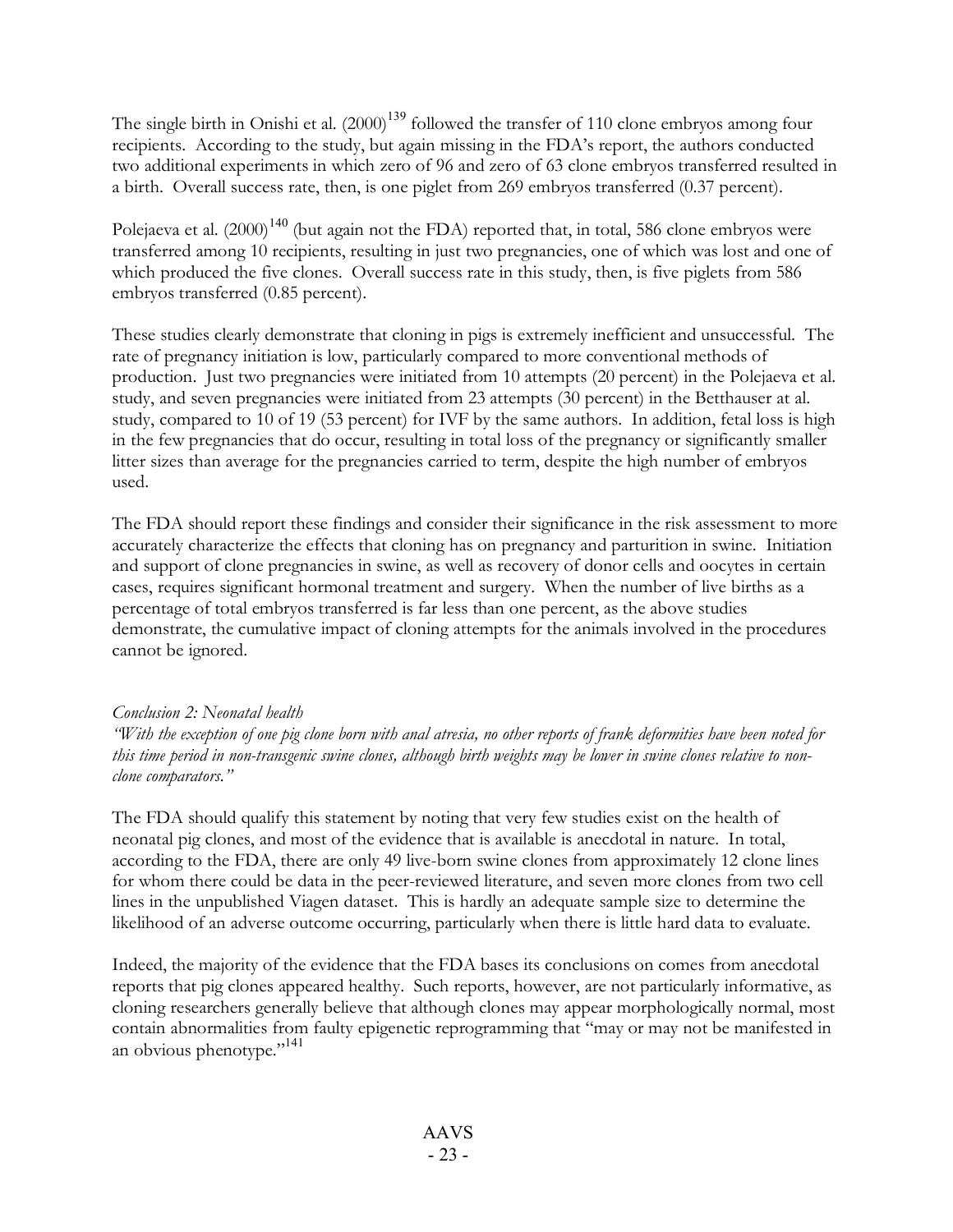Birth weight, in fact, is the only measurement which is consistently reported in pig clone studies, and this is overwhelmingly reported to be lower in swine clones relative to conventionally bred comparators. Polejaeva et al. (2000), for example, found that the average birth weight of clones was 25 percent lower than the average birth weight of non-clones of the same line, and Walker et al.  $(2002)$  reported that their 26 surviving clones were small at birth.<sup>142</sup> The FDA notes that "similar reports of low birth-weight pigs have been recorded by other researchers."<sup>143</sup> In addition, the seven neonatal swine clones from the Viagen dataset were 35 percent smaller on average than AI comparators. 144

While little data exist on neonatal pig clones, the data that are available consistently demonstrate that pig clones are highly likely to be smaller at birth than conventionally bred pigs. The FDA's statement that birth weights *may* be lower in swine clones relative to comparators is not an accurate assessment of the available evidence on this subject and needs to be modified. In addition, the FDA should evaluate the potential implications of low birth weight in pig clones, and should also amend it conclusion so as to not create the misleading impression that there is substantial data demonstrating the health and normalcy of pig clones.

#### *Conclusion 3: Mortality rates*

"The single study reporting high mortality rates in non-transgenic swine clones reported clinical signs that may be related to various causes, including infectious disease, which cannot be ruled out based on the available data."

In making this statement, the FDA effectively dismisses the findings of this study (Park et al. 2004a and  $2005$ <sup>145</sup> simply because infectious disease cannot be ruled out. In actuality, the possibility that cloning caused the high mortality rates and severe health problems in the pigs of this study also cannot be ruled out, and this study should be taken as evidence that cloning *may* or *may not* pose serious risks to neonatal pigs.

In addition, there is some evidence supporting the possibility that cloning, rather than infectious disease, was the root cause of the problems seen in the pigs. None of the comparator pigs, for example, were reported as exhibiting health problems or signs of infection, so it seems that something about their clone status jeopardized the health of the piglets. Some of the pigs who died were also reported as having been born weak, which may have predisposed them to an infectious disease, a fact which the FDA acknowledges. However, the FDA does not consider what may have caused the weakness in the first place, or why the weakness was isolated to pig clones.

The FDA's conclusion about the significance of this study needs to be more balanced, rather than taking advantage of uncertainty to dismiss the findings entirely. The fact that one of the largest studies on pig clones reports such troubling outcomes should be a source of concern motivating further inquiry.

Furthermore, in the interest of completeness, the FDA should also report that two of five clones in an unpublished study by a cloning company died within 48 hours of birth,<sup>146</sup> raising further concern about mortality rates in neonatal pig clones.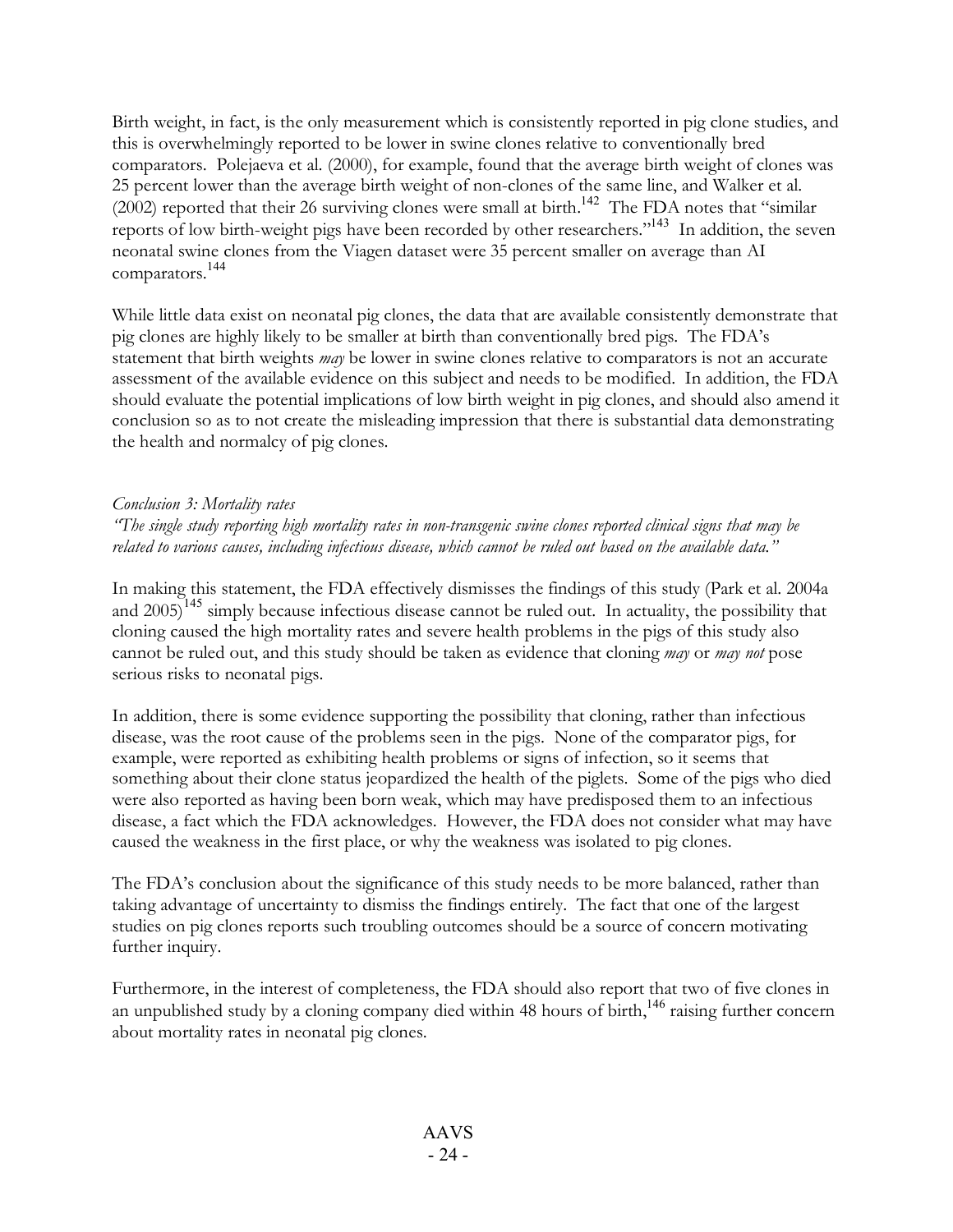*Conclusion 4: Juvenile growth and health*

*"Swine clones grew more slowly and weighed less at slaughter than sexually-derived comparators, although this* difference may have been the result of immune challenge when clones were transitioned from a biosecure environment to *a more conventional rearing facility (Viagen 2005)."*

As with the study mentioned in the conclusion above, it appears that the FDA is searching for ways to raise uncertainty in order to dismiss troubling findings. The Viagen clones were small at birth, so it would not be unreasonable to think that cloning contributed to their small size at slaughter as well. In addition, there is evidence that the pig clones were abnormal in other ways. For example, "organ weights as a percentage of body weights were lighter for clones than for comparators,"<sup>147</sup> and some clones were clearly unhealthy (see below). While it is not completely certain what caused these problems, the fact that they occurred in one of the only studies of pig clones of this age should make the FDA more cautious about asserting the healthiness of these animals.

In fact, any conclusion made about the health of juvenile pig clones must be tempered by the fact that, other than the unpublished data set by Viagen, a cloning company with a vital interest in the outcome of the FDA risk assessment, there is only one peer-reviewed study on the health of pig clones of this age.

In this study (Archer et al. 2003a), data on the physiology, body weight, and clinical chemistry of five clones from one litter and four clones from another litter (both of the same cell line) were gathered at 15 and 27 weeks and compared to conventionally derived pigs.<sup>148</sup> Of these nine clones, one was perpetually small; one had abnormal teat distribution; one exhibited unusual hair growth pattern; and one displayed signs of hyperkeratosis, a condition which is indicative of a nutritional imbalance or gastrointestinal disorder and is known to result in reduced growth and appetite, diarrhea, and vomiting when severe.<sup>149</sup> Thus, four of nine clones exhibited some abnormality.

The FDA's conclusions about the health of juvenile pig clones should take into account that data on these animals is highly limited, involving only a small number of animals for just a few different cell lines, and that both of the studies reporting on the health of these animals found abnormalities and health problems.

#### *Conclusion 5: Health of Viagen clones*

"Three clones in the Viagen study were described as "poor doers," with periodic or chronic scouring and other health *problems that resulted in poor growth. One clone was diagnosed with a lung adhesion at slaughter."*

The FDA should also report that the clones in the Viagen study suffered from health problems that were significantly more likely to result in death relative to comparator pigs.<sup>150</sup> Three of the seven Viagen clones (43 percent) had to be euthanized before reaching slaughter age, compared to one of 16 comparators (six percent).

Also noted in the Viagen study was that swine clones had lower IGF-1 and estradiol-17ß levels at slaughter relative to the conventionally bred comparators, the significance of which the FDA should consider. In addition, blood values were variable among animals, making it difficult to identify any consistent trend or make any definitive conclusions about the underlying health of these animals one way or another. However, 11 percent (34/315) of clones' hematology measurements, and 24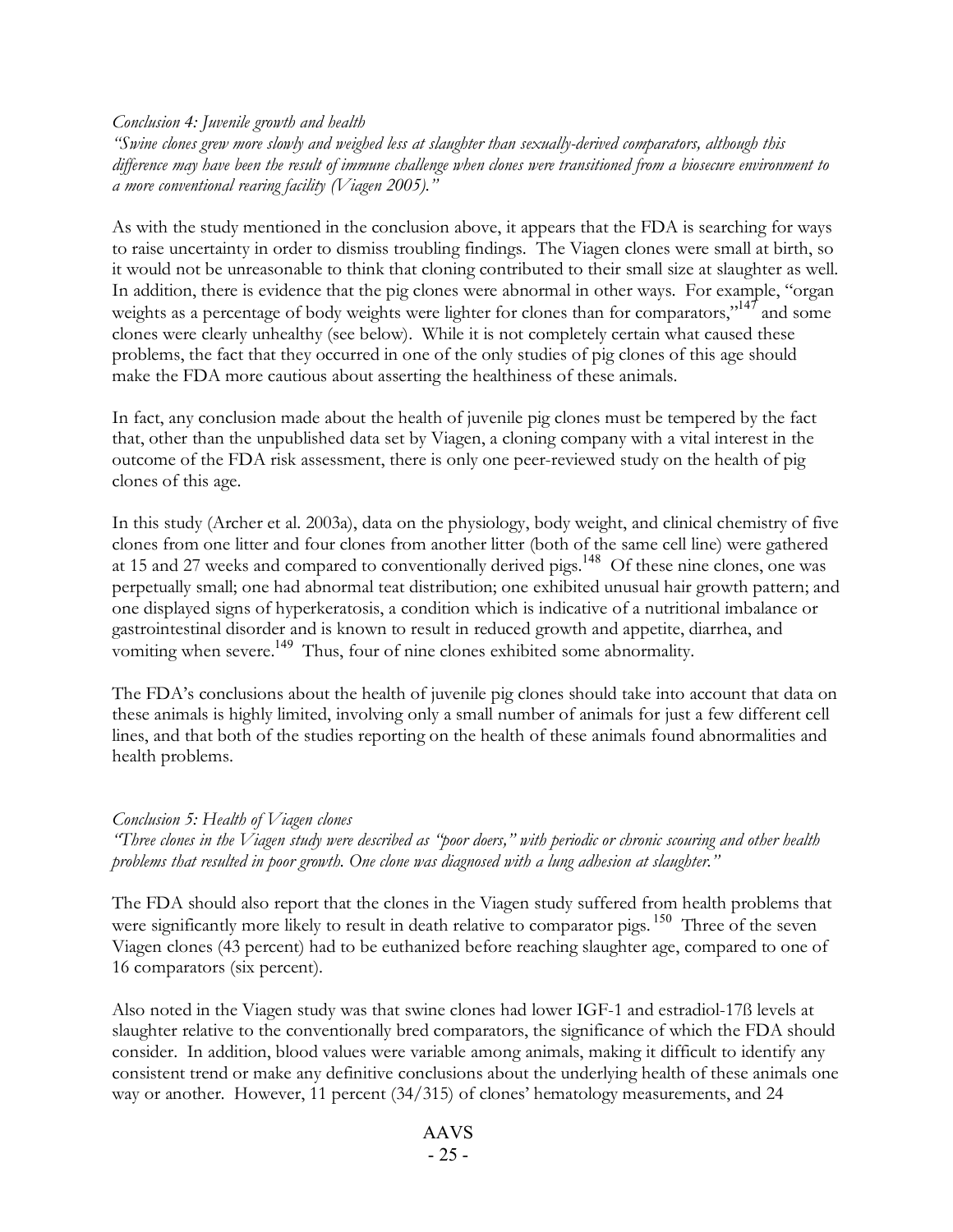percent (79/315) of clones' clinical chemistry measurements taken over five months were outside of the range of the comparator population.

Given that so little data are available on swine clones it should be concerning to the FDA that differences and problems have appeared in clones for many of the parameters observed, and that healthiness has not emerged as the overwhelming picture.

## *Conclusion 6: Reproductive health "Reports from Martin (2004) and Viagen, Inc. (Appendix H) indicate normal fertility in boar and gilt clones."*

These reports are the only two studies evaluating reproductive performance of swine clones, and there are flaws in the experimental design of both, particularly the Viagen study, that make it difficult to conclude anything about the reproductive health of clones.

The Martin et al. (2004) study, for example, involved only five female pig clones, four of whom were transgenic, 151 which the FDA has stated confounds the interpretation of results because it cannot be determined if the results obtained are due to the animal's clone status or transgenic status.<sup>152</sup> Thus, the reproductive performance of only one non-transgenic female pig clone was evaluated. This animal, moreover, was given additional opportunities to become pregnant compared to the nonclone gilts, which the authors stated could have influenced her reproductive performance. 153 Similarly, only one male pig clone was evaluated in this study. It is scientifically unsound for the FDA to base conclusions about an entire population of animals on a sample size of one.

The Viagen study reports data on just four male pig clones from only two different cell lines.<sup>154</sup> In addition, values for the clones are compared to just three control animals, one of whom was considered to be relatively old for a breeding boar. Thus, only two appropriate control animals were used to establish measures of 'normal' reproductive performance, an experimental design which is totally lacking in scientific rigor. With just four male clones and two comparator animals, it is impossible to make a statement about the reproductive health of boar clones with any confidence.

## *Conclusion 7: Post-pubertal maturation and aging*

*"No reports on post-pubertal maturation and aging of swine clones are currently available."*

This statement is true and requires no further modification.

#### *Conclusion 8: Progeny*

"Available reports from the literature and the Viagen Inc. dataset suggest that progeny of swine clones are not different from pigs derived through conventional breeding. The few reports of health problems in progeny of swine clones indicate *they are not different either in quality or frequency from conventionally bred swine."*

The FDA should clarify its statement to reflect the fact that only two peer-reviewed studies and the Viagen data set report data on the health of progeny of swine clones. In addition, while one of the studies (Mir et al. 2005) bred nine female pig clones to one non-clone male, the authors reported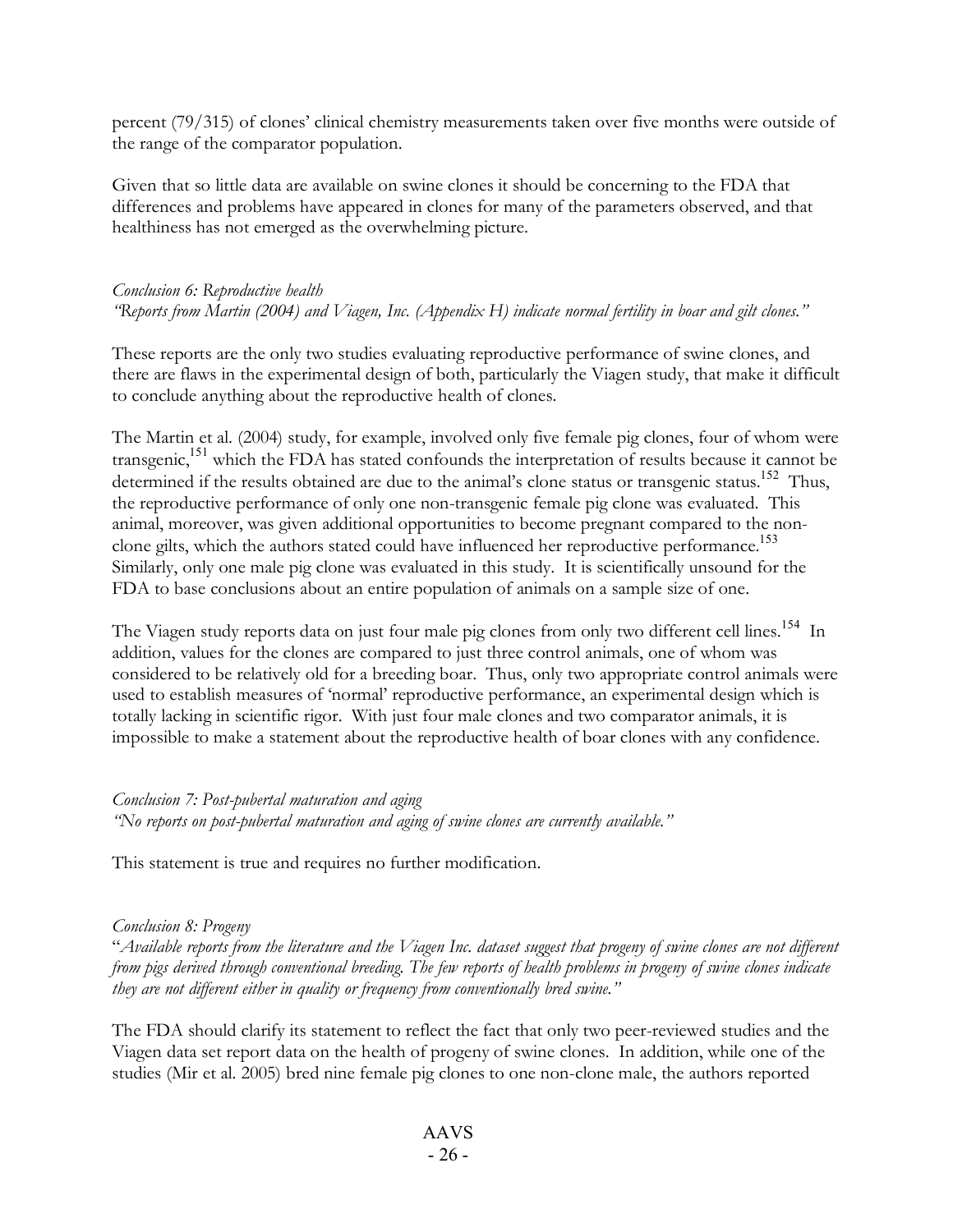data on only 14 of the resulting progeny at 15 weeks of age, and eight progeny at 27 weeks of age.<sup>155</sup> No information is given on why or how that small subset of animals was chosen.

The Viagen study, moreover, found that the progeny of pig clones were more likely to die of "weakness" or "unknown causes" than comparator progeny.<sup>156</sup> The FDA dismisses this finding, however, because the problems were not seen consistently across litters, and because an episode of heat stress likely contributed to the loss of these animals. In actuality, cloning problems rarely manifest in a consistent manner, and 315 of the 688 pigs were exposed to high heat conditions. The fact that only the clone progeny suffered fatal problems is a finding that raises concern about the ability of these animals to withstand stress and maintain health.

In addition, 295 of 402 clone progeny (73.4 percent) reached slaughter age, whereas 243 of 300 (81 percent) of non-clone progeny survived to slaughter.<sup>157</sup> The FDA claims that the loss of an entire litter of clone progeny accounts for this difference, and that if this litter were removed from the data, survival rates for clone progeny and comparators would be similar. However, assuming an average litter size of 10, then removal of that clone progeny litter would increase the survival rate of clone progeny only negligibly (295 of 392 surviving, or 75 percent). Not only is this rate lower than that for the non-clone progeny in the Viagen study, it is substantially lower than national averages. According to the FDA, 11 percent of pigs die prior to weaning,<sup>158</sup> and an additional 0.9 percent of weaned pigs die,<sup>159</sup> making the overall national average survival rate 88 percent, far greater than the 75 percent predicted for the Viagen data set.

When so little data are available, the FDA should consider the significance of these concerning findings and exercise caution when making statements about the health of swine clone progeny, rather than asserting the normalcy of these animals with a confidence that is unfounded.

Interestingly, the FDA comments on both the quality *and frequency* of health problems in the progeny of swine clones. To be consistent, the FDA should comment on the frequency of health problems observed for all other clones of all other developmental nodes as well, which the FDA currently fails to do.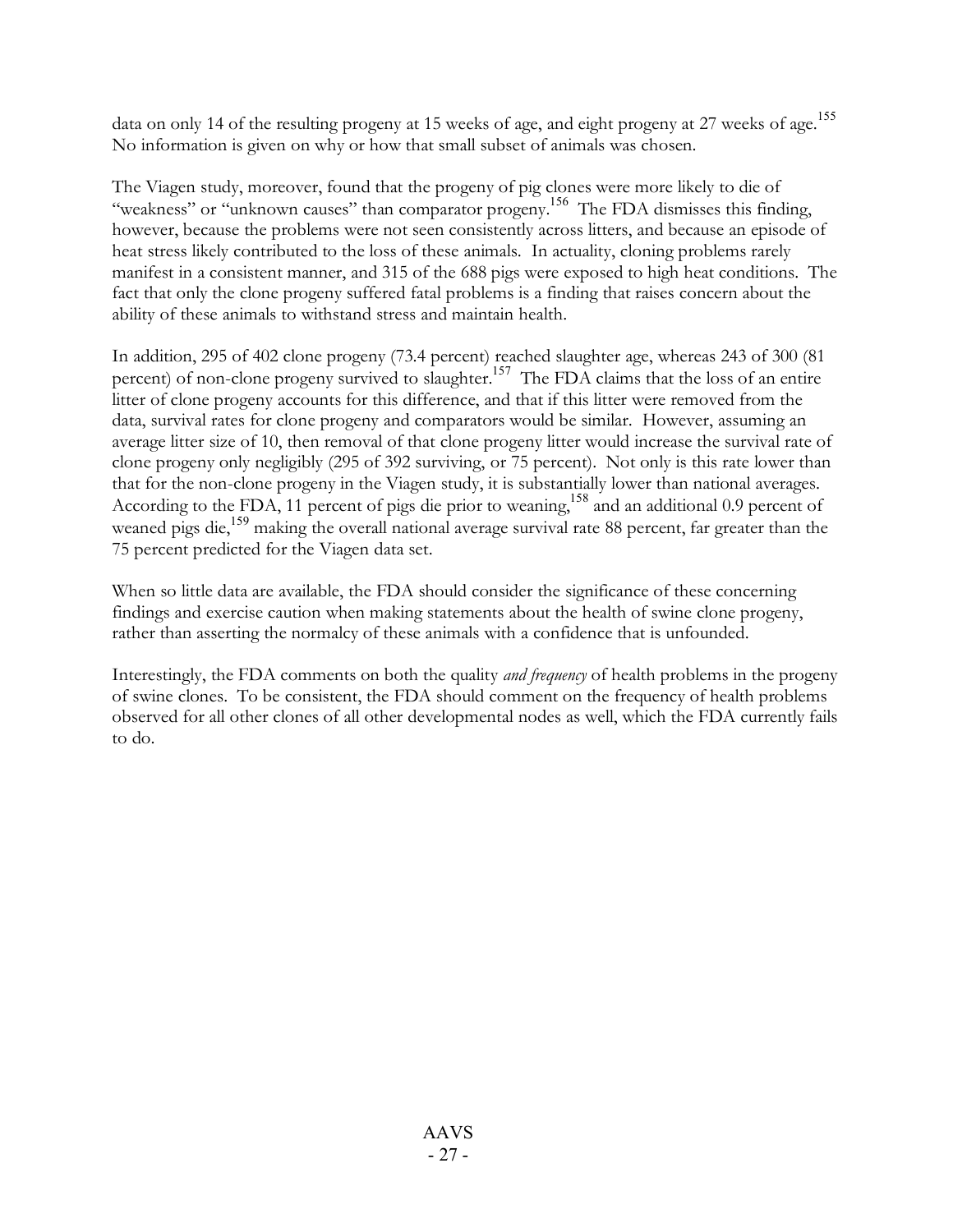# **3.C Goat Health Risks**

Very few studies have been performed on a very small number of goat clones. As a result, it is unclear if the lack of abnormalities reported in some studies indicates that cloned goats are healthy, or if problems could not be detected because of faults in experimental design, or if problems could not be detected because not enough animals have been studied. In addition, not all studies have indicated that cloned goats are 100 percent normal, and in fact, few cloning attempts in goats result in a live birth. Therefore, the FDA should exercise more caution when asserting that goat clones have not been reported to exhibit any health problems, as this creates the misleading impression that there is a large body of scientific evidence demonstrating that goat clones are healthy. In actuality, too little is known to make any reliable estimates of risks for cloned goats.

# Analysis of FDA's conclusions 160

#### *Conclusion 1: Available information*

"Although few studies have been performed on goat clones, some data is available for four of the five developmental *nodes, and some limited information on progeny is also available."*

Only six studies exist on the health of goat clones, and only some of these provide data for any given developmental node, and just three involve no or only some transgenic clones. Given that the FDA has stated that transgenic status confounds the interpretation of cloning study results,<sup>161</sup> there are effectively only three studies on goat clones, and none of these involve very large numbers of animals. In fact, the FDA reports a total of 31 live-born goat clones, of which no more than 16 are non-transgenic. 162

The FDA acknowledges during its data analysis that it cannot be determined if the lack of complications reported in some studies is "the result of differences in methodology, species-specific differences, or simply an artifact of the small numbers of animals involved and small number of published papers." <sup>163</sup> The FDA should qualify *all* of its further remarks and conclusions about the health of goat clones with such a statement.

## *Conclusion 2: Large Offspring Syndrome "Unlike cattle and sheep, goat clones do not appear to develop LOS."*

There have been no reports of LOS, but very few studies have been published on goat clones, making it difficult to determine whether goat clones really do not develop LOS, or whether too few animals have been studied for LOS to have been detected.

In general, when discussing the health of goat clones, the FDA should report not just findings that suggest the clones are normal, but also findings that suggest potential causes for concern. Keefer et al. (2002), for example, reported the deaths of two goat clones during delivery (causes unspecified), which raises doubt that neonatal goat clones are normal and healthy.<sup>164</sup>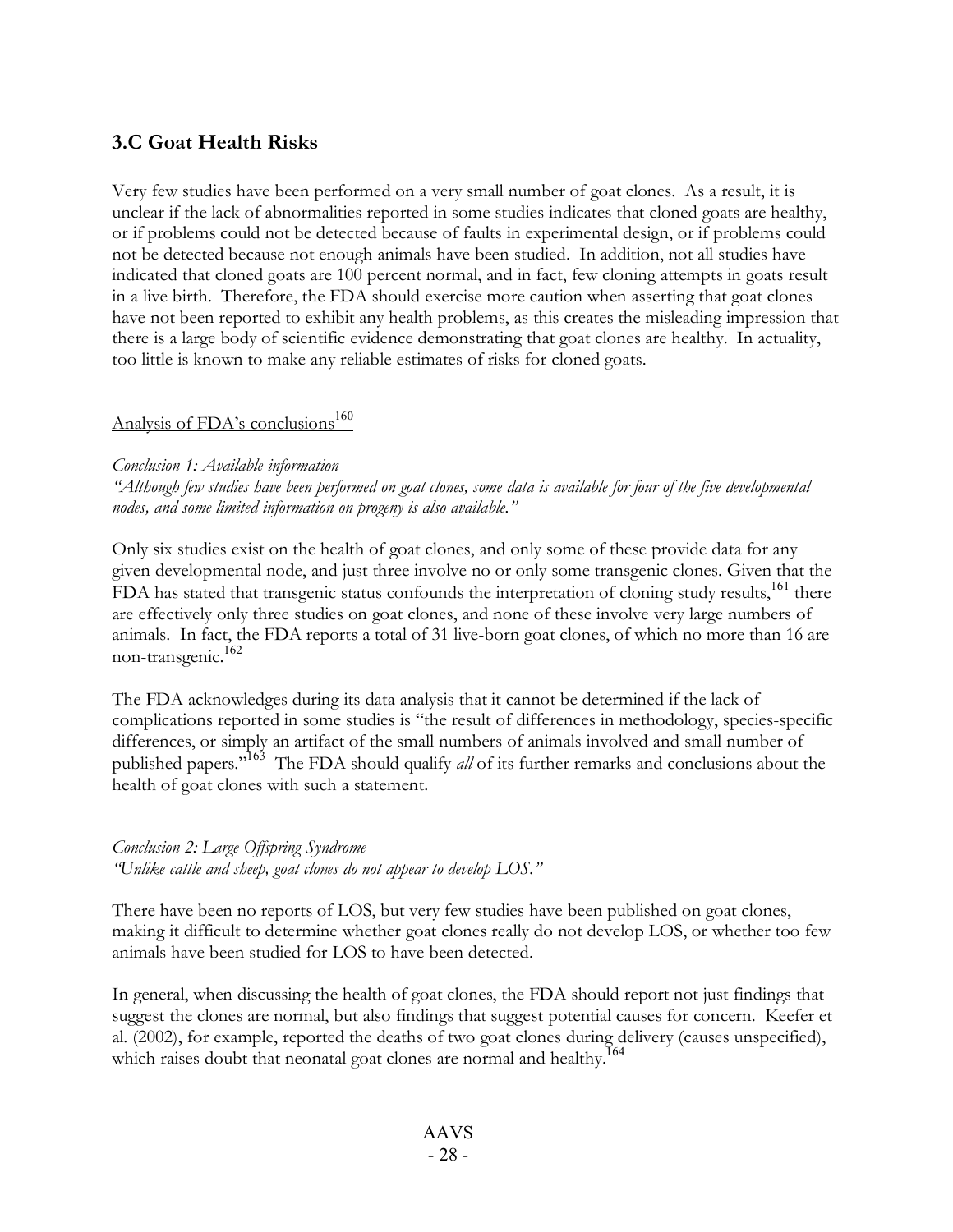## *Conclusion 3: Pregnancy risks* "Likewise, there have been no adverse reports of pregnancy in surrogate goat does (i.e., hydrops and dystocia)."

There are only three reports on goats bearing clone pregnancies, only one of which involves nontransgenic goats, and no data regarding the effects of a clone pregnancy on labor and delivery for the surrogate dam. The lack of adverse reports, therefore, does not necessarily indicate that no problems occur, as so few animals were even studied.

In addition, Keefer et al. (2002) reports (though the FDA does not) that the nine goat clone births resulted from the transfer of a total of 145 clone embryos (6.2 percent overall success rate).<sup>165</sup> Of the 14 recipients of the clone embryos, only five were confirmed pregnant (35.7 percent), though all pregnancies were carried to term. Such low pregnancy and success rates are clearly of concern and should not be ignored by the FDA, as the tremendous inefficiency of the technology exposes numerous goats to the risks of cloning procedures.

#### *Conclusion 4: Neonatal health*

"Although three goat clones were reported to develop respiratory problems, it could not be determined from the study *(Keefer et al. 2001a) whether this was related to cloning or not."*

It should be noted that respiratory problems were due to bacterial infection and were fatal.

The FDA should also mention that there is some indication in the published literature that blood values may be different between goat clones and comparators. Behboodi et al. (2005), for example, found that for a group of seven transgenic clones (who have limited relevance to non-transgenic clones), six of 24 clinical chemistry values were significantly different than normal, and one of 19 was outside the published range.<sup>166</sup> There is not enough information known from the study to thoroughly evaluate the significance of these differences, but the finding should signal that there are potential concerns with the health status of goat clones.

## *Conclusion 5: Growth, maturity, and progeny "Goats appear to grow and mature normally and produce normal progeny."*

With only two studies reporting on the reproductive performance of goat clones, one involving just three males,<sup>167</sup> and the other involving five transgenic females,<sup>168</sup> and neither providing very many details, there is insufficient data to make any compelling conclusions about the reproductive health of these animals.

## *Conclusion 6: Shortened telomeres* "The potential effect of shortened telomeres in one report on progeny of goat clones cannot be estimated at this time."

This statement requires no further modification. In fact, it should serve as a model for the rest of the FDA's conclusions about cloned goats: The potential effect of cloning on the health and reproductive performance of goat clones and their progeny cannot be estimated at this time.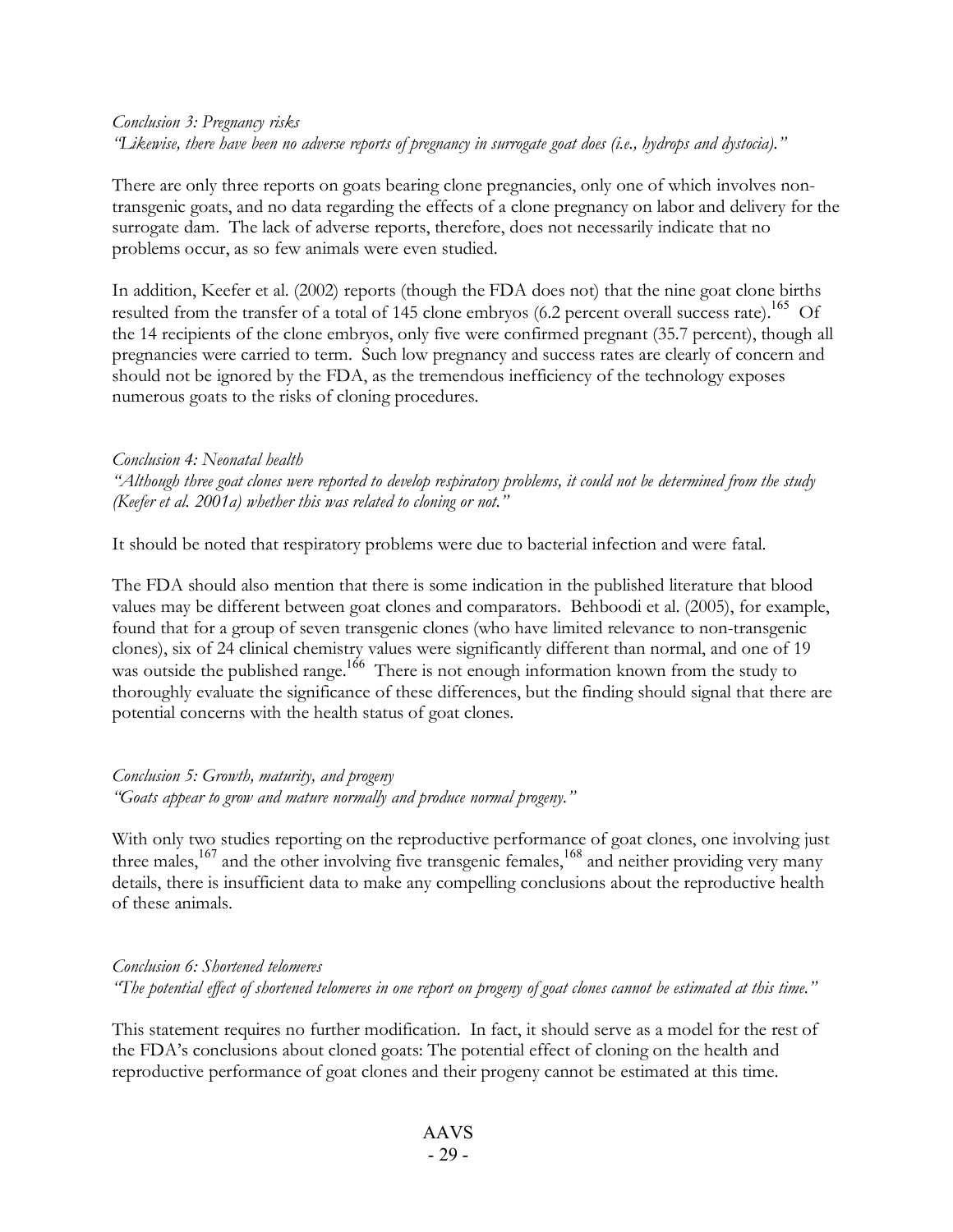*Conclusion 7: Post-pubertal maturation "No data on post-pubertal maturation are available for goats at this time."*

This statement requires no further modification.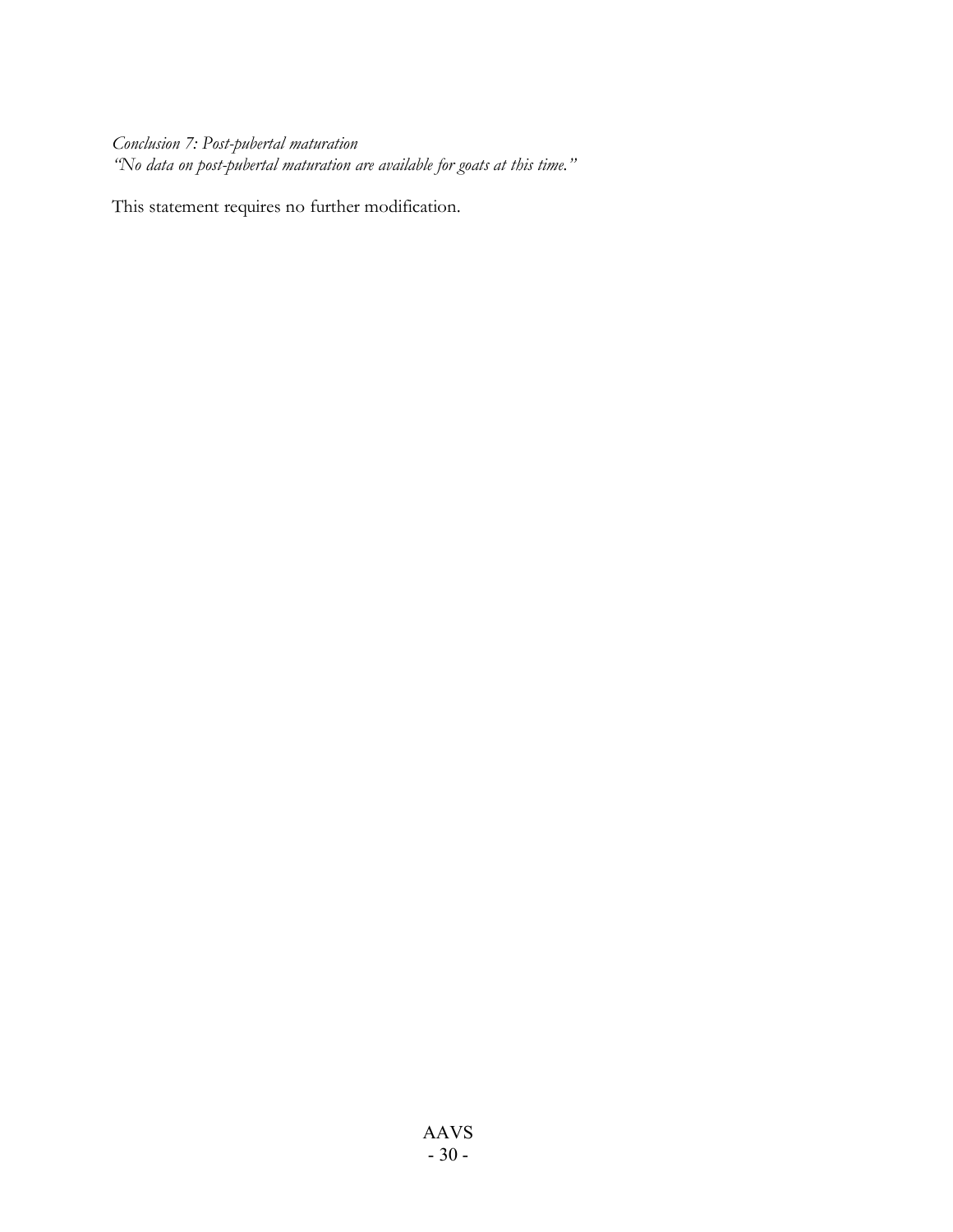# **3.D Sheep Health Risks**

In general, we agree with the FDA's conclusions about health risks for cloned sheep, as too little information is available to make any reasonable assertions about the health of these animals, and what evidence exists suggests major health problems and abnormalities in cloned sheep. However, the FDA should more accurately portray the serious risks that sheep clones have so far been reported to face. In addition, given the similarity in severe health problems observed in sheep clones to the problems consistently documented in cow clone studies, we would suggest that the FDA exercise similar caution in regulating cow cloning.

# Analysis of FDA's Conclusions<sup>169</sup>

## *Conclusion 1: Overall conclusions on sheep clones*

Data on sheep SCNT clones is scarce and, except for anecdotal reports, do not extend beyond the perinatal period. Existing data for Developmental Nodes I and II suggest that surrogate ewes and neonatal lamb clones experience similar problems as cattle clones and their surrogates (hydrops, dystocia, LOS). However, given the very few studies that have been conducted and the few animals involved, it cannot be determined whether the frequency of these abnormalities are elevated compared to other ART in sheep. One study (Ptak et al. 2002) indicated that the incidence of LOS in lamb clones was not different from IVP lambs, although actual numbers of lambs with LOS for each ART method was not reported in this study. Data for Developmental Nodes III and IV and progeny are only available for BNT clones, and only from one study. The only information available for Developmental Node  $V$  is *from the death of Dolly and another sheep clone of unknown age."*

The FDA is accurate in stating that essentially no information is available on sheep clones, and thus no conclusions can be made asserting the health and normalcy of these animals. In fact, not much more information is available on goat clones either (see above), which suggests that the FDA should be withholding judgment on goat clones as well.

In addition, the available information on sheep clones suggests that these animals suffer similar risks of health problems as cow clones, including high rates of pregnancy loss, fetal abnormalities, still births, and neonatal death, <sup>170</sup> in addition to the hydrops, dystocia, and LOS mentioned by the FDA, which suggests that the FDA should be similarly concerned about cow clones as well. It is also interesting that the FDA discusses the frequency of abnormalities in sheep clones, but fails to do so for cow clones. To be consistent, the FDA should engage in this level of analysis for all cloned animals.

In the interest of completeness, the FDA should also report the overall mortality rate for sheep clones. According to the two studies cited by the FDA,  $^{171}$  14 of 18 live-born clones (77.8 percent) did not survive to the juvenile period, compared to only two percent of conventionally bred sheep in the U.S. While this is only preliminary data, the huge difference between sheep clones and conventional sheep indicates that sheep clones face significant risks.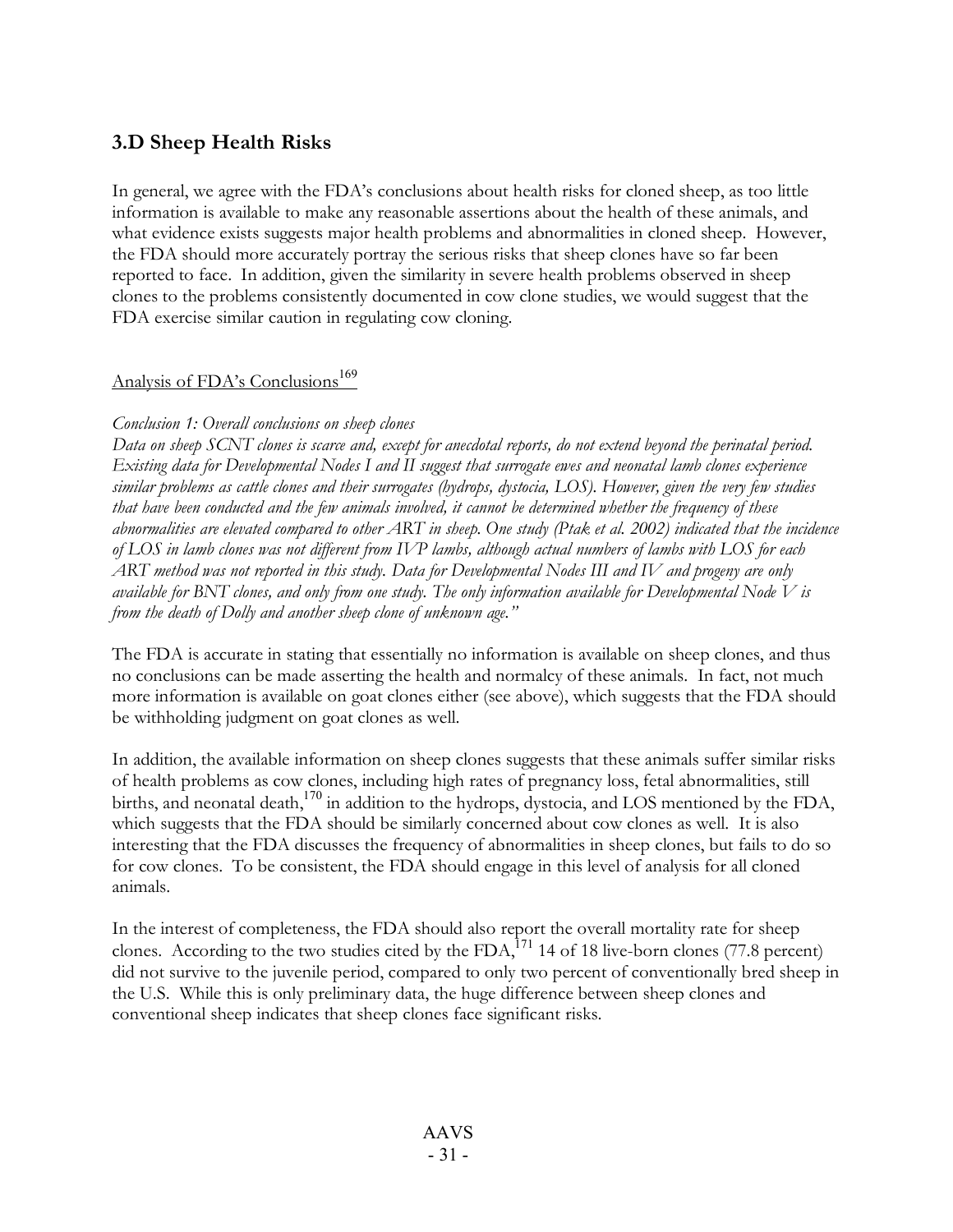# **3.E General Conclusions**

# Analysis of FDA's conclusions<sup>172</sup>

The FDA's summaries of the animal health risks associated with cloning that appear at the end of the "Animal Health Risks" chapter, and also in the "Executive Summary" and "Summary and Conclusions" chapters, suffer from many of the same problems already noted.

For example, the FDA repeatedly asserts that cloned animals surviving the perinatal period are normal and healthy, display normal reproductive function, and produce normal and healthy progeny.<sup>173</sup> The FDA further states at the end of the Summary and Conclusions chapter that "all" problems resolve as the surviving cloned animals mature, and that adult clones are normal in "all of the measures that have been thus far investigated."<sup>174</sup>

However, these assertions are clearly overstated and unfounded by the data, as there is too little information concerning these topics, particularly for swine, goats, and sheep, to conclude anything with certainty. In addition, whatever little data exist contain several findings that suggest that older clones and progeny may indeed exhibit abnormalities and health problems. Furthermore, cloning researchers have recognized that it may be impossible for any clone to ever be considered normal, as even those clones who appear healthy may have subtle genetic abnormalities that do not result in an obvious phenotype. 175,176,177

The FDA should note the insufficiency of the data concerning health risks in clones past the perinatal period, and the uncertainty that necessarily results. The FDA does this appropriately at the end of the Animal Health Risks chapter,<sup>178</sup> but fails to do so otherwise. In addition, the FDA should report not just findings indicating that clones are healthy, but also those findings that raise doubt and concern about the health of clones. In this way, the FDA can avoid creating the misleading impression that there is a solid scientific basis for asserting the normalcy of cloned animals, which there is not.

In addition, for neonatal clones and their surrogate mothers, the FDA needs to strengthen its statements about the risks these animals face to more accurately reflect the severity consistently demonstrated in the scientific literature. Currently, the FDA qualifies many of its statements by saying that "some" animals are "possibly" at risk or "appear" to be at risk, as in the following statement from the Executive Summary: "SCNT, like the other newer forms of ARTs (e.g., *in vitro fertilization*, embryo splitting) results in some known adverse outcomes to the animals and possibly the dams bearing those pregnancies." <sup>179</sup> However, there is overwhelming evidence that serious, typically fatal, health problems and abnormalities are repeatedly and frequently seen in many neonatal clones and surrogates carrying clone pregnancies.

Another particularly egregious example of how the FDA downplays cloning related risks is the statement that "the frequency of live normal births appears to be low." <sup>180</sup> In fact, virtually *every* cloning study to date reports that *less than 10 percent* of clone pregnancies result in a live normal birth, and less than five percent of cloning attempts succeed in producing a live, relatively healthy animal. The FDA should report figures such as these concerning the overall morality rate seen in cloning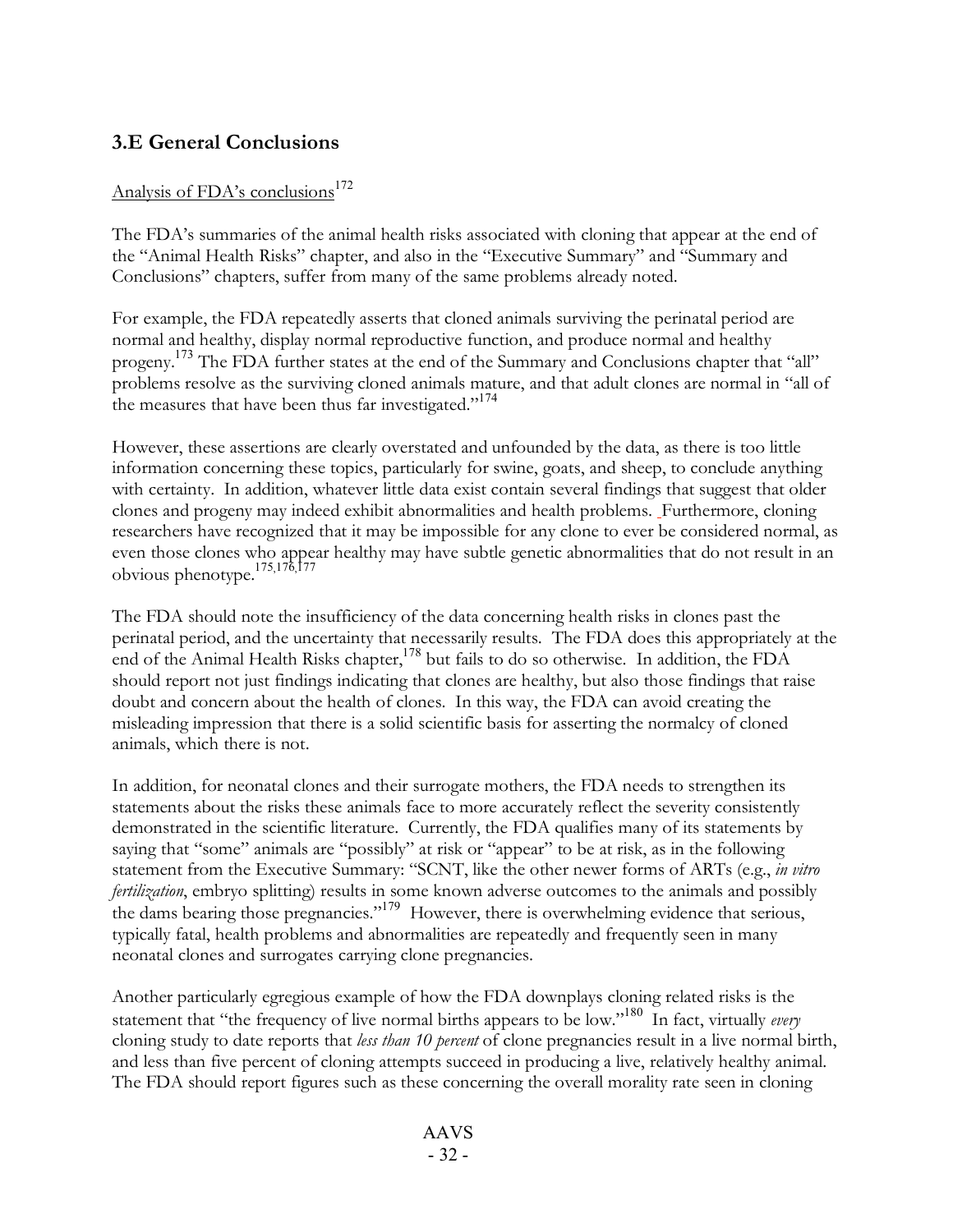studies, which it fails to do at any point in the risk assessment, and form more representative conclusions that do not downplay and distort the true nature of cloning risks.

An example of a more appropriate statement regarding the risks associated with cloning is provided in the Summary and Conclusions chapter, where the FDA states that "significant adverse outcomes have been reported for animal clones and their dams," resulting in "high gestational mortality."<sup>181</sup> The FDA goes on to acknowledge that post-natal mortality "is higher in clones than in animals produced using other assisted reproductive technologies (ARTs)." These are the strongest statements the FDA makes in the entire risk assessment, and are far more representative of the true nature of cloning risks than the FDA's other statements.

However, the FDA then qualifies this statement by claiming that the situation appears to be improving as the technology matures,<sup>182</sup> which is entirely unsupported by the scientific literature. In fact, leading MIT cloning researcher Rudolf Jaenisch has been quoted as saying, "There's been zero progress. I mean it. Zero. The only thing we've begun to realize is how big the problem is...,"<sup>183</sup> and another cloning researcher, Peter Mombaerts of Rockefeller University, has stated that his best hopes for an "extremely efficient" version of cloning would have only a 20-30 percent success rate. 184

Future efficiency rates for cloning are purely speculative, and the FDA's conclusions about cloning risks, particularly as such conclusions inform the FDA's decision on how to regulate cloned animals currently, should not be based on a hypothetical state of the technology that may or may not occur. The FDA must regulate cloning based on how it currently works, which is extremely inefficiently.

Lastly, and very importantly, the FDA needs to place less of an emphasis on the qualitative similarity of the problems seen in cloned animals compared to animals produced using ARTs, and greater emphasis on the quantitative differences.<sup>185</sup> In the agency's general concluding remarks, the FDA repeatedly highlights that the problems observed in clones are not unique and have been seen in animals produced through more conventional means. 186

However, the FDA fails to mention that the problems are seen in clones at a significantly higher rate, so much so that it raises new concerns about the well being of these animals. A problem (e.g., hydrops) that occurs in 28 percent of cloned animals, but in just one of 7,500 conventional cattle, cannot reasonably be argued to be similar in nature.<sup>187</sup> In fact, if risk equals the likelihood of adverse outcome given exposure, as the FDA states,<sup>188</sup> then because cloning significantly increases the likelihood of adverse outcomes, the FDA should find that cloning does indeed present unique risks that are not seen with ARTs.

By repeatedly dismissing cloning risks as being 'nothing new,' the FDA is creating the misleading impression that there is nothing concerning about the problems seen in cloning. The FDA needs to be more fair and honest in how it characterizes the risks that the animals involved in the cloning process face.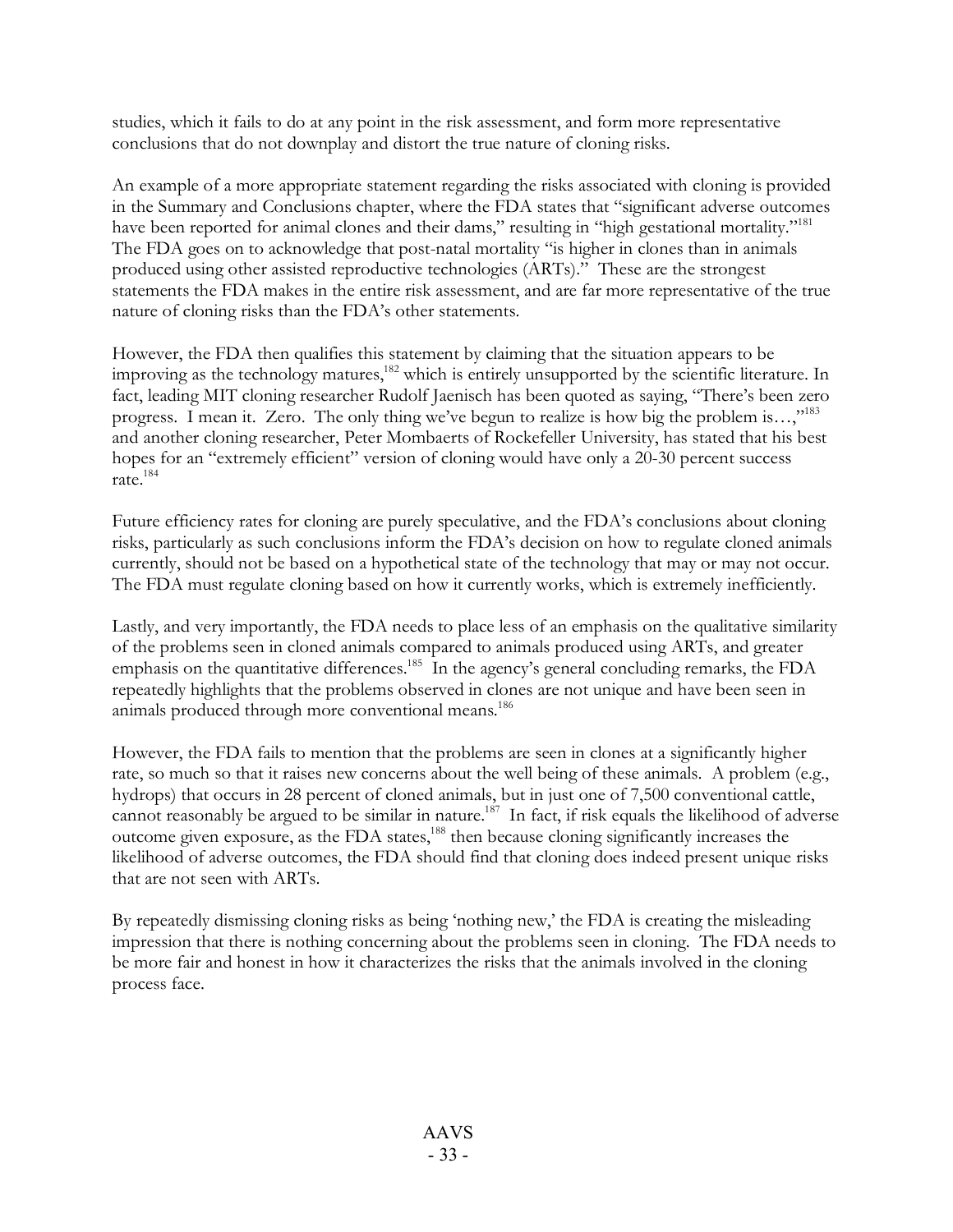# **4. Risk Management Plan**

According to the FDA and the National Academy of Sciences, "risk management is a set of activities that integrates risk assessment results with other information to make decisions about the need for and method of risk reduction."<sup>189</sup> As such, the FDA's risk management plan is based on the same faulty conclusions crafted in the agency's risk assessment and needs to be entirely revised to adequately address the serious threats to animal health that are associated with the cloning process. The FDA's plan should, in fact, call for a ban on animal cloning as the only way to protect animal health.

The FDA states that maximizing safety is a goal of risk assessors, and defines safety as "the condition under which risks would be considered unlikely...."<sup>190</sup> The FDA also states that a component of the risk management process is "identifying and evaluating alternative strategies (often regulatory) to deal with the risks characterized in the risk assessment."<sup>191</sup> Yet the FDA offers just one risk management option: no regulation. No regulation of cloning, however, will not making cloning risks unlikely, and is entirely insufficient to promote the safety of the animals involved in the cloning process.

Furthermore, the FDA's only proposal for minimizing the impact of cloning risks is to "encourage the development of standards of care for animals involved in the cloning process...."<sup>192</sup> However, this will do little to mitigate cloning risks, as the majority of cloned animals are already produced in settings with elaborate veterinary care, and nearly all cloning attempts still fail, with animals suffering serious health problems and dying prematurely. In fact, according to a study done by Cyagra, a major cloning company, 42 percent of neonatal calves died within 150 days of birth, despite being monitored extensively and receiving substantial veterinary care and intervention. 193,194,195

The FDA must therefore consider other plans and evaluate alternative regulatory options to address the serious and frequent risks involved with cloning, including a ban on animal cloning. The determination of which plan to adopt, moreover, must necessarily involve the consideration of "social, economic, ethical, and political conditions or criteria,"<sup>196,197</sup> which would include the consideration of animal welfare. 198

Consequently, given the nature and extent of risks that cloned animals face, and given that scientists consider these risks to "create serious animal welfare concerns that limit the acceptability and utility of the present technology," <sup>199</sup> the FDA should recommend a mandatory ban on the use of products from cloned animals and their progeny in the human and animal feed supply as the only legitimate option for protecting animals from cloning risks.

Furthermore, consideration of other ethical, social, economic, and political factors does not offer any justification for approving cloning at the expense of animal welfare. The value of cloning, even as characterized by the FDA, $^{200}$  is minor.<sup>201</sup>

In fact, numerous statements have been made by the food industry that criticize the usefulness of cloning. The International Dairy Foods Association, for example, has stated that "there currently is no consumer benefit in milk from cloned cows."202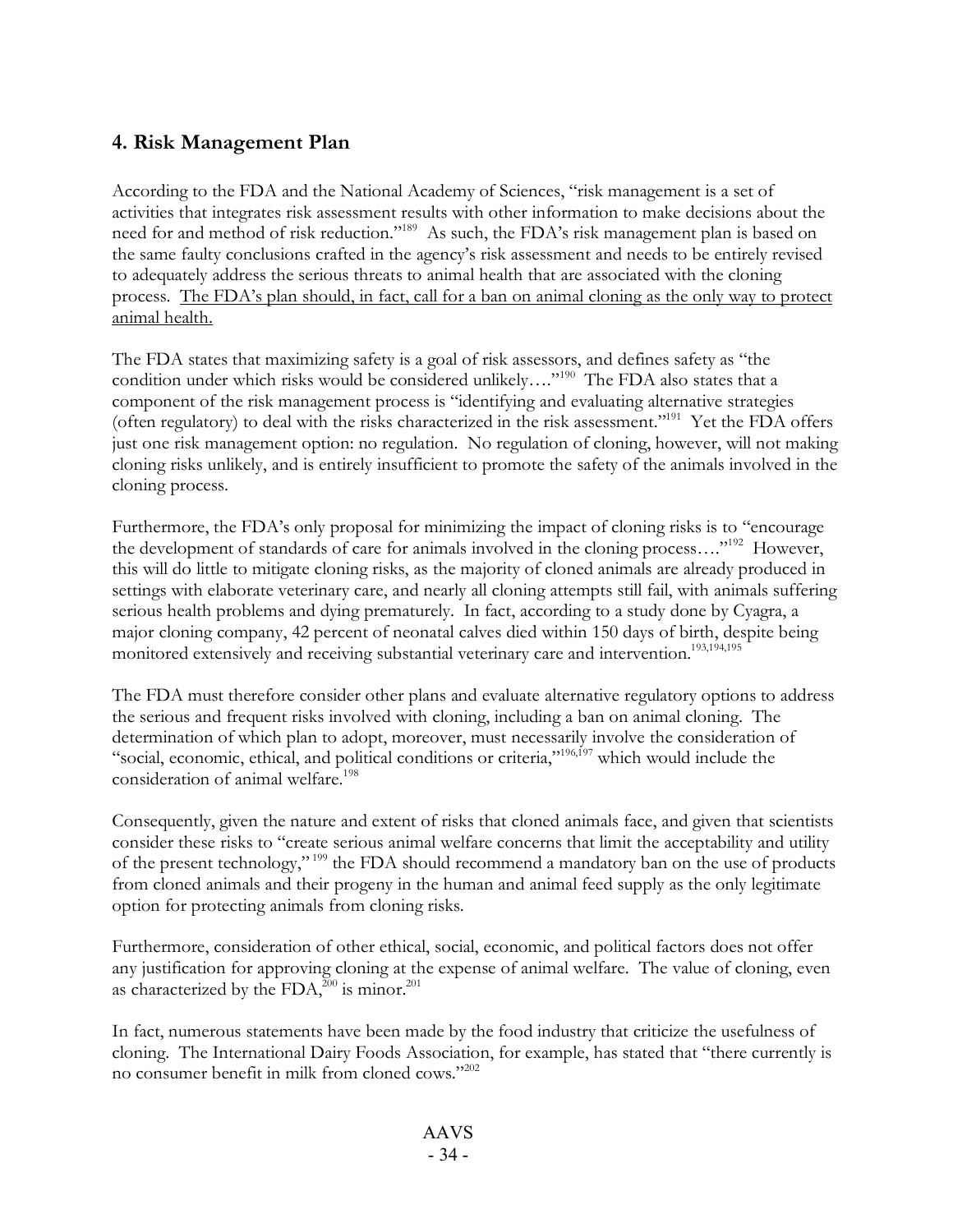Furthermore, the vast majority of the American public has repeatedly demonstrated that it does not want animals to be cloned for food. In poll after poll, approximately two thirds of American consumers say they do not approve of animal cloning,<sup>203</sup> and a recent poll indicated that that number increases to 88 percent when respondents are informed that cloning involves animal suffering.<sup>204</sup> A poll by the International Food Information Council found that 58 percent of respondents would be unlikely to buy products from cloned animals or their progeny even if the FDA determined they were safe to eat.<sup>205</sup>

Given the tremendous increasing in animal suffering caused by cloning, as supported by the scientific literature, and the fact that neither the American public nor the food industry is clamoring for cloned foods, the FDA must consider that approval is not the appropriate regulatory option for animal cloning. Instead, a mandatory ban on animal cloning is the only acceptable option for the FDA to recommend.<sup>206</sup>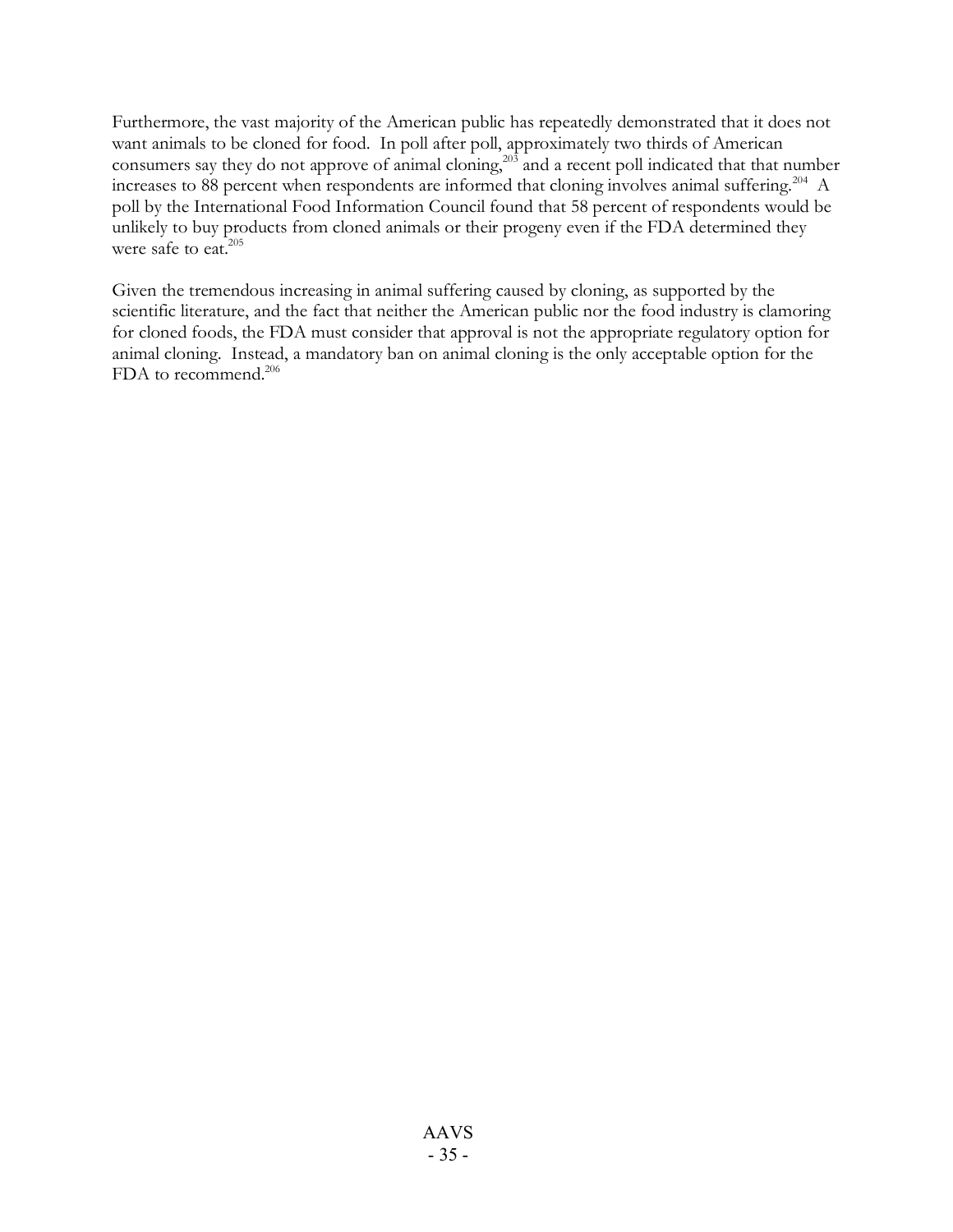# **5. Conclusion**

The FDA's conclusions about the animal health risks associated with cloning are premature and unsupported by the scientific literature. The agency's risk management plan, moreover, is not an adequate response to the serious nature of the risks faced by the vast majority of animals involved in the cloning process.

There are little data – only a handful of studies analyzing limited numbers of animals – on the health of cloned pigs, goats, or sheep; the health of older cloned cows; or the health of clone progeny. Much of the data that do exist are subject to publication bias since the studies are conducted by commercial cloning companies who are more likely to report positive findings because they have a vested interest in the outcome of the FDA's decision-making process.

Too little is known about cloning, and what is known demonstrates clearly that cloning has a tremendous impact on animal life. Given that there is little potential benefit from cloning, that neither consumers nor the food industry are interested in cloning, and that cloning jeopardizes animal welfare, the FDA should not approve animal cloning in food production. Instead, AAVS recommends that the FDA address the issues raised in these comments and protect animal health by imposing a ban on the use of cloned animals and their progeny in the human food and animal feed supply.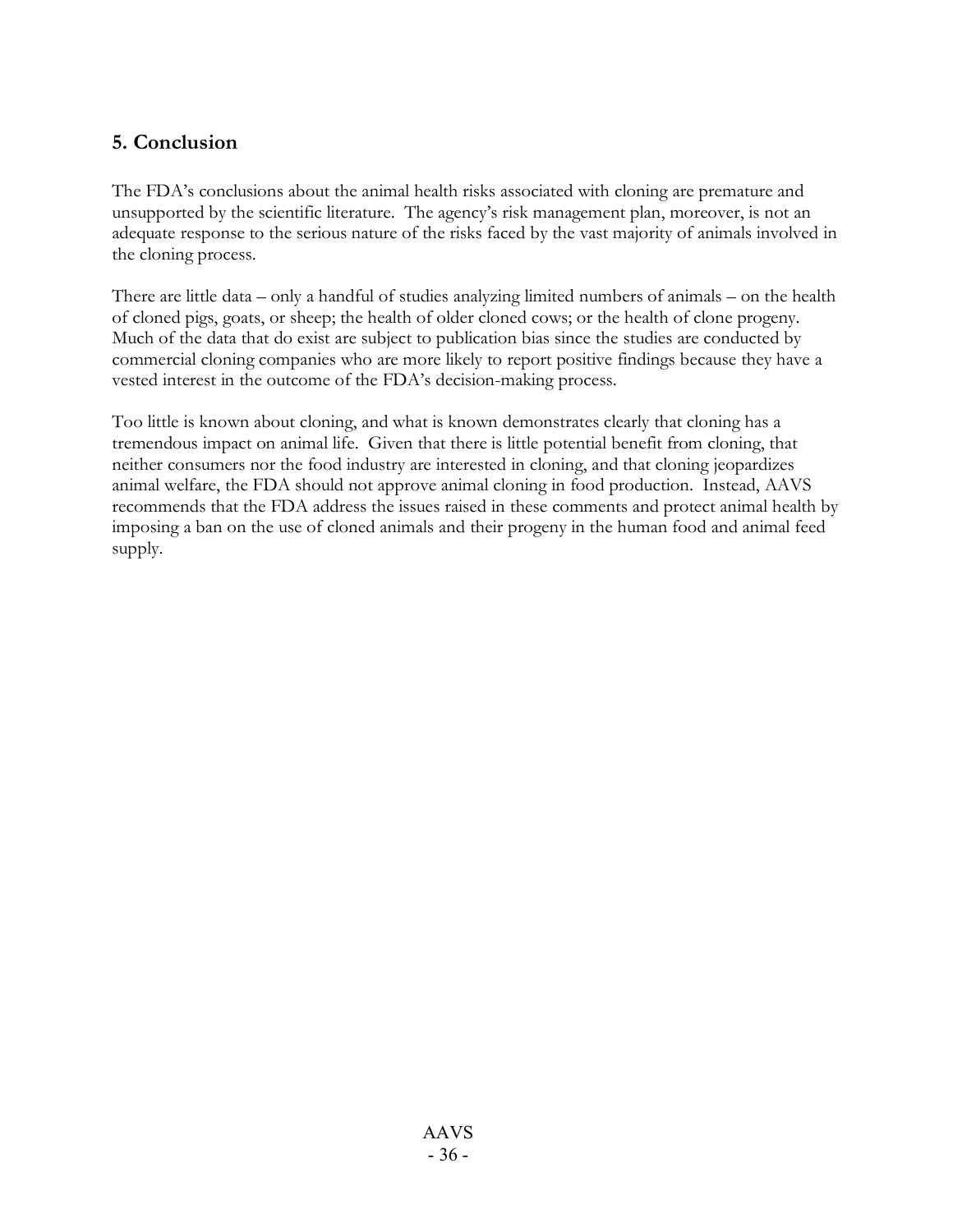## **6. Endnotes**

<sup>1</sup> Food and Drug Administration (2006). Animal Cloning: A Draft Risk Assessment. December 28, 2006. (Hereinafter referred to as "FDA RA.") P. 8-9, 14, 306.

<sup>2</sup> These comments specifically address the animal health risks associated with cloning and do not examine the food safety issues. However, as with the animal health sections of the risk assessment, AAVS believes that the FDA also fails to adequately address the safety of cloned food products in the human food and animal feed supply.<br>
<sup>3</sup> FDA RA, P. 41.<br>
<sup>4</sup> FDA RA, P. 41.<br>
<sup>5</sup> FDA RA, P. 4.<br>
<sup>6</sup> FDA RA, Appendix A, P. A-6.<br>
<sup>7</sup> FDA RA, P. 41.<br>
<sup>8</sup> FDA RA, P. 5.<br>
<sup>9</sup> National Academy of Sciences/National Research

*Concerns*. National Academies Press: Washington, D.C. P. 33. <sup>10</sup> Codex Alimentarius Commission (2004). *The Joint FAO/WHO Food Standards Programme Procedural*

*Manual*, *14<sup>th</sup> Edition*. P.46.<br><sup>11</sup> FDA RA, P. 43-44.<br><sup>12</sup> e.g., FDA RA, P. 8.

 $^{13}$  Based on assessment of data and studies presented in FDA RA.

 $^{14}$  e.g., FDA RA, P. 14.

 $^{15}$  e.g., FDA RA, P. 104-106.

<sup>16</sup> e.g., Panarace, M., Aguero, J.I., Garrote, M., et al. (2007). How healthy are clones and their progeny: 5 years of field experience. *Theriogenology, 67*, 142-151.<br><sup>17</sup> FDA RA, P. 10.<br><sup>18</sup> It is questionable whether ARTs are even the appropriate comparators for cloning. Given that

problems do occur with ARTs, particularly with more recent ARTs such as *in vitro* fertilization and BNT, they serve as a dubious benchmark for measuring animal health. Cloning, in any case, is not even an assisted reproductive technology, as no reproductive event ever occurs.

In addition, it would be more informative for the FDA to compare cloning to natural breeding. Statistically speaking, while ARTs may not be significantly different than natural breeding, and cloning may not be significantly different than ARTs, cloning may be significantly different than natural breeding. It turns out that this point is somewhat moot, as cloning is significantly worse than ARTs. However, a comparison between cloning and natural breeding would still be useful in determining the full impact of cloning on animal health, especially since many animals are reproduced naturally.

 $^{19}$  e.g., Panarace, M., Aguero, J.I., Garrote, M., et al. (2007). How healthy are clones and their progeny: 5 years of field experience. Theriogenology, 67, 142-151.

<sup>20</sup> National Research Council (2007). Scientific Review of the Proposed Risk Assessment Bulletin from the Office of Management and Budget. National Academies Press: Washington D.C. P. 197.

<sup>21</sup> National Academy of Sciences/National Research Council (1983). The Red Book: Risk Assessment in *the Federal Government: Managing the Process.* National Academy Press: Washington D.C. P. 18-19. Further elaborated in National Academy of Sciences/National Research Council (1996).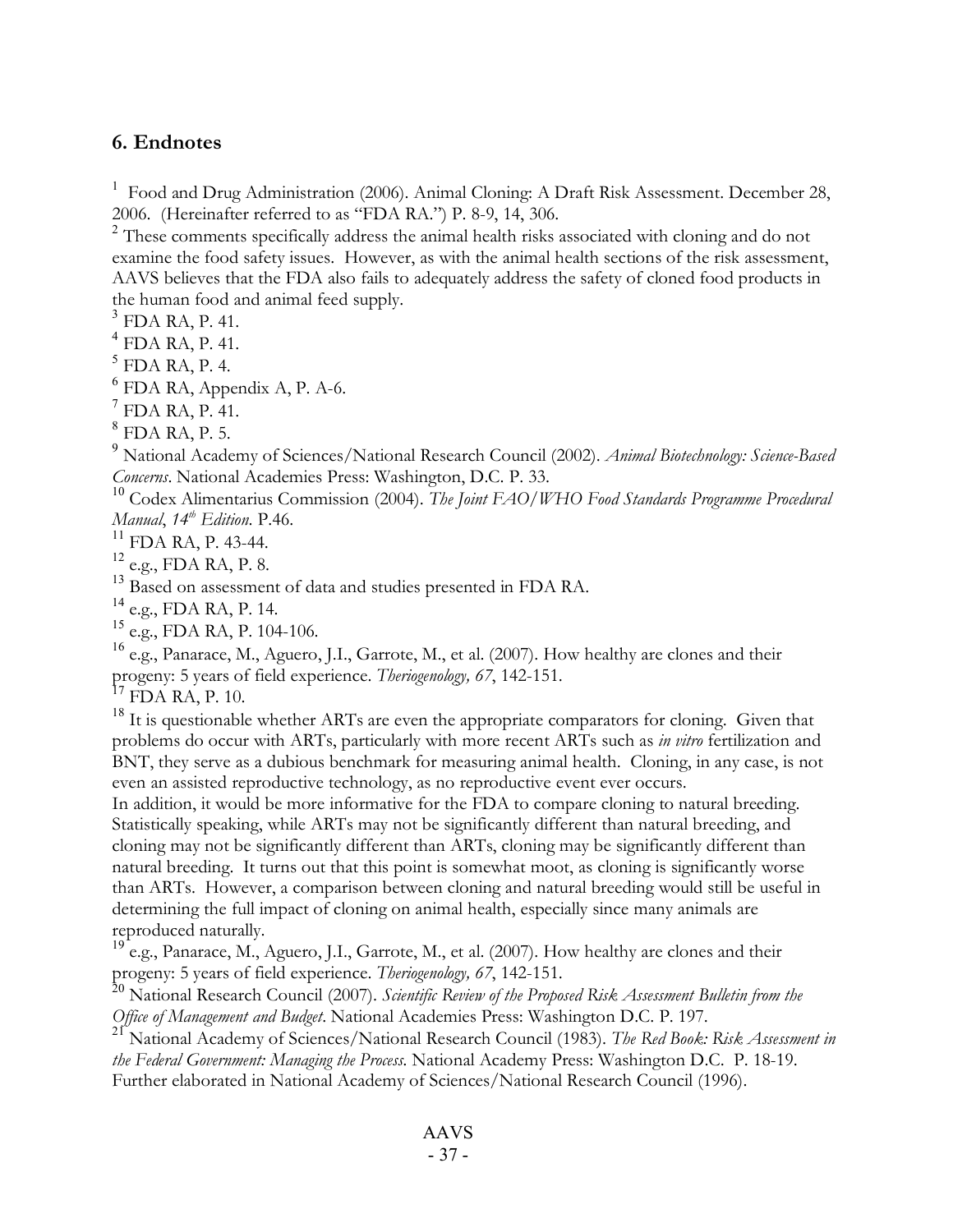*Understanding Risk: Informing Decisions in a Democratic Society*. National Academies Press: Washington D.C. <sup>22</sup> The Codex Alimentarius Commission also states that risk management must involve the

"weighing of policy alternatives, in consultation with all interested parties," a process in which the FDA does not engage. Given that cloning raises obvious concerns about animal welfare, ethics, and consumer choice, numerous parties have a stake that has not been considered in the FDA's decision. A moratorium on the use of animal cloning must be maintained until these parties can be included in the process and their concerns can be addressed.<br><sup>23</sup> Conclusions stated in FDA RA, P. 152-153.

<sup>24</sup> Wells, D.N., Misica, P.M., & Tervit, H.R. (1999). Production of cloned calves following nuclear transfer with cultured adult mural granulose cells. *Biology of Reproduction*, 60, 996-1005.

<sup>25</sup> Heyman, Y., Chavatte-Palmer, P., LeBourhis, D., et al. (2002). Frequency and occurrence of late-

gestation losses from cattle cloned embryos. *Biology of Reproduction,* 66, 6-13.<br><sup>26</sup> Wells, D.N., Forsyth, J.T., McMillan, V., & Oback, B. (2004). The health of somatic cell cloned cattle and their offspring. *Cloning an* 

<sup>27</sup> Panarace, M., Aguero, J.I., Garrote, M., et al. (2007). How healthy are clones and their progeny: 5 years of field experience. *Theriogenology*, *67*, 142-151.<br><sup>28</sup> FDA RA, P. 107

<sup>29</sup> Lawrence, J.L., Schrick, F.N., Hopkins, F.M., et al. (2005). Fetal losses and pathologic findings of clones derived from serum-starved versus serum-fed bovine ovarian granulosa cells. *Reproductive Biology, 5*(2), 171-184.<br><sup>30</sup> Lee, R.S.F., Peterson, J.A., Donnison, M.J., et al. (2004). Cloned cattle fetuses with the same

nuclear genetics are more variable than contemporary half-siblings resulting from artificial insemination and exhibit fetal and placental growth deregulation even in the first trimester. *Biology or*

*Reproduction, 70,* 1-11.<br><sup>31</sup> FDA RA, P. 107.<br><sup>32</sup> FDA RA, P. 108.<br><sup>33</sup> Chavatte-Palmer, P., Remy,D., Cordonnier, N., et al. (2004). Health status of cloned cattle at<br>different ages. *Cloning and Stem Cells, 6*(2), 94-100

<sup>34</sup> FDA RA, P. 108.<br><sup>35</sup> Batchelder, C.A. (2005). Cloning in Cattle: Effect of the Nuclear-Donor Cell on Cloning<br>Efficiency, Perinatal Physiology, and Long-term Health of Cloned Calves.

<sup>36</sup> Wells, D.N., Misica, P.M., & Tervit, H.R. (1999). Production of cloned calves following nuclear transfer with cultured adult mural granulose cells. *Biology of Reproduction*, 60, 996-1005. transfer with cultured adult mural granulose cells. *Biology of Reproduction, 60*, 996-1005.<br><sup>37</sup> FDA RA, P. 116.<br><sup>38</sup> FDA RA, P. 95.<br><sup>39</sup> FDA RA, P. 112.<br><sup>41</sup> FDA RA, P. 111.<br><sup>41</sup> FDA RA, P. 111.<br><sup>42</sup> FDA RA, P. 111.<br><sup>43</sup>

- 
- 
- 
- 
- 
- 
- 
- 
-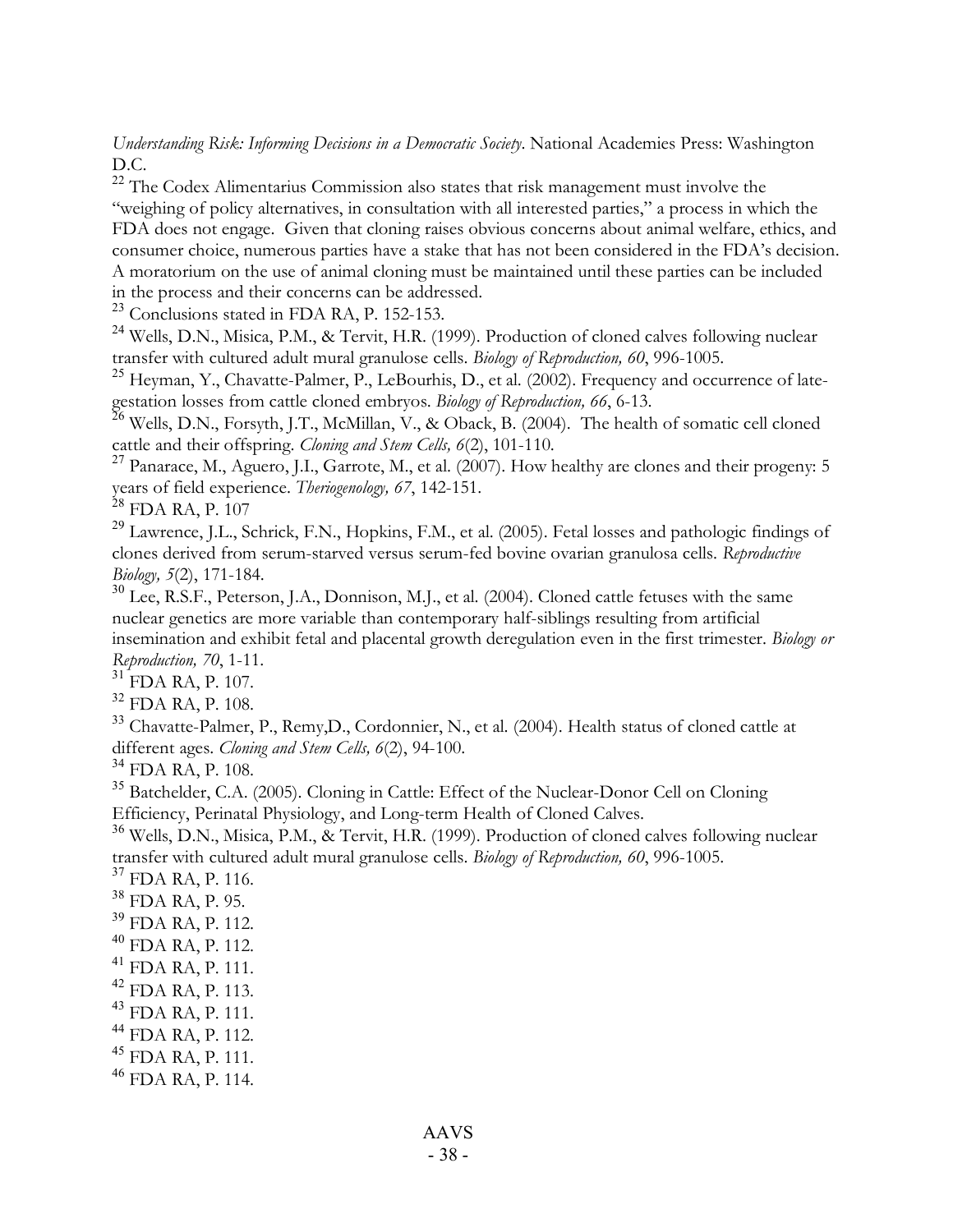<sup>47</sup> FDA RA, P. 116-117.<br><sup>48</sup> FDA RA, P. 115.<br><sup>49</sup> Kruip, Th.A.M., & den Daas, J.H.G. (1997). In vitro produced and cloned embryos: Effects on<br>pregnancy, parturition and offspring. *Theriogenology*, 47, 43-52.<br><sup>50</sup> FDA RA pregnancy, parturition and offspring. *Theriogenology, 47*, 43-52.<br><sup>51</sup> FDA RA, P. 8.<br><sup>51</sup> FDA RA, P. 118, 122-123.<br><sup>52</sup> FDA RA, P. 123.<br><sup>53</sup> FDA RA, P. 1214.<br><sup>54</sup> FDA RA, P. 117.<br><sup>55</sup> FDA RA, P. 119-120.<br><sup>56</sup> FDA RA, P. 1 vears of field experience. *Theriogenology, 67*, 142-151.<br>
<sup>65</sup> FDA RA, P. 35.<br>
<sup>66</sup> FDA RA, P. 121.<br>
<sup>67</sup> FDA RA, P. 121.<br>
<sup>67</sup> FDA RA, P. 116.<br>
<sup>68</sup> FDA RA, P. 117.<br>
<sup>69</sup> FDA RA, P. 117.<br>
<sup>69</sup> FDA RA, P. 117.<br>
<sup>79</sup> FDA R Palmer et al. 2004, summarized in FDA RA, P.127-133.<br>
<sup>79</sup> FDA RA, P. 133-134.<br>
<sup>80</sup> FDA RA, P. 127.<br>
<sup>81</sup> FDA RA, Appendix E.<br>
<sup>82</sup> Rudenko, L. & Matheson, J.C. (2007) The US FDA and animal cloning: Risk and regulatory<br>
a approach. *Theriogenology*. 198-206. <sup>83</sup> Lawrence, J.L., Schrick, F.N., Hopkins, F.M., et al. (2005). Fetal losses and pathologic findings of clones derived from durum-starved versus serum-fed bovine ovarian granulosa cells. Reproductive

Biology, 5(2), 171-184.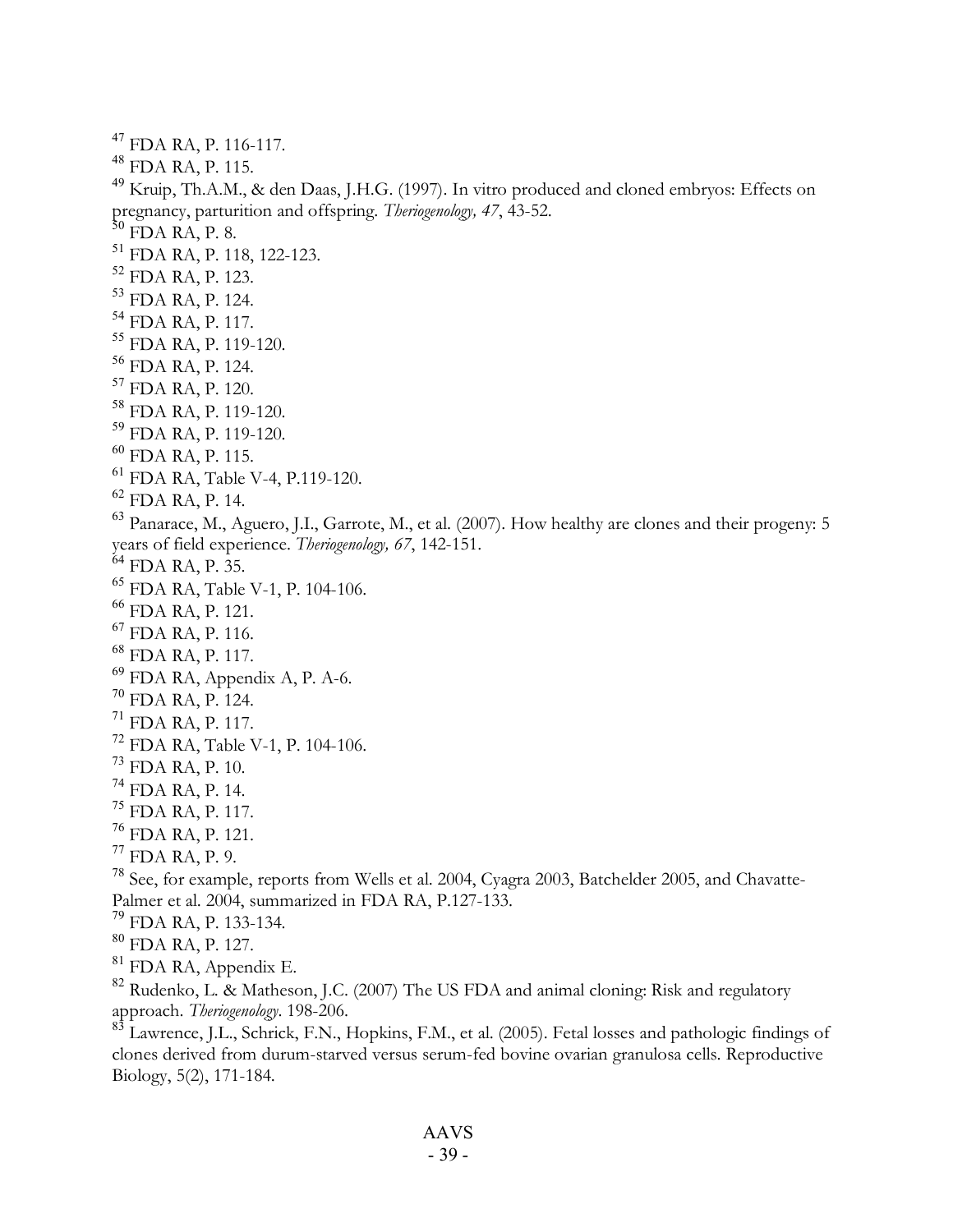<sup>84</sup> FDA RA, P. 129.<br>
<sup>85</sup> FDA RA, P. 133.<br>
<sup>86</sup> FDA RA, P. 137.<br>
<sup>87</sup> FDA RA, P. 130.<br>
<sup>88</sup> FDA RA, P. 134.<br>
<sup>99</sup> FDA RA, P. 131.<br>
<sup>91</sup> FDA RA, P. 131.<br>
<sup>91</sup> FDA RA, P. 137.<br>
<sup>92</sup> FDA RA, P. 134.<br>
<sup>94</sup> FDA RA, P. 134.<br>
<sup>9</sup> from cloned cattle: An integrative approach. *Theringenology*, 67, 134-141.<br><sup>99</sup> FDA RA, P. 141.<br><sup>98</sup> FDA RA, P. 142.<br><sup>99</sup> FDA RA, P. 142.<br><sup>99</sup> FDA RA, P. 143.<br><sup>103</sup> FDA RA, P. 145.<br><sup>103</sup> FDA RA, P. 145.<br><sup>103</sup> FDA RA, P. 1

within a different part of the range than comparators' values, even if all values fall within the published range. See, for example, Heyman et al. (2007).

Heyman, Y., Chavatte-Palmer, P., Berthelot, V., et al. (2007). Assessing the quality of products from cloned cattle: An integrative approach. *Theriogenology*, 67, 134-141.

<sup>117</sup> Ortegon, H., Betts, D.H., Lin, L., et al. (2007). Genomic stability and physiological assessments of live offspring sired by a bull clone, Starbuck II. *Theriogenology*, 67, 116-126.<br><sup>118</sup> FDA RA, P. 120.<br><sup>119</sup> FDA RA, P. 124.<br><sup>120</sup> FDA RA, P. 121.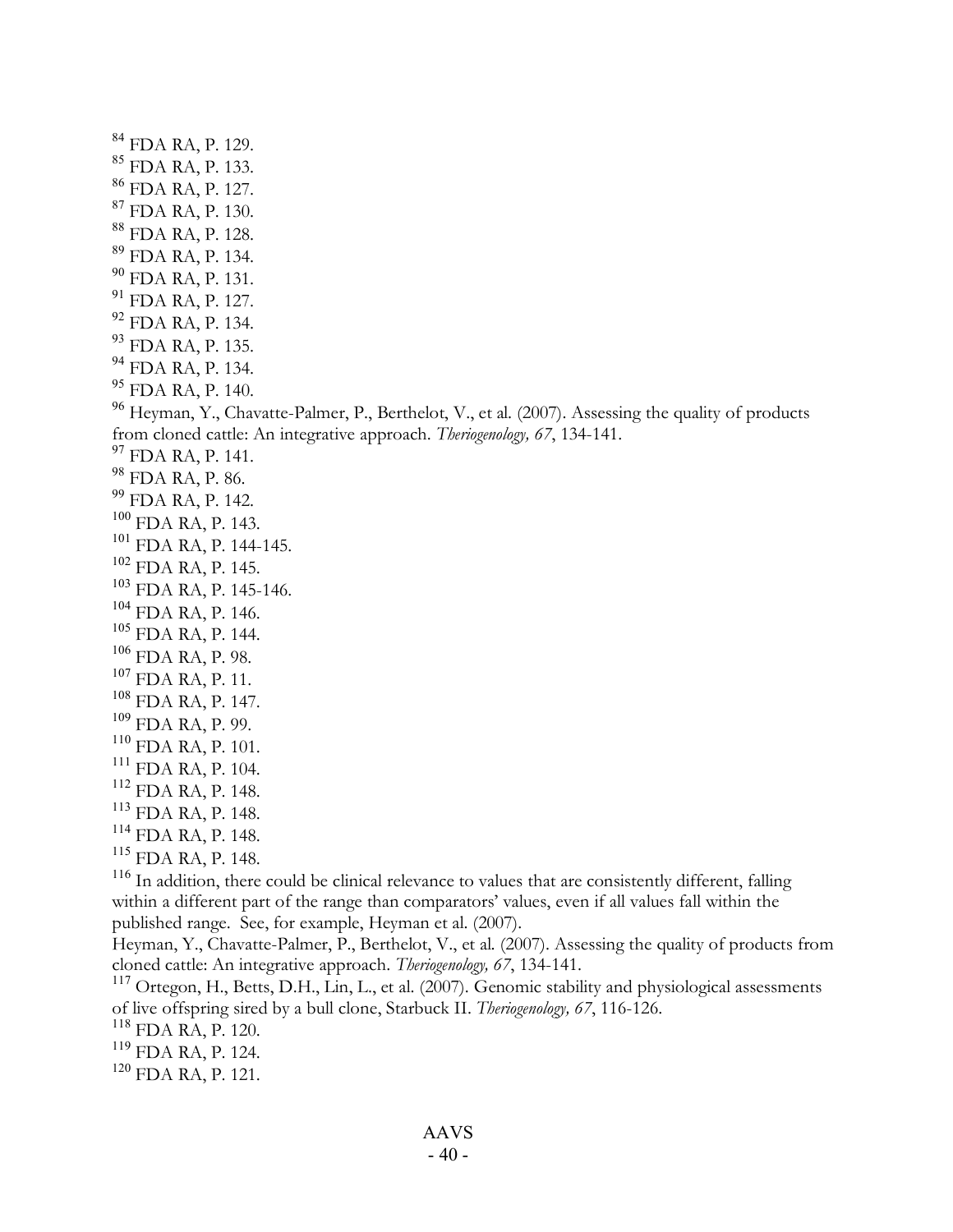- 
- 
- 
- 
- 

<sup>121</sup> FDA RA, Appendix E.<br>
<sup>122</sup> FDA RA, P. 125-126.<br>
<sup>123</sup> FDA RA, P. 130.<br>
<sup>124</sup> FDA RA, P. 129.<br>
<sup>126</sup> FDA RA, P. 148.<br>
<sup>126</sup> FDA RA, P. 148.<br>
<sup>126</sup> FDA RA, P. 148.<br>
<sup>126</sup> IDA RA, P. 148. clones derived from starved-starved versus serum-fed bovine ovarian granulosa cells. *Reproductive*

*Biology, 5*(2), 171-184.<br><sup>128</sup> Panarace, M., Aguero, J.I., Garrote, M., et al. (2007). How healthy are clones and their progeny: 5<br>years of field experience. *Theriogenology, 67*, 142-151.

<sup>129</sup> Conclusions stated in FDA RA, P. 164.<br><sup>130</sup> National Agriculture Statistics Service (2007). *Quarterly Hogs and Pigs*. Retrieved April 2007, from<br>http://usda.mannlib.cornell.edu/MannUsda/viewDocumentInfo.do?documentI

- 
- 
- 
- 

<sup>131</sup>FDA RA, P. 154.<br>
<sup>132</sup>FDA RA, P. 154.<br>
<sup>133</sup>FDA RA, P. 157-159.<br>
<sup>134</sup>FDA RA, P. 154.<br>
<sup>134</sup>FDA RA, P. 154.<br>
<sup>134</sup>FDA RA, P. 154.<br>
<sup>135</sup> Polejaeva, I.A., Chen, S-H., Vaught, T.D., et al. (2000). Cloned pigs produced

- 
- 

<sup>136</sup> FDA RA, P. 154.<br><sup>137</sup> FDA RA, P. 154.<br><sup>138</sup> Betthauser, J., Forsberg, E., Augenstein, M., et al. (2000). Production of cloned pigs from in vitro

systems. *Nature Biotechnology,* 18, 1055-1059.<br><sup>139</sup> Onishi, A., Iwamoto, M., Akita, T., et al. (2000). Pig cloning by microinjection of fetal fibroblast nuclei. *Science*, 289, 1188-1190.

nuclei. *Science, 289, 2000 289, 2000 289*, 2000. *Science, Chen, S-H., Vaught, T.D., et al. (2000). Cloned pigs produced by nuclear transfer* from adult somatic cells. *Nature, 407*, 86-90.

<sup>141</sup> Martin, M., Adams, C., & Wiseman, B. (2004). Pre-weaning performance and health of pigs born to cloned (fetal cell derived) swine versus non-cloned swine. *Theriogenology*, 62, 113-122.

- 
- 
- 
- 
- 
- 
- 
- 
- 
- 
- 

to cloned (fetal cell derived) swine versus non-cloned swine. *Theriogenology, 62*, 113-122.<br><sup>142</sup> FDA RA, P. 156.<br><sup>144</sup> FDA RA, P. 156.<br><sup>144</sup> FDA RA, P. 157.<br><sup>145</sup> FDA RA, P. 157.<br><sup>145</sup> FDA RA, P. 157.<br><sup>147</sup> FDA RA, P. 16 to cloned (fetal cell derived) swine versus non-cloned swine. *Theriogenology, 62*, 113-122.

- 41 -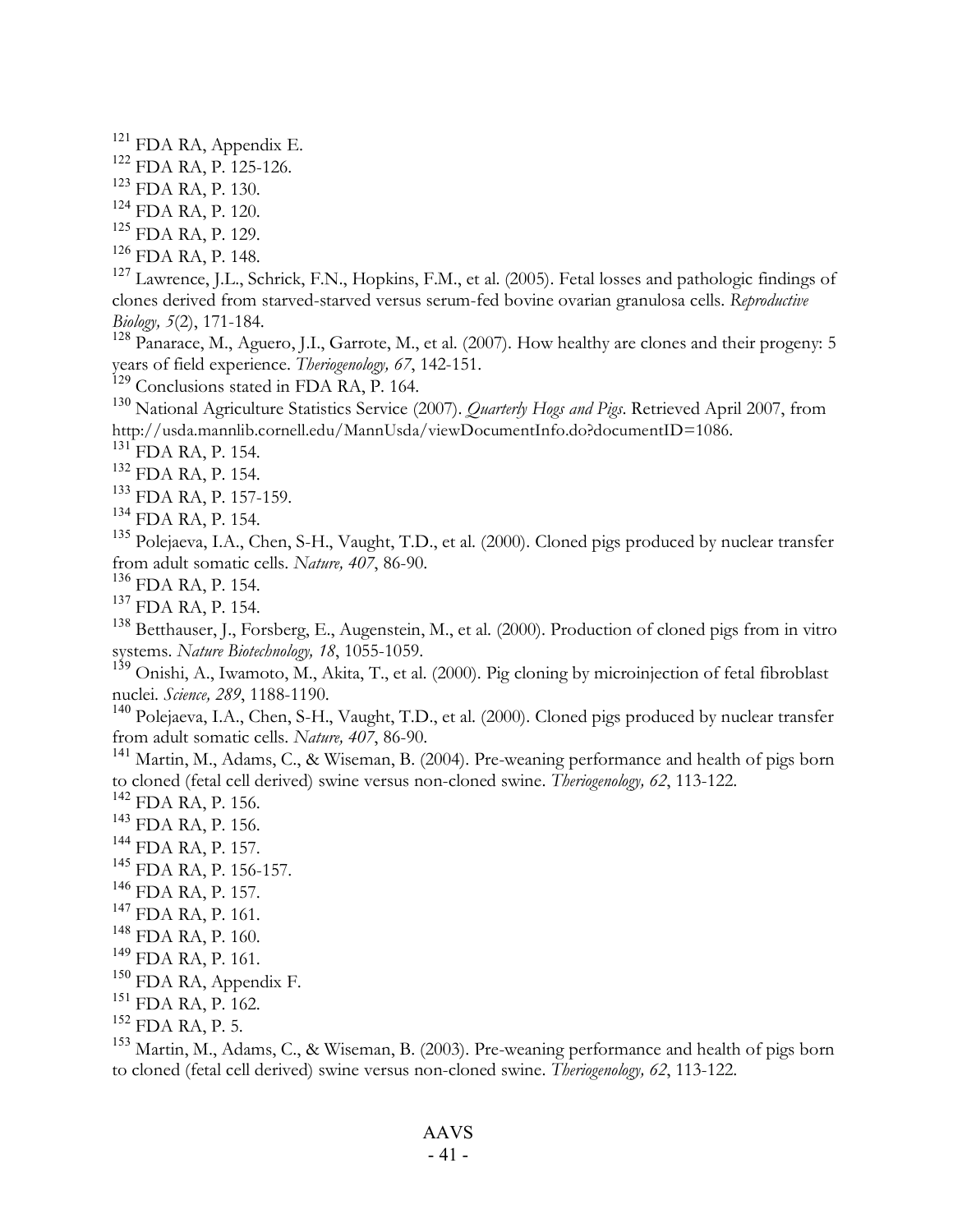<sup>154</sup> FDA RA, Appendix F.<br><sup>155</sup> Mir, B., Zaunbrecher, G., Archer, G.S., et al. (2005). Progeny of somatic cell nuclear transfer

(SCNT) pig clones are phenotypically similar to non-cloned pigs. *Cloning and Stem Cells*, 7(2), 119-125.<br><sup>156</sup> FDA RA, Appendix F.<br><sup>157</sup> FDA RA, Appendix F.<br><sup>157</sup> FDA RA, Appendix F.<br><sup>157</sup> FDA RA, P. 155.<br><sup>158</sup> FDA RA, P.

- 
- 

<sup>166</sup> FDA RA, P. 171.<br>
<sup>167</sup> Gauthier et al. (2001), reported in FDA RA, P. 172.<br>
<sup>168</sup> Reggio et al. (2001), reported in FDA RA, P. 172.<br>
<sup>169</sup> Conclusions stated in FDA RA, P. 168-169.<br>
<sup>170</sup> FDA RA, P. 165-168.<br>
<sup>171</sup>

*England Journal of Medicine, <sup>351</sup>*(27), 2787-2791. <sup>176</sup> Humphreys, D., Eggan, K., Akutsu, H., et al. (2002). Abnormal gene expression in cloned mice derived from embryonic stem cell and cumulus cell nuclei. *Proceedings of the National Academy of*

*Sciences, 99*(20), 12889-12894.<br><sup>177</sup> Wells, D.N., Forsyth, J.T., McMillan, V., & Oback, B. (2004). The health of somatic cell cloned<br>cattle and their offspring. *Cloning and Stem Cells, 6*(2), 101-110.

<sup>178</sup> FDA RA, 175-176.<br>
<sup>179</sup> FDA RA, P. 4-5.<br>
<sup>180</sup> FDA RA, P. 14, 309.<br>
<sup>181</sup> FDA RA, P. 306.<br>
<sup>181</sup> FDA RA, P. 306, repeated elsewhere.<br>
<sup>183</sup> Meek, J. (2002, April 19). Tears of a clone. *The Guardian*. Retrieved Dece

http://www.guardian.co.uk/genes/article/0,2763,686989,00.html. <sup>184</sup> Gardner, A. (2007, February 12). Scientists clone mice from hair follicle stem cell. *Washington Post*. Retrieved February 12, 2007, from<br>http://www.washingtonpost.com/wp-dyn/content/article/2007/02/12/AR2007021200987.html.

 $h<sup>185</sup>$  The Codex Alimentarius Commission states, in fact, that risk assessment "should use available quantitative information to the greatest extent possible." <sup>186</sup> FDA RA, P. 10, 14, 306, 309.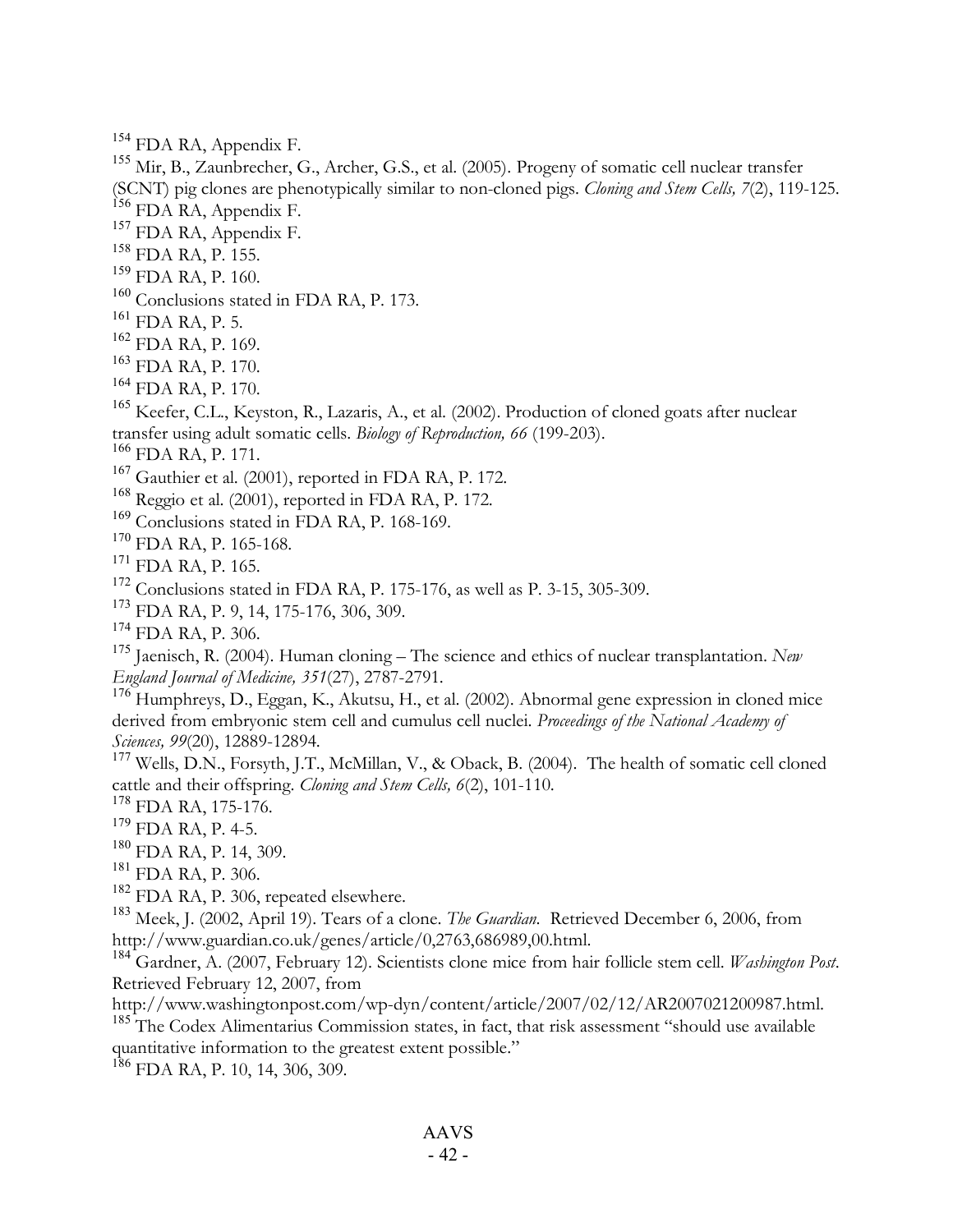<sup>187</sup> In addition, the FDA should not suggest that it is the *in vitro* component of the cloning process that causes the problems seen in cloned animals, as many studies have found that health problems are increased in clones even compared to animals produced through *in vitro* fertilization. See, for example, Lee et al. (2004); Heyman et al. (2002); Chavatte-Palmer et al. (2002).<br><sup>188</sup> FDA RA, P. 48.<br><sup>189</sup> FDA RMP.<br><sup>190</sup> FDA RA, Appendix A, P. A-6.<br><sup>191</sup> FDA RMP.<br><sup>192</sup> FDA RMP.<br><sup>192</sup> FDA RMP.<br><sup>192</sup> FDA RMP.

years of field experience. *Theriogenology, 67*, 142-151.<br><sup>194</sup> In addition, the FDA evaluates cloning risks with the assumption that cloned animals will

primarily be used for breeding purposes and will not be used extensively for food production (FDA RA, P. 53-54). However, there is nothing in the risk management plan to ensure that this is so. Without restrictions on the use of animal cloning, the risk management plan is inadequate to address the scope of risks that may arise with different applications of cloning

 $195$  The FDA also states that "it is likely that genomics, proteomics and metabolomics will see increased use for such purposes [i.e., to survey animal health] in the future" (FDA RA, P. 49), yet offers no plan for how to incorporate data from such studies into its position on cloning. If animal cloning is allowed, the risk management plan needs to include provisions for post-approval monitoring and for how the FDA plans to reevaluate its recommendations on the basis of newly acquired information.<br><sup>196</sup> FDA RA, P. 42.<br><sup>197</sup> Also prescribed by: National Academy of Sciences/National Research Council (1983). *The Red* 

*Book: Risk Assessment in the Federal Government: Managing the Process.* National Academy Press: Washington D.C. P. 18-19;

and by National Academy of Sciences/National Research Council (1996). *Understanding Risk:*

*Informing Decisions in <sup>a</sup> Democratic Society*. National Academies Press: Washington D.C. <sup>198</sup> The Codex Alimentarius Commission, of which the U.S. is <sup>a</sup> member and which sets food standards for the international community, also states that risk management must involve the weighing of policy alternatives, and further calls for "consultation with all interested parties." The FDA thus must revise its risk management plan to not only comply with national guidelines, but also international guidelines governing risk analysis. The FDA must also incorporate issues raised by those parties with an interest in the outcome of the FDA's position, including those with concerns

about animal welfare, ethics, and consumer choice.<br><sup>199</sup> Wells, D.N., Forsyth, J.T., McMillan, V., & Oback, B. (2004). The health of somatic cell cloned<br>cattle and their offspring. *Cloning and Stem Cells, 6*(2), 101-110.

 $\frac{200}{201}$  FDA RA, P. 4.  $\frac{201}{201}$  Cloning, if it works, only allows the reproductive capabilities of an animal to be doubled. A cloned animal must still be bred, and the normal unpredictability of fertilization and sexual reproduction must still occur. In addition, a high degree of variability is seen in clones. Archer et al. (2003), for example, found that cloning increased variability for certain traits, and data from the Cyagra data set demonstrated that "clones from the same cell line showed considerable variation in their phenotype" (FDA RA, Appendix E). The Cyagra data also raised the question as to whether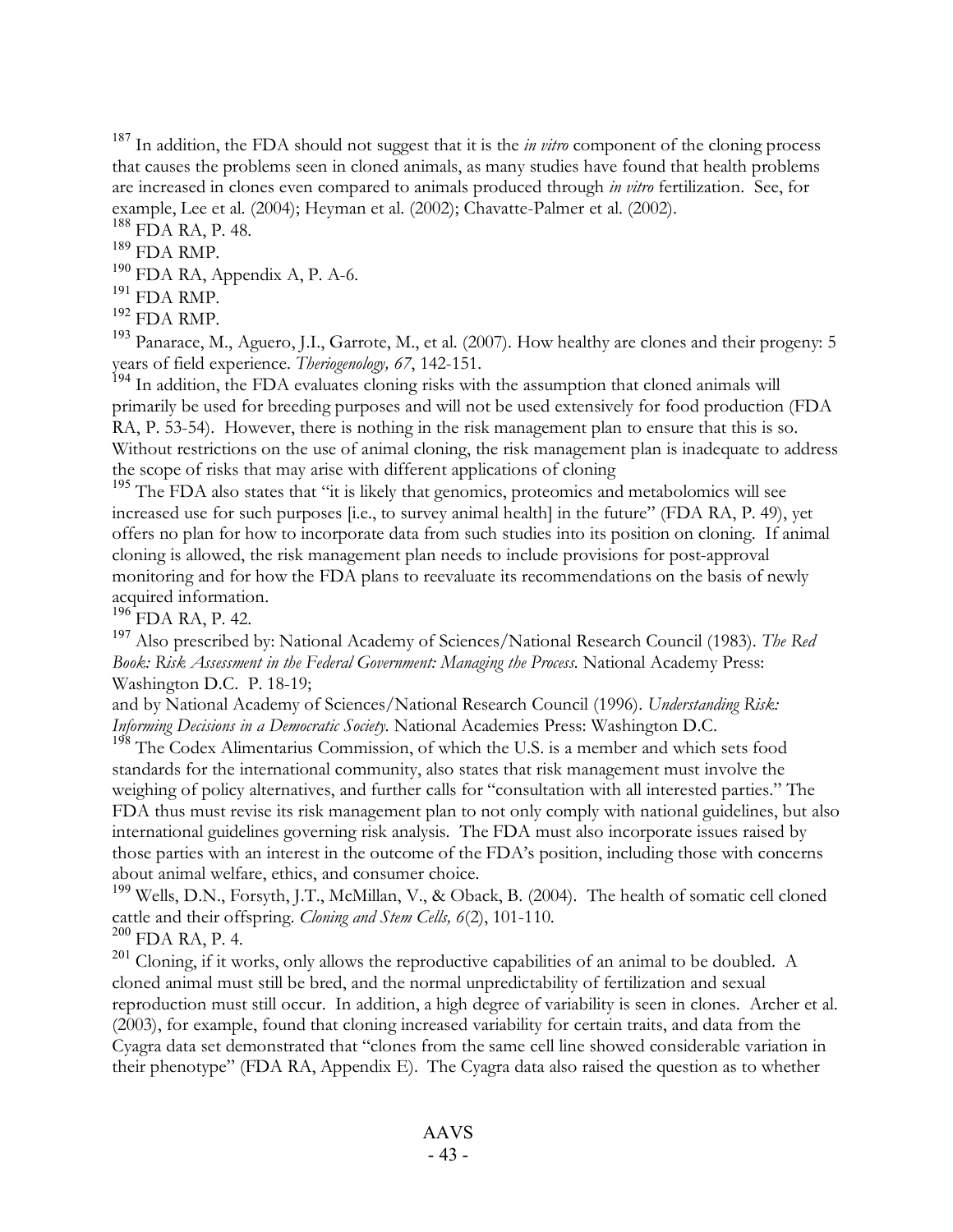conformation of an animal, an important characteristic for breeding programs, "is a function of its uterine environment or changes in gene expression" (FDA RA, Appendix E). Such findings again cast doubt on the utility of cloning to "allow for the propagation of known genotypes and phenotypes without the risk of genetic reshuffling" (FDA RA, P.4).

Archer, G.S., Dindot, S., Friend, T.H., et al. (2003). Hierarchical phenotypic and epigenetic variation in cloned swine. *Biology of Reproduction, <sup>69</sup>*, 430-436. <sup>202</sup> Statement of International Dairy Foods Association, RE: FDA's draft risk assessment on milk

and meat from cloned animals. Released December 28, 2006. Accessed from http://www.idfa.org/reg/cloning\_idfa\_statement\_12-28-06.pdf

 $203$  See, for example, Pew Initiative on Food and Biotechnology (2006). Public Sentiment About Genetically Modified Food, December 2006 Update. Retrieved from

http://pewagbiotech.org/research/2006update/.

See also, Animal Cloning and the Production of Food Products: Perspectives from the Food Chain (2002). P. 23.<br><sup>204</sup> AAVS News Release (2006, December 28). FDA gives green light to cloning animals for food despite new survey indicating overwhelming public concern.<br><sup>205</sup> IFIC (2006). Food Biotechnology: A study of U.S. consumer attitudinal trends. Retrieved from

http://ific.org/research/biotechres.cfm

 $206$  Though the FDA may consider some of these ethical and social considerations to be outside its purview, the agency recognizes that "all relevant issues need to be considered" (FDA RMP) in the development of a risk management plan. Therefore, until such time as these matters can be discussed in more appropriate fora to develop a comprehensive risk management plan, the FDA must nevertheless maintain a ban on the cloning of animals for food. The scientific literature supports such a stance, and to do otherwise would be to make a decision without allowing all issues of relevance the full consideration they are owed.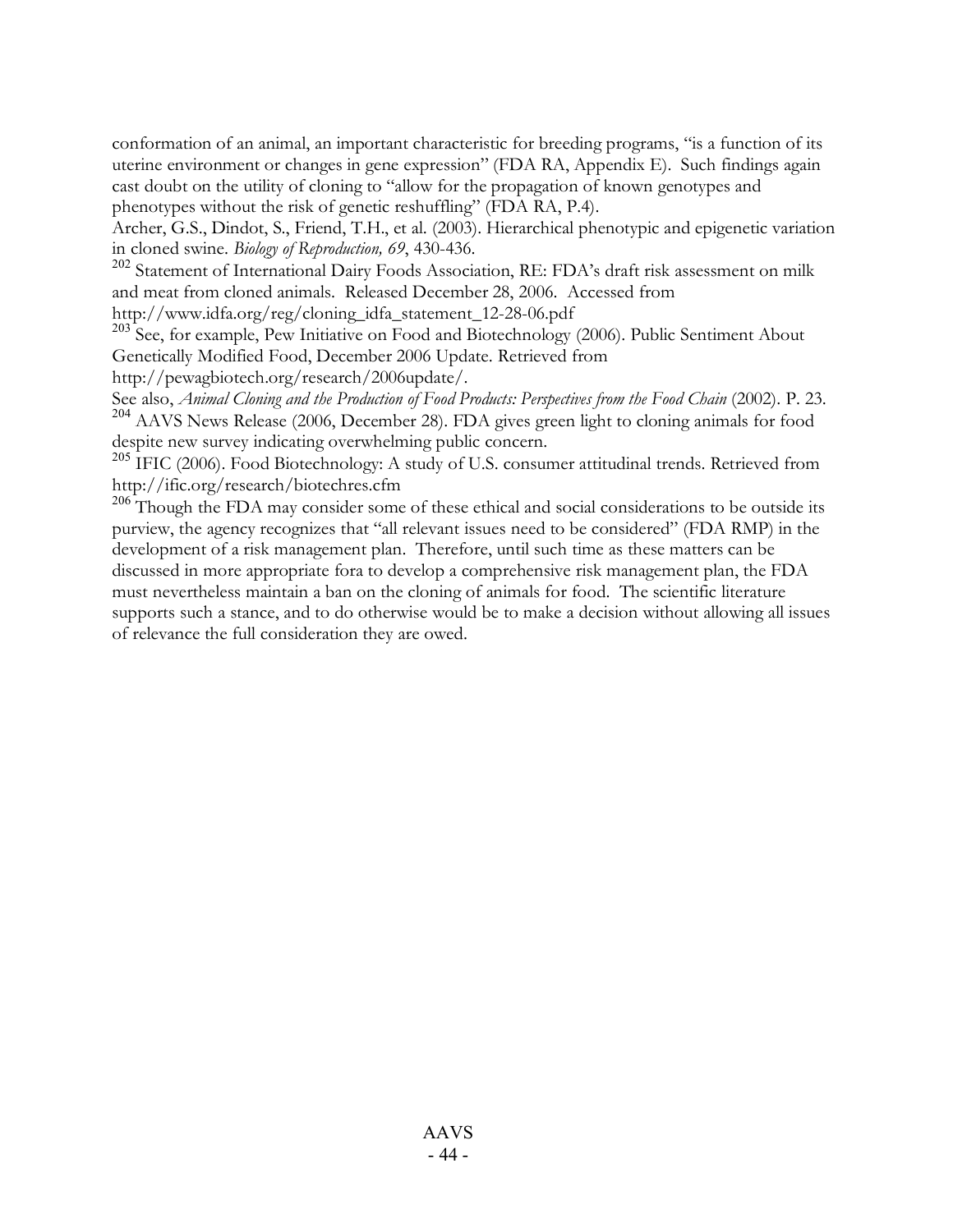## **Figure 1. Frequency of Adverse Outcomes in Cows**

A comparison of the occurrence of adverse outcomes in cloned cows and conventionally bred cows demonstrates that clones are tremendously more likely to suffer serious health problems and die prematurely.

#### **Frequency of Health Problems and Premature Death** in Clones vs. Conventional Animals



 $\Box$  Cow Clones  $\Box$  Conventional animals

<sup>a</sup> Percentages are approximate and based on data provided in the FDA Risk Assessment, except where otherwise noted. <sup>b</sup> Expressed as a percentage of pregnancies confirmed at Day 90 of gestation.

<sup>c</sup> Based on data from the FDA RA, Panarace et al. (2007), Lawrence et al. (2005), Heyman et al. (2002), and Wells et al. (1999).

 $d$  Expressed as a percentage of live-born calves.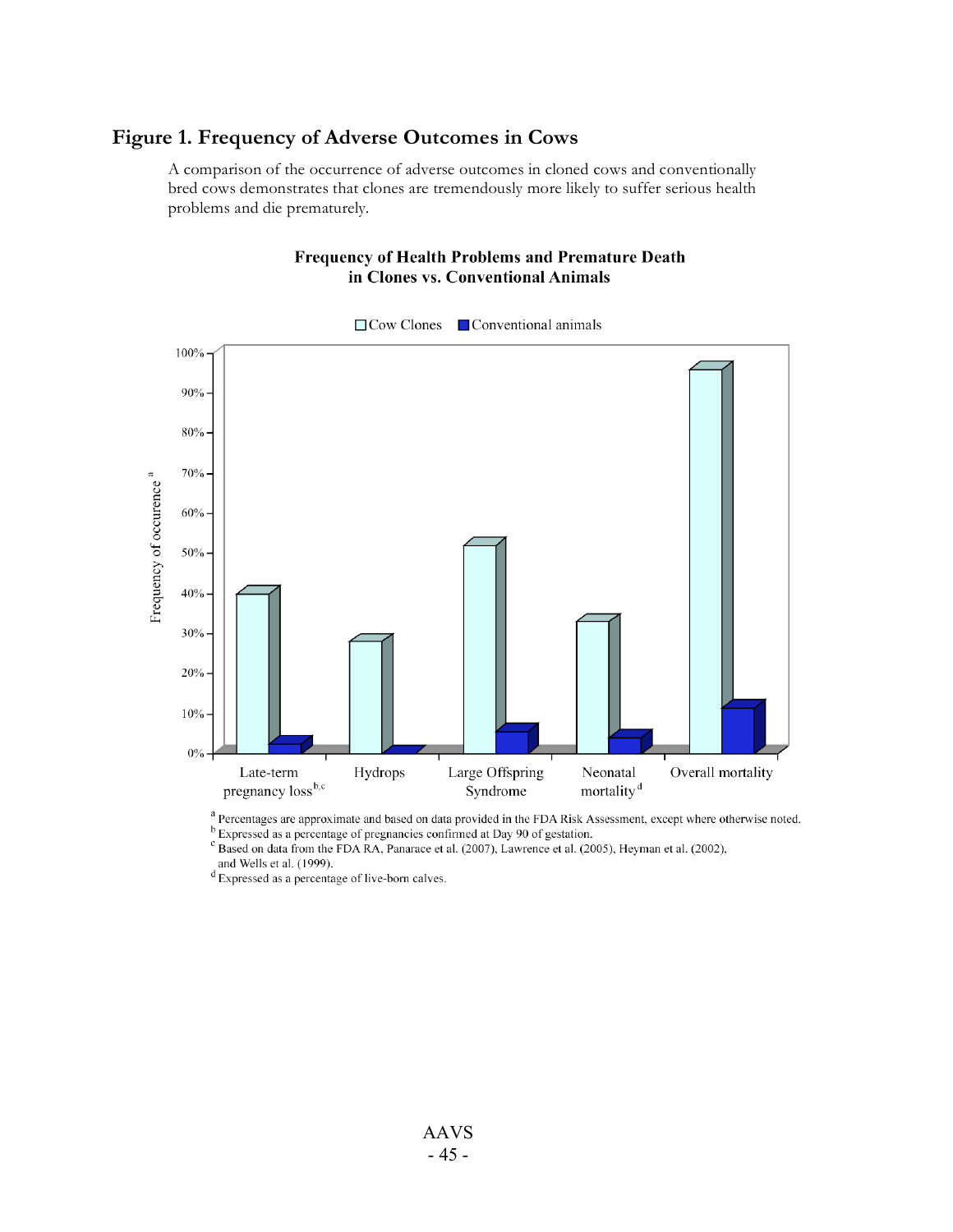## **Figure 2. Frequency of Large Offspring Syndrome Over Time**

Reviewing the incidence of Large Offspring Syndrome reported in studies from 1996-2006 demonstrates that LOS incidence has remained consistently high and is not decreasing with time, contrary to the FDA's position.



#### Frequency of Large Offspring Syndrome in Live-Born Cow Clones<sup>a</sup>

<sup>a</sup> Based on data provided in the FDA Risk Assessment (P. 119-120) \* Study involves at least some transgenic clones